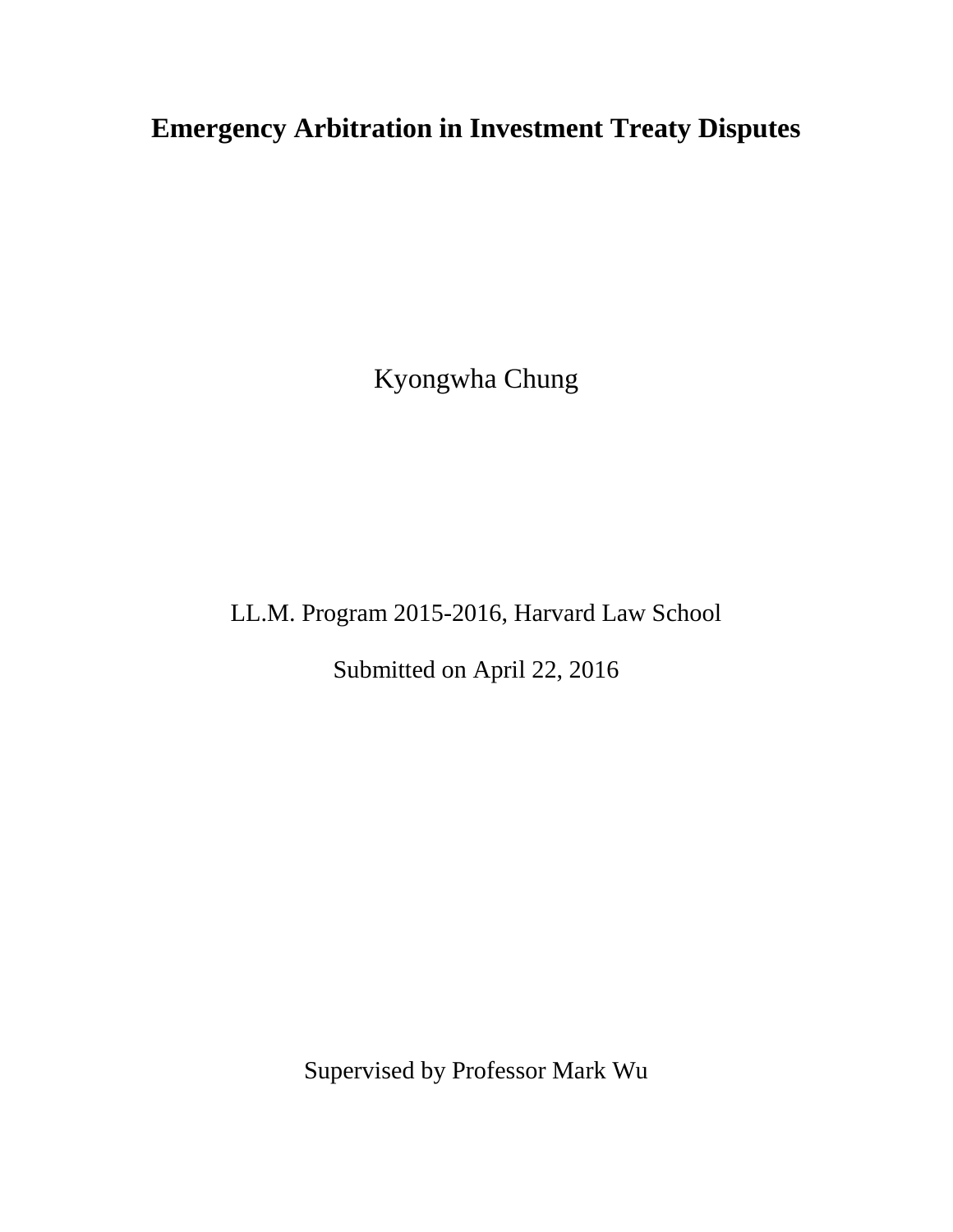## **Emergency Arbitration in Investment Treaty Disputes**

Kyongwha Chung

## Abstract

*The emergency arbitrator is a person appointed to grant emergency relief pending the constitution of an arbitral tribunal. Numerous arbitral institutions started introducing an emergency arbitrator procedure in order to provide a more effective system for the protection and preservation of the parties' rights. However, the ICSID Convention and the UNCITRAL Rules on Arbitration, which are the most common rules used in investment treaties, do not recognize the emergency arbitrator procedure. Furthermore, the ICC Arbitration Rules preclude the emergency arbitrator procedure in investment treaty disputes. By contrast, the SCC allows the application of its emergency arbitrator rules in investment treaty disputes. In fact, there have been three cases in which investors used the SCC Rules to seek emergency relief. This paper evaluates the propriety of the emergency arbitrator procedure in investment treaty disputes. It discusses possible objections by state entities, which are less likely to be the beneficiaries of the emergency arbitrator procedure, and concludes that the procedure is not inconsistent with the features of investment treaty disputes and hence should be introduced in investment treaty arbitration.*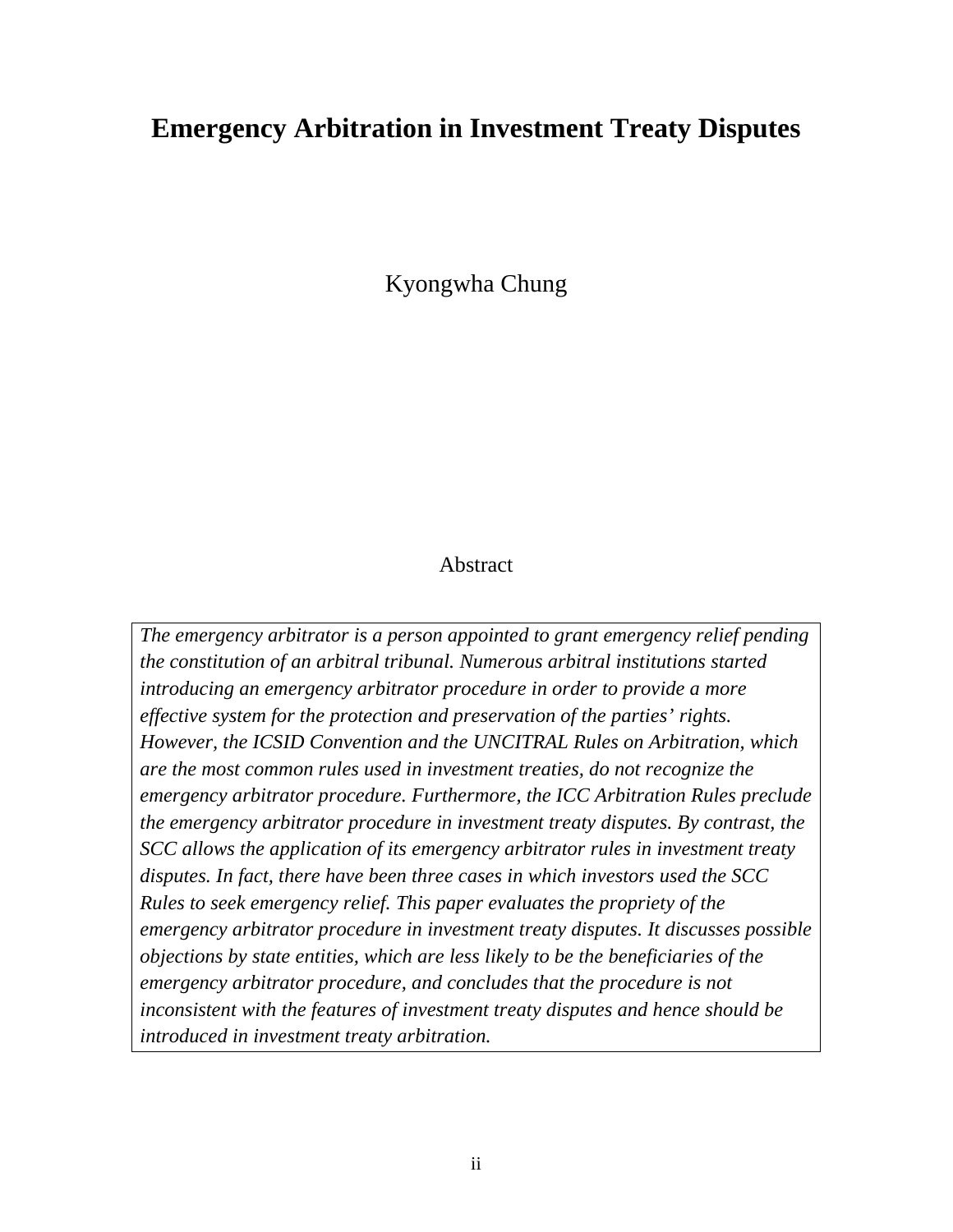## **TABLE OF CONTENTS**

| L.              |                                                                                   |  |
|-----------------|-----------------------------------------------------------------------------------|--|
| II.             | EMERGENCY ARBITRATION IN INTERNATIONAL COMMERCIAL                                 |  |
|                 |                                                                                   |  |
| $\mathsf{A}$ .  |                                                                                   |  |
| <b>B.</b>       |                                                                                   |  |
| $C_{\cdot}$     |                                                                                   |  |
| D.              |                                                                                   |  |
| E.              |                                                                                   |  |
|                 | III. RECENT DECISIONS BY EMERGENCY ARBITRATORS IN INVESTMENT                      |  |
|                 |                                                                                   |  |
| $\mathsf{A}$ .  |                                                                                   |  |
| <b>B.</b>       |                                                                                   |  |
| $\mathcal{C}$ . |                                                                                   |  |
|                 | IV. PROPRIETY OF EMERGENCY ARBITRATION IN INVESTMENT TREATY                       |  |
|                 |                                                                                   |  |
| $\mathsf{A}$ .  |                                                                                   |  |
| <b>B.</b>       |                                                                                   |  |
|                 | C. Possible Objections to Emergency Arbitration in Investment Treaty Disputes  30 |  |
|                 | 1.                                                                                |  |
|                 | 2.                                                                                |  |
|                 | 3.                                                                                |  |
|                 | $\overline{4}$ .                                                                  |  |
|                 | 5.                                                                                |  |
|                 |                                                                                   |  |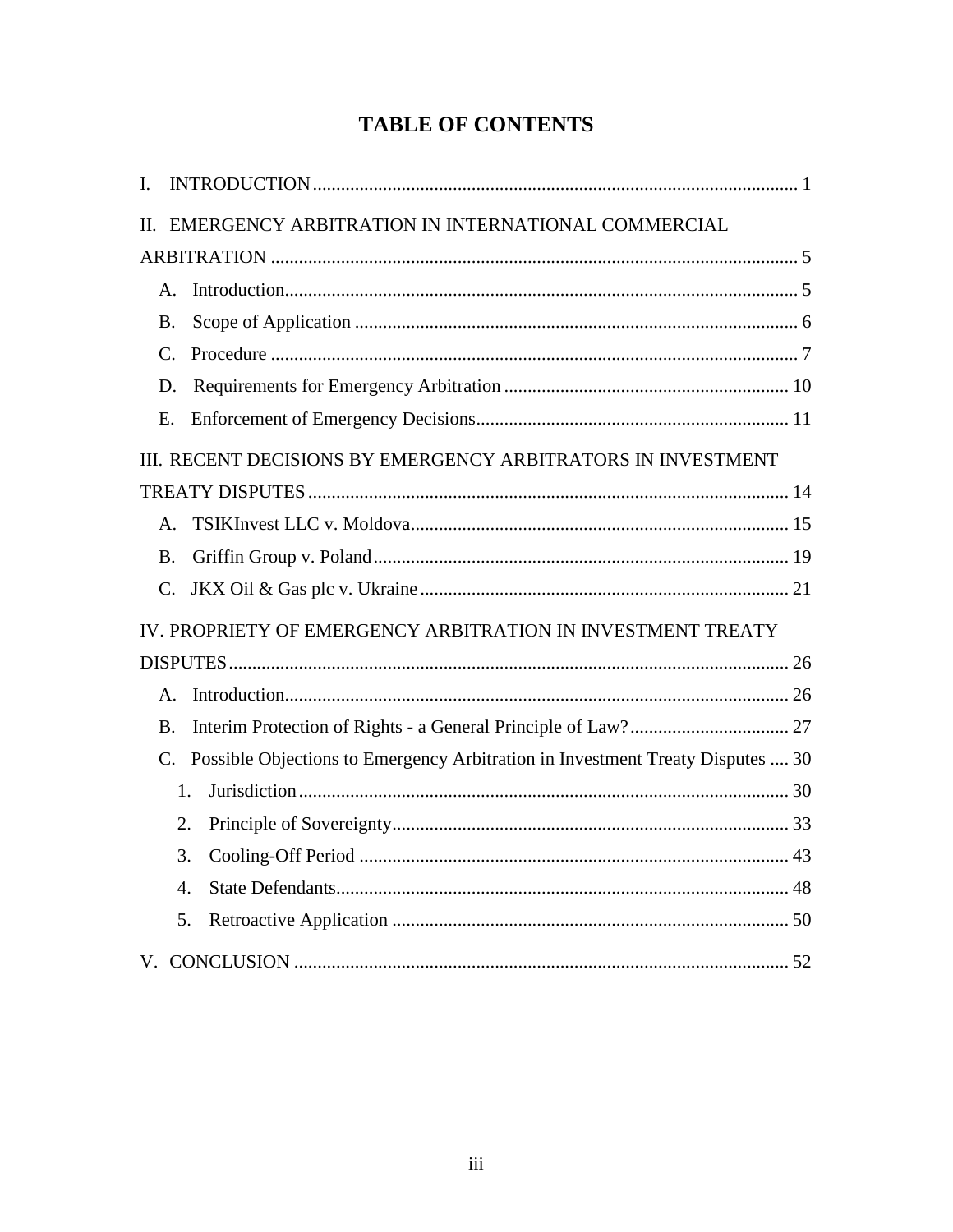#### **I. INTRODUCTION**

Interim and conservatory measures (collectively referred to as "emergency measures") are necessary to protect and preserve the rights of parties in an arbitration.<sup>[1](#page-3-0)</sup> When a party is in need of emergency measures, it has the option of waiting for the constitution of an arbitral tribunal or resorting to a national court. However, there are risks that in the time necessary for the constitution of a tribunal, the party may incur irreparable damage, and the appropriate court for resolving the issue might be the home court of the respondent. Emergency arbitration was introduced to fill this gap.<sup>[2](#page-3-1)</sup>

An emergency arbitrator is a person appointed to grant emergency relief pending the constitution of an arbitral tribunal. Recently, numerous arbitral institutions have started developing an emergency arbitrator procedure in order to protect and preserve the rights of parties in circumstances where urgent relief is requested. The recent<sup>[3](#page-3-2)</sup> concept of an

<span id="page-3-0"></span> $<sup>1</sup>$  "Interim" or "provisional" measures are measures granted before the issuance of the final</sup> award in order to protect a party's right during the pending proceedings. "Conservatory" measures are granted in the form of an interim or a final award for the purpose of protecting or conserving particular rights of parties. *See* Gary Born, International Commercial Arbitration 2428 (2d ed. 2014).

<span id="page-3-1"></span> $2$  The new rules on emergency arbitrator do not prevent parties from seeking interim measures from the court of the seat of arbitration. For instance, Article 29(7) of the ICC Rules and Article 32(5) of the SCC Rules make this clear.

<span id="page-3-2"></span> $3$  The primitive forms of emergency arbitrator procedure are the International Chamber of Commerce Rules for Pre-Arbitral Referee Procedure ("ICC Pre-Arbitral Referee Rules") in 1990, the American Arbitration Association ("AAA")'s Optional Rules for Emergency Measures of Protection published in 1999, and the Netherlands Arbitration Institute ("NAI") Summary Arbitral Proceedings rules introduced in 2001. *See generally* Patricia Shaughnessy, *Pre-arbitral Urgent Relief: The New SCC Emergency Arbitrator Rules,* 27 J. Int'l Arb. 337, 338 (2010); Kassi Tallent, *Emergency Relief Pending Arbitration in the U.S. Context, in* Interim and Emergency Relief in International Arbitration 287 (Diora Ziyaeva ed., 2015).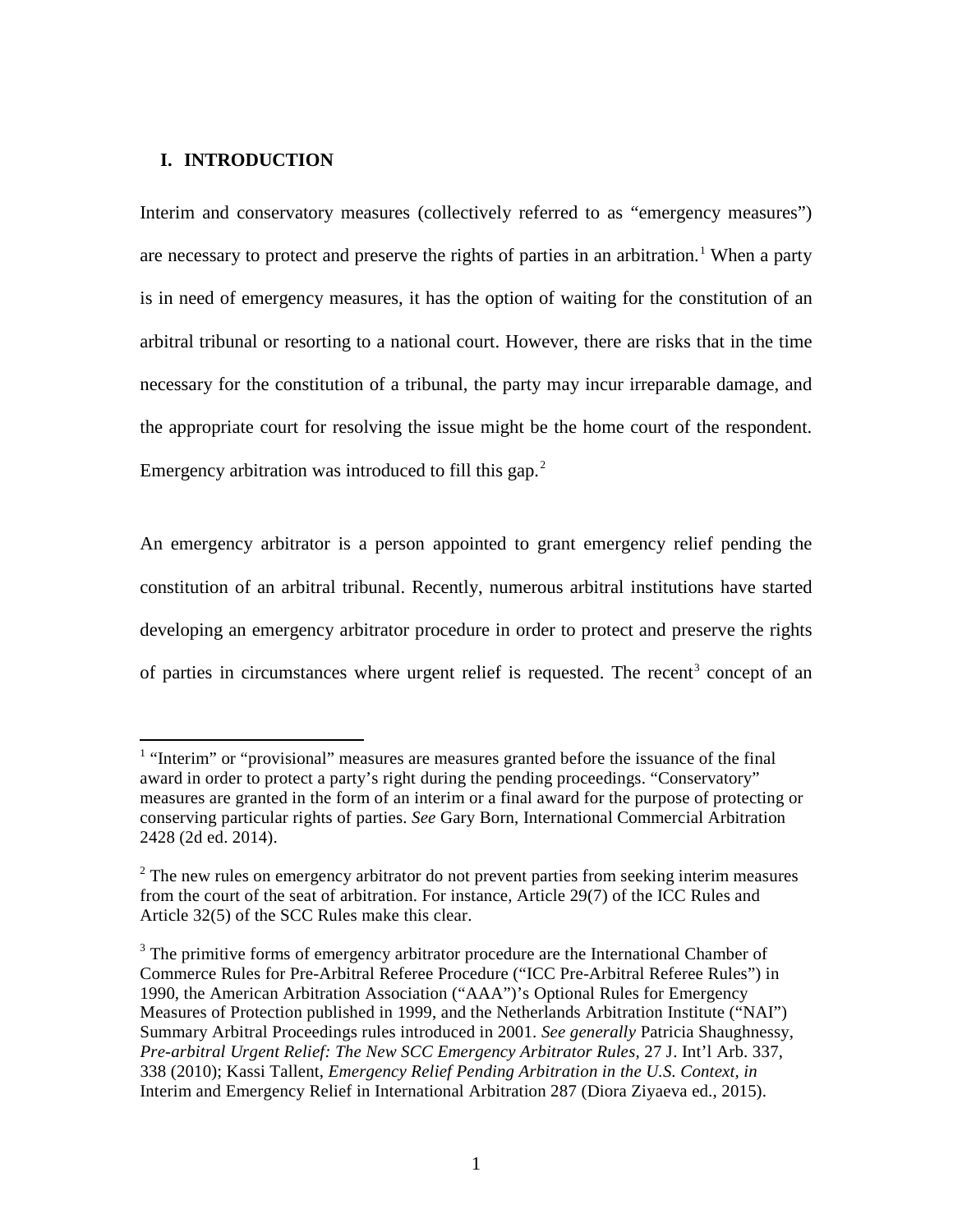emergency arbitrator was first introduced by the International Center for Dispute Resolution ("ICDR") in  $2006$ ,  $4$  which was followed by the International Institute for Conflict Prevention and Resolution ("CPR") in 2009.<sup>[5](#page-4-1)</sup> Similarly, the Stockholm Chamber of Commerce ("SCC")<sup>[6](#page-4-2)</sup> and the Singapore International Arbitration Centre ("SIAC")<sup>[7](#page-4-3)</sup> introduced emergency arbitration in 2010, the Australian Centre for International Commercial Arbitration ("ACICA") in 2011,<sup>[8](#page-4-4)</sup> the International Chamber of Commerce ("ICC")<sup>[9](#page-4-5)</sup> and the Swiss Chambers' Arbitration Institution<sup>[10](#page-4-6)</sup> in 2012, the Hong Kong International Arbitration Centre ("HKIAC")<sup>[11](#page-4-7)</sup> in 2013, the Japan Commercial Arbitration Association ("JCAA"),<sup>[12](#page-4-8)</sup> the London Court of International Arbitration ("LCIA")<sup>[13](#page-4-9)</sup> and the World Intellectual Property Organization ("WIPO")<sup>[14](#page-4-10)</sup> in 2014, and the China International Economic and Trade Arbitration Commission ("CIETAC") in 2015. The

<span id="page-4-0"></span> $4$  Article 37 of ICDR Rules introduces emergency arbitration. However, the ICDR International Arbitration Rules introduced Emergency Measures of Protection in its Amended Rules Article 6 in 2014.

<span id="page-4-1"></span> $<sup>5</sup>$  Accelerated Rule 9 of the CPR Global Rules for Accelerated Commercial Arbitration. Rule</sup> 14.5 of the CPR Rules for Non-Administered Arbitration provides for introduces emergency arbitrator procedure.

<span id="page-4-2"></span><sup>6</sup> SCC Arbitration Rules ("SCC Rules"), Appendix II.

<span id="page-4-3"></span><sup>7</sup> SIAC Arbitration Rules ("SIAC Rules"), Art. 26.2.

<span id="page-4-4"></span><sup>8</sup> ACICA Arbitration Rules ("ACICA Rules"), Schedule 2.

<span id="page-4-5"></span> $9$  ICC Arbitration Rules ("ICC Rules"), Art. 29 and App. V.

<span id="page-4-6"></span><sup>&</sup>lt;sup>10</sup> Swiss Rules of International Arbitration, Art. 43.

<span id="page-4-7"></span><sup>&</sup>lt;sup>11</sup> HKIAC Arbitration Rules ("HKIAC Rules"), Schedule 4.

<span id="page-4-8"></span><sup>&</sup>lt;sup>12</sup> JCAA Arbitration Rules ("JCAA Rules"), Chapter 5, section 2.

<span id="page-4-9"></span><sup>&</sup>lt;sup>13</sup> LCIA Arbitration Rules ("LCIA Rules"), Art. 9B.

<span id="page-4-10"></span><sup>&</sup>lt;sup>14</sup> WIPO Arbitration Rules ("WIPO Rules"), Art. 49.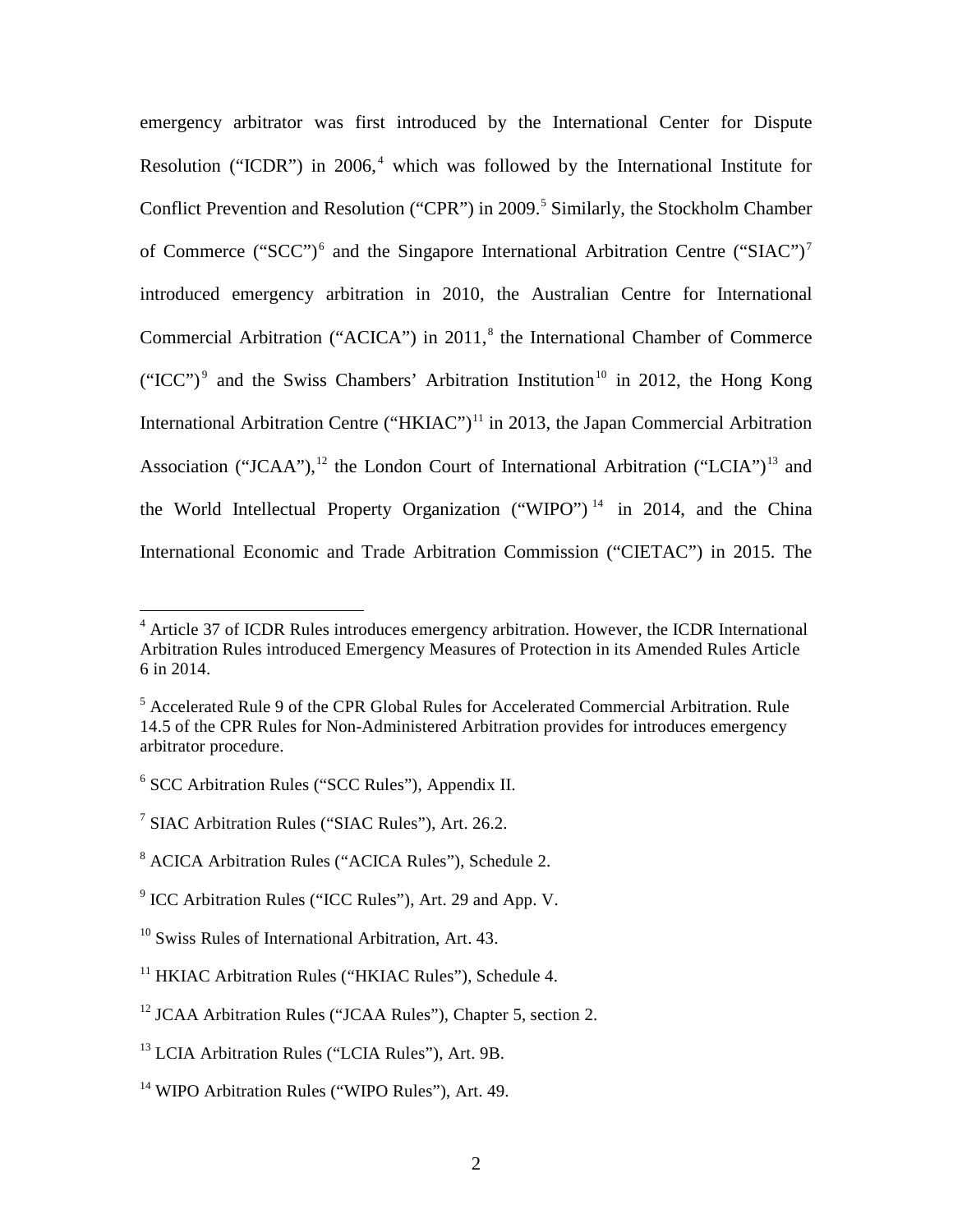increasing number of institutions introducing the emergency arbitrator procedure demonstrates the wide perception of a gap in the existing system and the need for a remedy to fill it.

In the arena of investment treaty disputes, however, emergency arbitration is not yet well known. Unlike many private arbitration rules, the Convention on the Settlement of Investment Disputes between States and Nationals of other States (the "ICSID Convention") and the 1976, 2010, and 2013 arbitration rules of the United Nations Commission on International Trade Law (collectively referred to as the "UNCITRAL Rules"), the two most popular dispute settlement mechanisms used in investment treaties, do not provide for or at least have not yet introduced the emergency arbitrator procedure. Considering the differences between commercial and investment treaty disputes, the ICC decided not to apply its rules on emergency arbitration to investment treaty disputes.<sup>[15](#page-5-0)</sup> By contrast, the SCC does not recognize the difference between commercial and investment treaty disputes in applying its rules on the emergency arbitrator procedure. In fact, there have been three recent investment treaty cases where investors used the SCC Rules to seek emergency measures. Since the SCC Rules are available to many bilateral investment treaties ("BITs") and the multilateral Energy Charter Treaty ("ECT"),  $^{16}$  $^{16}$  $^{16}$  the use of the SCC Rules for emergency relief is expected to increase in the future.

<span id="page-5-0"></span><sup>&</sup>lt;sup>15</sup> Article 29(5) of the ICC Rules precludes the application of the rules on emergency arbitrator procedures to investment treaty disputes. *See infra* IV.A. for detailed discussion.

<span id="page-5-1"></span><sup>16</sup> Arbitration Institute of the Stockholm Chamber of Commerce, *Report on Investment Treaty Disputes*,<http://www.sccinstitute.com/dispute-resolution/investment-disputes/> (last visited April 20, 2016).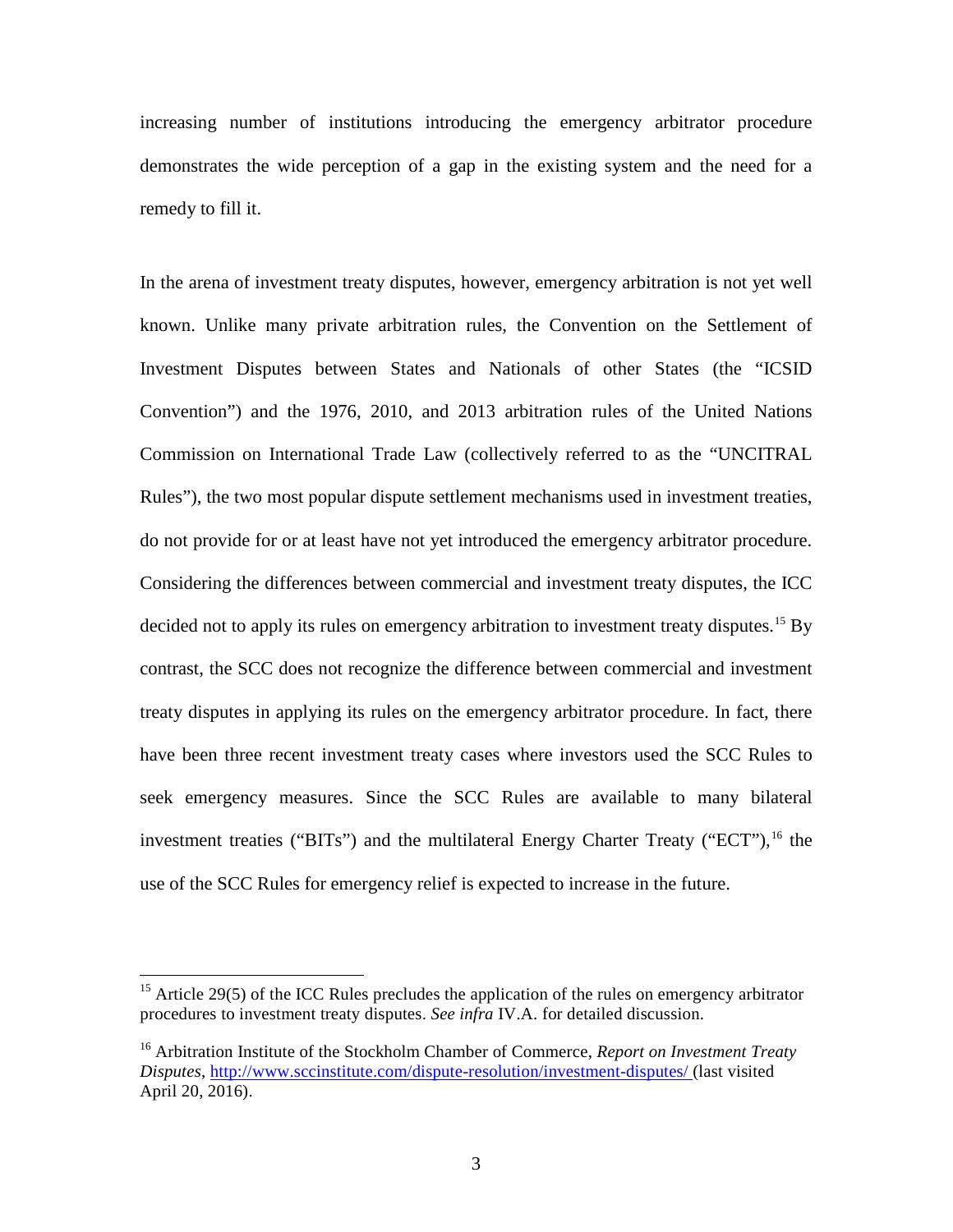The different attitude of arbitral institutions towards application of the emergency arbitrator procedure in investment treaty disputes raises the question of whether emergency arbitration is suited for investment treaty arbitration. Is the distinction between commercial arbitration and investment treaty arbitration so huge to preclude emergency arbitration from investment treaty disputes? What are the features of investment treaty arbitration that make the difference? Does not the urgent need for emergency relief remain unchanged in investment treaty disputes? The question of the propriety of emergency arbitration in investment treaty disputes has not yet been debated heavily among scholars, but since growing number of investors started seeking emergency relief in the dispute against states, the issue compels attention. Against this background, this paper evaluates the possible objections to emergency arbitration in investment treaty disputes.

Chapter 2 proceeds with the existing mechanism of emergency arbitrator procedure in the context of commercial arbitration. In discussing the general features of emergency arbitration, the focus is on the purpose, the procedures, and the legal issues surrounding the enforcement of the decision rendered by the emergency arbitrator. Chapter 3 discusses the factual and procedural background of recent decisions by emergency arbitrators pursuant to the SCC Rules in investment treaty disputes. Chapter 4 examines possible objections to the introduction of emergency arbitration in investment treaty disputes. Some of the objections are the actual defenses raised by state parties in the recent emergency arbitration cases against state entities. It is important to look into the actual defenses by state parties in a real case to understand the concerns in introducing emergency arbitrator procedure in investment treaty disputes.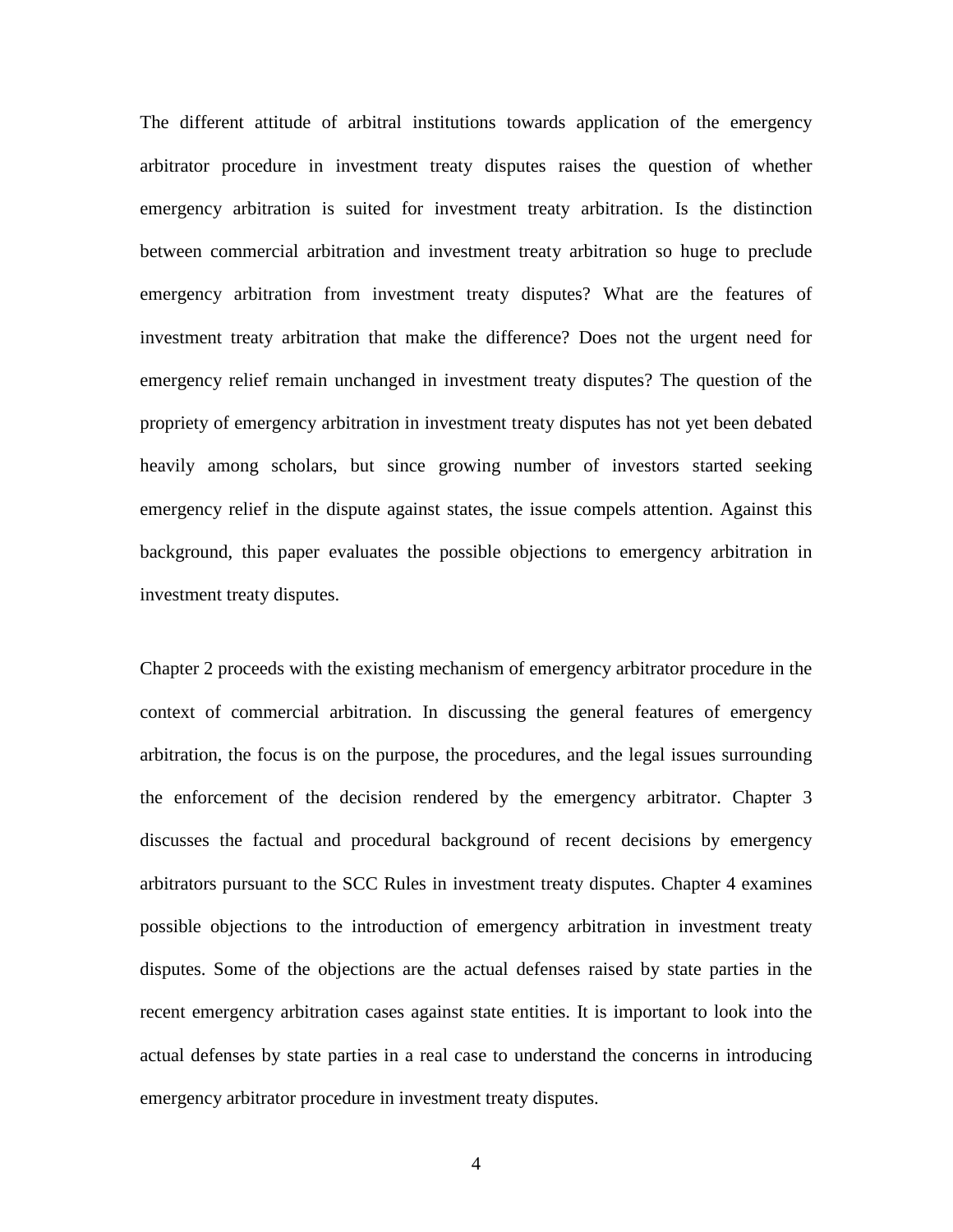## **II. EMERGENCY ARBITRATION IN INTERNATIONAL COMMERCIAL ARBITRATION**

Before delving into the discussion on whether to introduce emergency arbitration in investment treaty disputes, it is noteworthy to understand the features of the existing emergency arbitrator procedure adopted by private arbitral institutions. This chapter discusses the general aspects of emergency arbitration, focusing on the scope of application, the procedure, the requirements and the enforcement of emergency decisions. In doing so, examples will be mostly drawn from the SCC Rules (and sometimes from the ICC Rules) as these are the two rules of private arbitral institutions that are included in investment treaties. $17$ 

#### **A. Introduction**

The introduction of the new procedures on emergency arbitration was driven by demand in the business community. Before the introduction of emergency arbitration, parties could either wait until the constitution of an arbitral tribunal or file for a provisional measure before a national court. However, both of these options have several drawbacks. First, the time necessary for the constitution of an arbitral tribunal may take up to several months. Secondly, the recourse to national courts is not consistent with parties' intention to resort to arbitration, in particular when the appropriate court is the home jurisdiction of the respondent.<sup>[18](#page-7-1)</sup> Thirdly, the court where the request for interim relief is filed might not

<span id="page-7-0"></span><sup>&</sup>lt;sup>17</sup> However, as discussed in detail *infra* IV.A., Article 29(5) of the ICC Rules implicitly preclude the application of the ICC Rules to investment treaty disputes.

<span id="page-7-1"></span><sup>18</sup> *See* Fabio Santacroce, *The Emergency Arbitrator: A Full-Fledged Arbitrator Rendering an Enforceable Decision?,* 31 Arb. Int'l 284 (2015).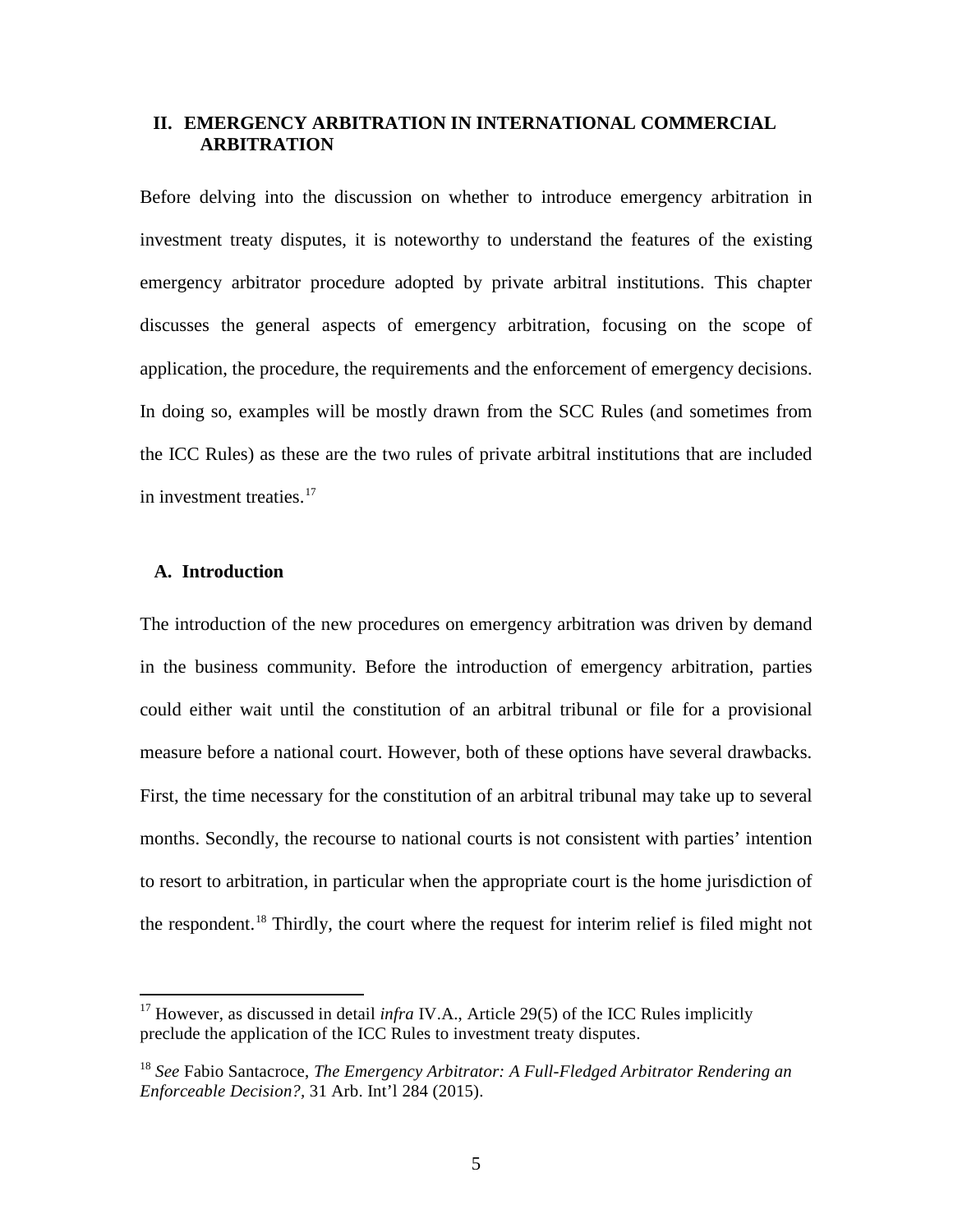have the expertise required for a particular dispute.<sup>[19](#page-8-0)</sup> Emergency arbitration was launched to overcome these problems.

#### **B. Scope of Application**

The issue of the scope of application relates to whether the new rules on emergency arbitration are retroactive or prospective. Some arbitral institutions state that the new emergency arbitration rules are applicable to all arbitrations commenced after the effective date of the new rules. This means that although the new rules were not in force at the time of entering into an arbitration agreement, the arbitration commenced after the effective date of the new rules on emergency arbitration would still be subject to those rules. The SCC is an example of this approach.<sup>[20](#page-8-1)</sup> Hence, arbitrations commenced after January 1, 2010, the effective date of the new emergency arbitration rules of the SCC, are subject to the new rules no matter when the arbitration agreement was concluded. On the other hand, there are arbitral institutions that only chose to apply the new rules for emergency arbitration to the cases of which arbitration agreements were entered into after the effective date of the new rules. The ICC is an example of such approach.<sup>[21](#page-8-2)</sup> The ICC Rules on emergency arbitrator procedure do not apply to contracts concluded before January 1, 2012, the effective date of the new ICC Rules, unless the parties agree otherwise.

<span id="page-8-0"></span>19 *Id.*

<span id="page-8-1"></span> $20$  Other examples are the SIAC, the Swiss Chambers' Arbitration Institution, the JCAA and the ACICA.

<span id="page-8-2"></span> $^{21}$  Also, the SIAC, the HKIAC and the LCIA follow the same approach as the ICC.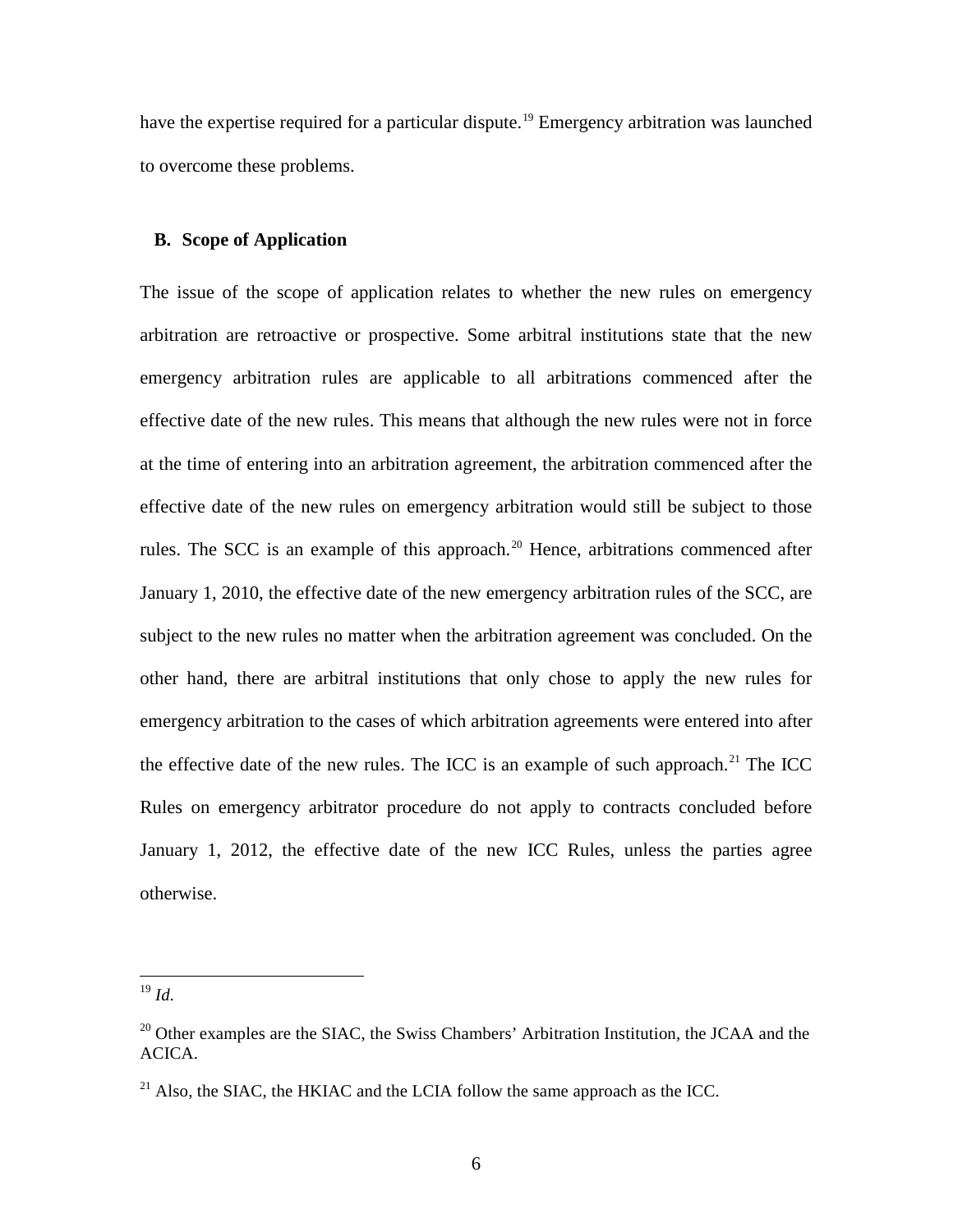The rules on emergency arbitration can be either opt-out or opt-in. There are some arbitral institutions that adopt an opt-out approach to ensure the availability of the procedure to parties.<sup>[22](#page-9-0)</sup> For instance, under the SCC Rules, which adopts an opt-out approach, it is deemed that parties who agree to the SCC Rules have opted to include rules on emergency arbitrator procedure and parties need to opt-out of the rules should they wish to do so. $^{23}$  $^{23}$  $^{23}$ 

## **C. Procedure**

Most major arbitral institutions have a similar procedure on emergency arbitration. Emergency arbitrator procedure is initiated by filing a request for the appointment of an emergency arbitrator. The application can be submitted "irrespective of whether the party making the application has already submitted its Request for Arbitration,"[24](#page-9-2) but prior to the "transmission of the file to the arbitral tribunal." <sup>[25](#page-9-3)</sup> In contrast to some court proceedings, *ex parte* requests are not allowed in the emergency arbitrator procedure. Hence, the arbitral institution, which receives the request, should notify the counterparty of the application.<sup>[26](#page-9-4)</sup> At the same time, the arbitral institution proceeds to appoint an emergency arbitrator within a short period of time. For instance, the SCC Rules require that the appointment should be within "24 hours of receipt of the application for the

<span id="page-9-0"></span><sup>22</sup> Shaughnessy, *supra* note 3, at 350.

<span id="page-9-1"></span><sup>&</sup>lt;sup>23</sup> *See* Foreword to the 2010 SCC Rules.

<span id="page-9-2"></span><sup>&</sup>lt;sup>24</sup> ICC Rules, Art. 29(1); SCC Rules, Art. 32(4), App. II Art. 1(1).

<span id="page-9-3"></span><sup>&</sup>lt;sup>25</sup> ICC Rules, Art. 29(1); SCC Rules, Art. 32(4), App. II Art. 1(1).

<span id="page-9-4"></span><sup>&</sup>lt;sup>26</sup> ICC Rules, Art. 29(1), App. II Art. 1(5); SCC Rules, Art. 32(4), App. II Art. 3.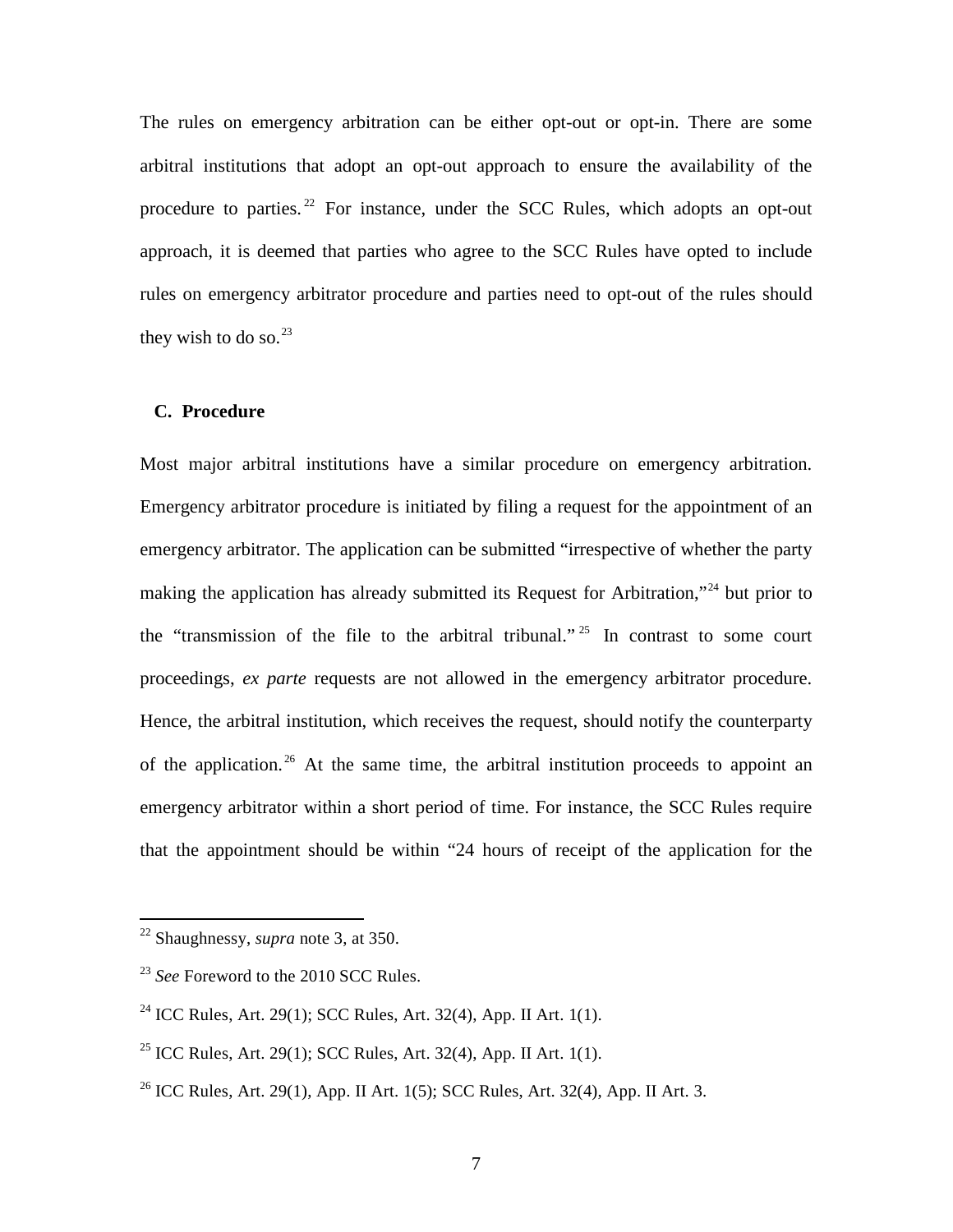appointment of an emergency arbitrator,"  $27$  whereas the ICC Rules state that an emergency arbitrator should be appointed "within as short a time as possible, normally within two days."<sup>[28](#page-10-1)</sup> However, arbitral institutions can decide not to appoint an emergency arbitrator should it determine that the institution "manifestly lacks jurisdiction."[29](#page-10-2) The authority to determine *prima facie* jurisdiction lies with arbitral institutions.<sup>[30](#page-10-3)</sup>

The place of arbitration agreed upon by the parties becomes the seat of the emergency proceedings.<sup>[31](#page-10-4)</sup> Absent such agreement, arbitral institutions step in to decide the seat of the emergency proceedings. $32$  The decision should consider whether the law of the seat permits such emergency proceedings.<sup>[33](#page-10-6)</sup>

Arbitral rules on challenging arbitrators may also apply to emergency arbitrators.<sup>[34](#page-10-7)</sup> However, considering the urgent nature of emergency arbitration, the procedure is expedited. For example, the SCC requires a challenge of an emergency arbitrator to be

- <span id="page-10-1"></span><sup>28</sup> ICC Rules, Art. 29(1), App. 2(1).
- <span id="page-10-2"></span><sup>29</sup> SCC Rules, Art. 32(4), App. II Art. 4(2).
- <span id="page-10-3"></span><sup>30</sup> Shaughnessy, *supra* note 3, at 342.
- <span id="page-10-4"></span> $31$  SCC Rules, Art. 32(4), App. II Art. 5.
- <span id="page-10-5"></span> $32$  SCC Rules, Art. 32(4), App. II Art. 5; ICC Rules, Art. 29(1), App. V Art. 4(1).
- <span id="page-10-6"></span><sup>33</sup> Shaughnessy, *supra* note 3, at 342.
- <span id="page-10-7"></span> $34$  ICC Rules, Art. 29(1), App. II Art. 3; SCC Rules, Art. 32(4), App. II Art. 4(3).

<span id="page-10-0"></span><sup>&</sup>lt;sup>27</sup> SCC Rules, Art. 32(4), App. II Art. 4(1).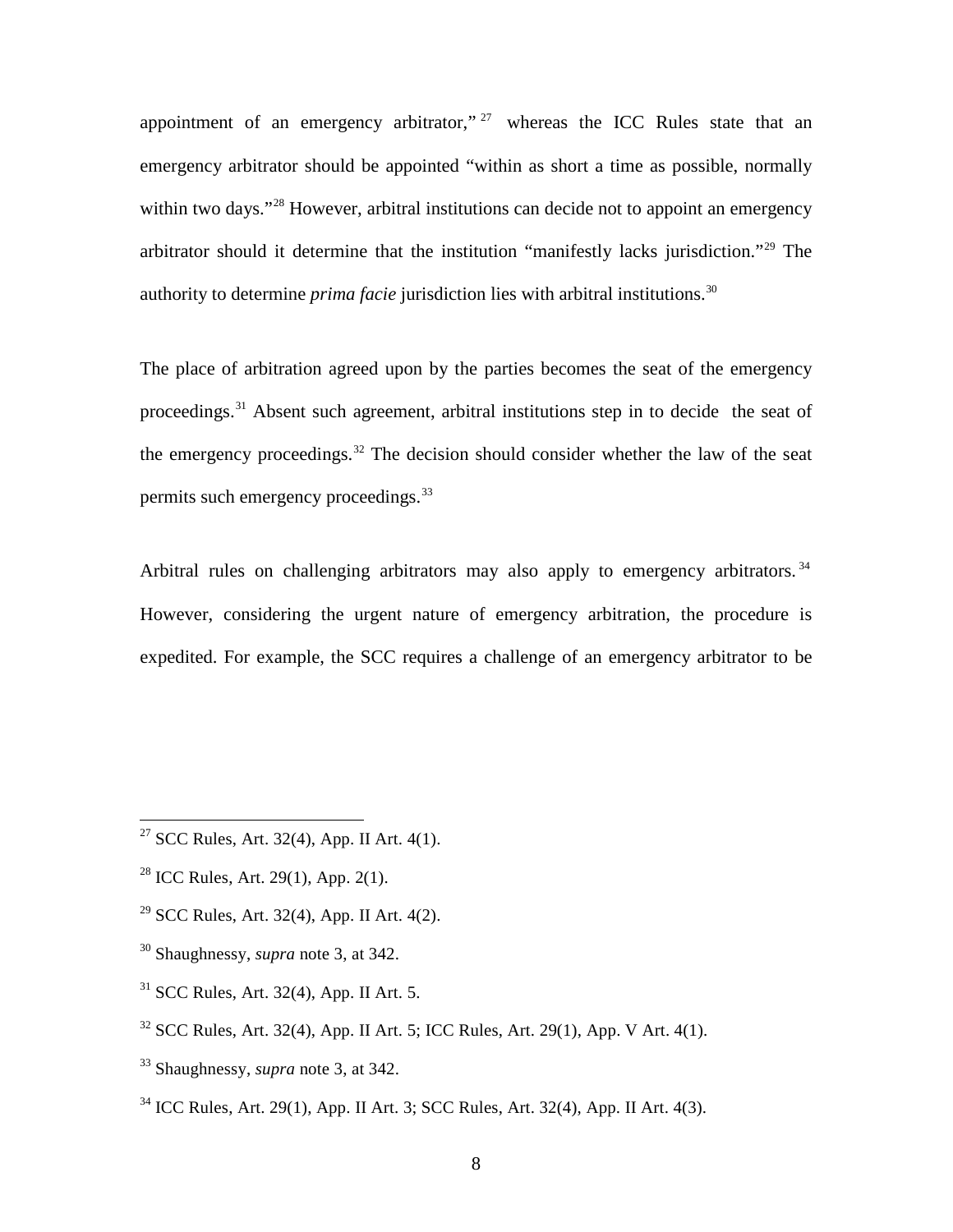"made within 24 hours from when the circumstances giving rise to the challenge to an emergency arbitrator became known to the party."<sup>[35](#page-11-0)</sup>

Due to the urgent nature of the process, the emergency arbitrator sets a procedural timetable for the proceedings "within as short a time as possible."<sup>[36](#page-11-1)</sup> While the emergency arbitrator ensures the fair representation of parties, some arbitration rules allow the emergency arbitrator to render a decision even if the counterparty failed to respond or appear at a hearing. $37$  Some arbitral institutions, (such as ICC, LCIA and SCC), set a short time limit for emergency arbitrators to make a decision, ranging from five to twenty days from the receipt of the file.<sup>[38](#page-11-3)</sup>

Arbitral institutions have different rules for the form of emergency decisions. Depending on the institution's rules, the emergency arbitrator has the choice of rendering its decision in the form of an order or an award. The decision has a binding effect on the parties upon its delivery, but not over the subsequent arbitral tribunal.<sup>[39](#page-11-4)</sup> Hence, an arbitral tribunal constituted at a later stage may issue a decision to modify the prior emergency decision.

 $\overline{a}$ 

<span id="page-11-0"></span> $35$  SCC Rules, Art. 32(4), App. II Art. 4(3).

<span id="page-11-1"></span> $36$  ICC Rules, Art. 29(1), App. II Art. 5(1); SCC Rules, Art. 32(4), App. II Art. 7. The ICC Rules require the emergency arbitrator to establish a procedural timetable "normally within two days from the transmission of the file to the emergency arbitrator," whereas the SCC Rules require the emergency arbitrator to take into account the "urgency inherent in such proceedings."

<span id="page-11-2"></span> $37$  SCC Rules, Art. 30(2).

<span id="page-11-3"></span><sup>38</sup> *See* Charlie Caher & John MacMillan, *Emergency Arbitration: The Default Option for Pre-Arbitral Relief?*, International Comparative Legal Guides (July 24, 2015), [http://www.iclg.co.uk/practice-areas/international-arbitration-/international-arbitration-](http://www.iclg.co.uk/practice-areas/international-arbitration-/international-arbitration-2015/01-emergency-arbitration-the-default-option-for-pre-arbitral-relief)[2015/01-emergency-arbitration-the-default-option-for-pre-arbitral-relief.](http://www.iclg.co.uk/practice-areas/international-arbitration-/international-arbitration-2015/01-emergency-arbitration-the-default-option-for-pre-arbitral-relief)

<span id="page-11-4"></span><sup>39</sup> SCC Rules, Art. 32(4), App. II Art. 9(1).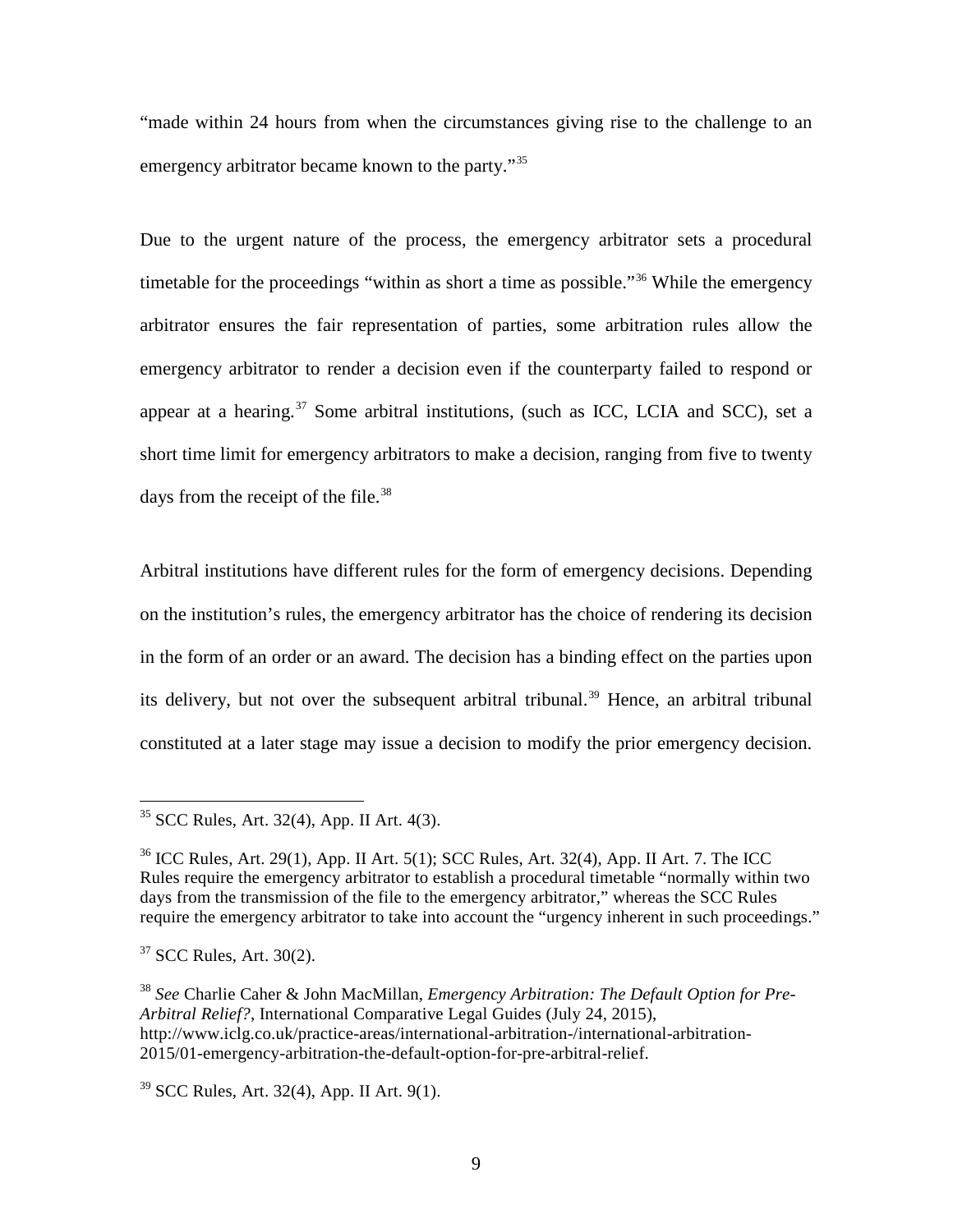The emergency arbitrator can amend or revoke the decision "upon a request by a party."<sup>[40](#page-12-0)</sup> Under some institutional rules (such as the SCC, SIAC and HKIAC Rules), the emergency decision ceases to exist when a case has not been referred to an arbitral tribunal (either a request for arbitration is not filed or the arbitral tribunal is not constituted). [41](#page-12-1) However, under other institutional rules (such as the LCIA Rules), the decision does not automatically cease to exist.<sup>[42](#page-12-2)</sup>

#### **D. Requirements for Emergency Arbitration**

Many institution's rules on emergency arbitration do not state the requirements in detail. Rather, they allow broad discretion for an emergency arbitrator so that the emergency arbitrator can have flexibility in granting the measure. Unlike other institutional rules, the ACICA states the elements to be satisfied as follows:

Before the Emergency Arbitrator orders or awards any Emergency Interim Measure, the party requesting it shall satisfy the Emergency Arbitrator that:

- a) irreparable harm is likely to result if the Emergency Interim Measure is not ordered;
- b) such harm substantially outweighs the harm that is likely to result to the party affected by the Emergency Interim Measure if the Emergency Interim Measure is granted; and
- c) there is a reasonable possibility that the requesting party will succeed on the merits, provided that any determination on this possibility shall not

<span id="page-12-0"></span><sup>40</sup> SCC Rules, Art. 32(4), App. II Art. 32(5).

<span id="page-12-1"></span><sup>41</sup> Caher & John MacMillan, *supra* note 38.

<span id="page-12-2"></span> $42$  LCIA Rules, Art. 9.9.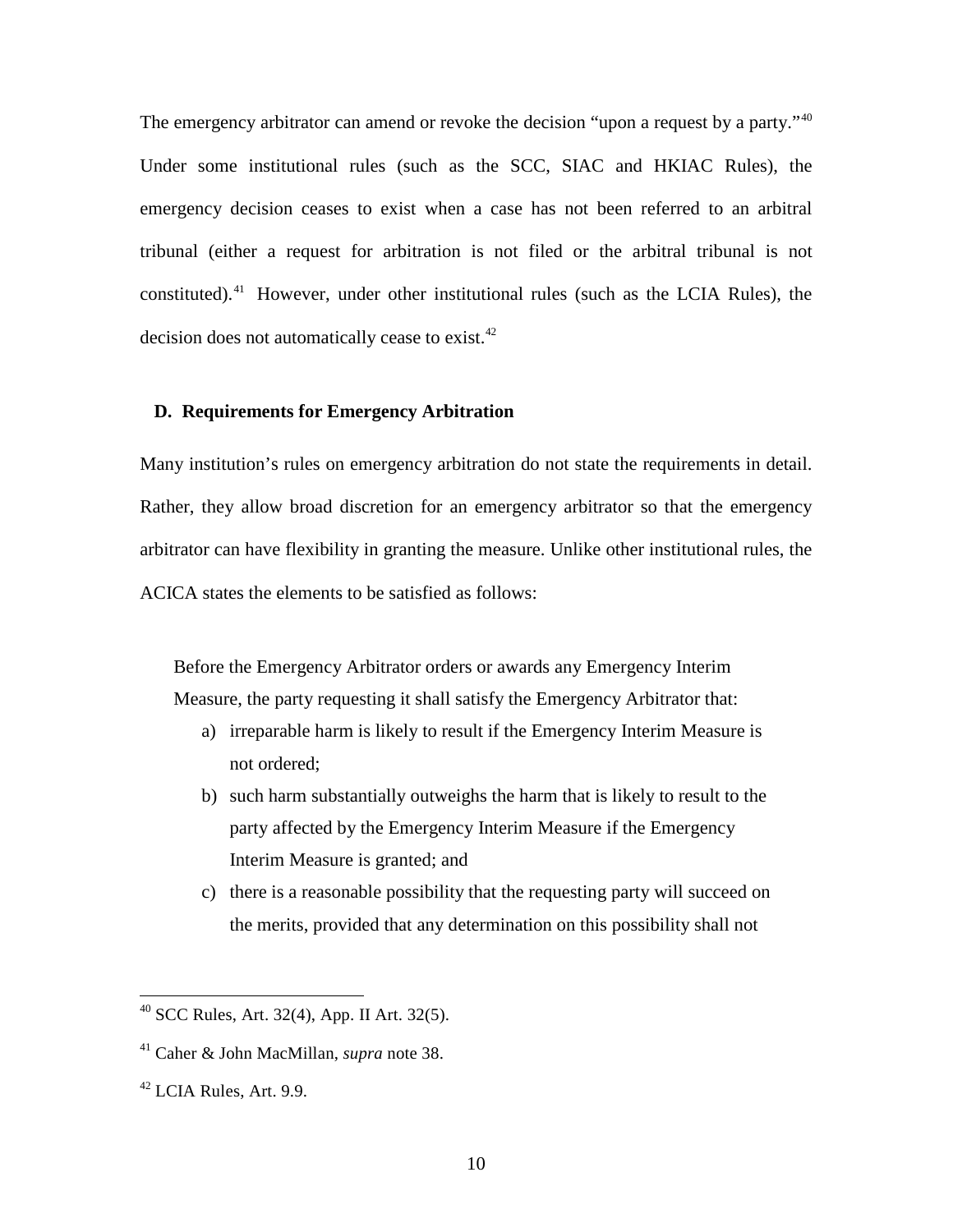affect the liberty of decision of the Arbitral Tribunal in making any subsequent determination.<sup>[43](#page-13-0)</sup>

Similarly, Ali Yeşilirmak enlists (i) *locus standi* to request an emergency measure, (ii) *prima facie* establishment of the right for the measure, (iii) urgency or emergency, and (iv) the existence of immediate damage or irreparable loss as the requirements to grant emergency relief.<sup>[44](#page-13-1)</sup>

#### **E. Enforcement of Emergency Decisions**

Should a court enforce an emergency decision as a final and binding award under the Convention on the Recognition and Enforcement of Foreign Arbitral Awards ("New York Convention") regardless of its form? Would the designation "award" convert a decision having the nature of an order into an award? Assuming that the "emergency award" is considered as an award under the New York Convention, how would the finality requirement of the New York Convention be satisfied?

These issues are related to the question of whether the emergency arbitrator is considered an arbitrator when only the decision rendered by an arbitrator is enforceable. If the emergency arbitrator is not an arbitrator, then the decisions of the emergency arbitrator are "contractual" rather than "jurisdictional."[45](#page-13-2) A French court, in *Société Nationale des* 

<span id="page-13-0"></span><sup>&</sup>lt;sup>43</sup> ACICA Rules, Schedule 1, Art. 3.5.

<span id="page-13-1"></span><sup>44</sup> *See* Ali Yeşilirmak, Provisional Measures in International Commercial Arbitration, 2005), at paras. 4-58, 4-59.

<span id="page-13-2"></span><sup>45</sup> *See* Baruch Baigel, *The Emergency Arbitrator Procedure Under the 2012 ICC Rules: A Juridical Analysis,* 31 J. Int'l Arb. 1, 15 (2014)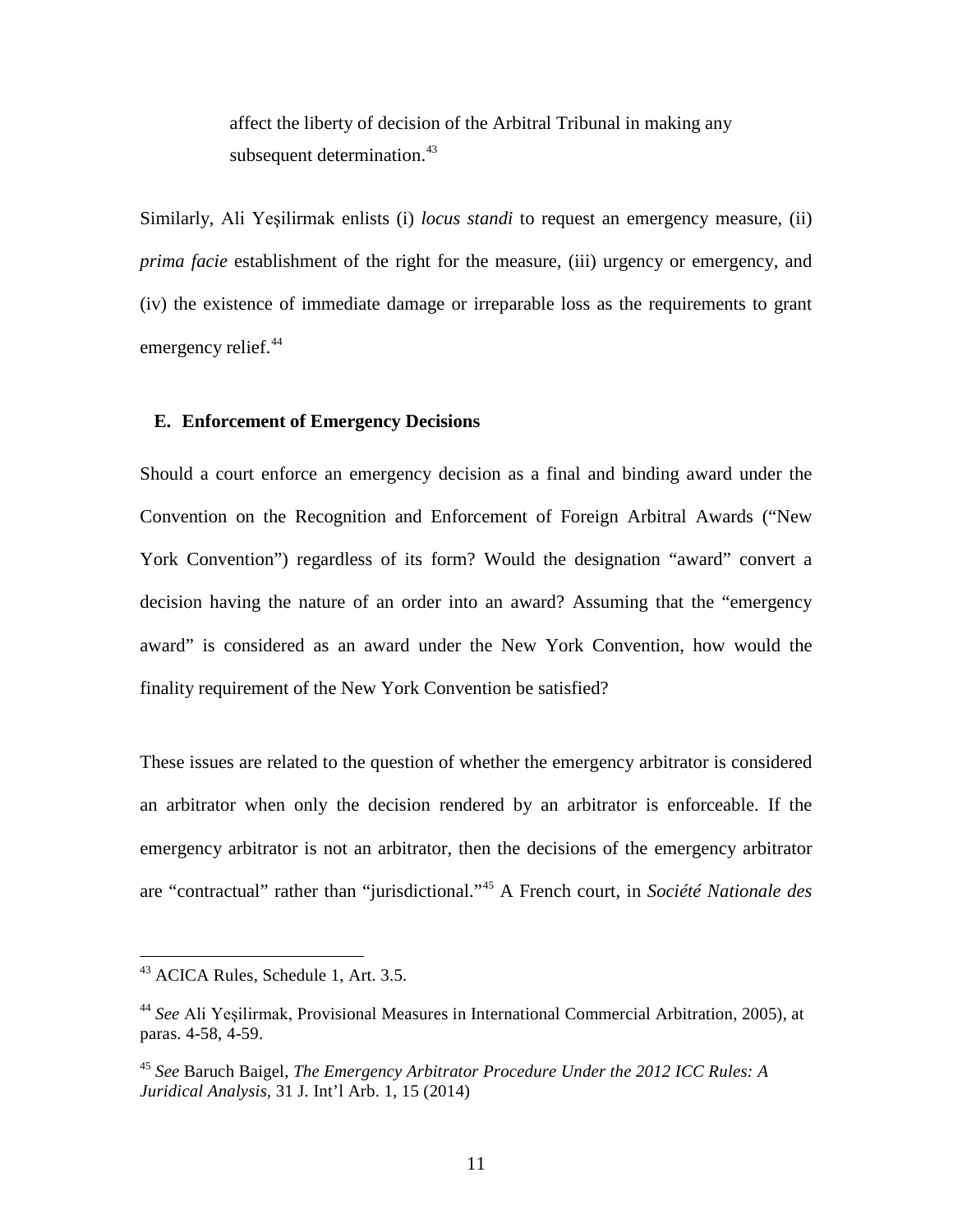*Petroles du Congo v. Republique du Congo*, [46](#page-14-0) where the order issued by pre-arbitral referee appointed pursuant to the ICC Pre-Arbitral Referee Rules was challenged, decided that the referee was not an arbitrator and his decision was only a contractual one. However, as many commentators criticize, the title is not a determinative factor in deciding the nature of the emergency arbitrator and the decision rendered by the arbitrator. [47](#page-14-1)

There are several scholars who view the emergency decision as final and enforceable under the New York Convention. According to them, it can be said that the emergency decision is final "in respect to the issues which it addresses."[48](#page-14-2) When the rules of arbitral institutions state that emergency arbitration is binding upon the parties, the decision is final "as to the provisional matter at issue and as to the parties."[49](#page-14-3)

This enforceability issue was considerably debated with regard to the interim measures rendered by arbitral tribunals. Gary Born argues that the "better view is that provisional measures should be and are enforceable as arbitral awards under generally-applicable provisions for the recognition and enforcement of awards." [50](#page-14-4) Albert van den Berg

<span id="page-14-0"></span><sup>46</sup> *Société Nationale des Petroles du Congo v. Republique du Congo*, Cour d'appel [CA][Court of Appeal] Paris, 1e ch., section C, Judgment, April 29, 2003, unofficial English translation in Emmanuel Gaillard & Phillipe Pinsolle, *The ICC Pre-Arbitral Referee: First Practical Experiences*, 20 Arb. Int'l 13, 32-37 (2004).

<span id="page-14-1"></span><sup>47</sup> Yeşilirmak, *supra* note 44, at para. 4-74; Amir Ghaffari & Emmylou Walters, *The Emergency Arbitrator: The Dawn of a New Age?,* 30 Arb. Int'l 153, 163 (2014).

<span id="page-14-2"></span><sup>48</sup> Yeşilirmak, *supra* note 44, at para. 4-77.

<span id="page-14-3"></span><sup>49</sup> Shaughnessy, *supra* note 3, at 345.

<span id="page-14-4"></span><sup>50</sup> Born, *supra* note 1, at 2515.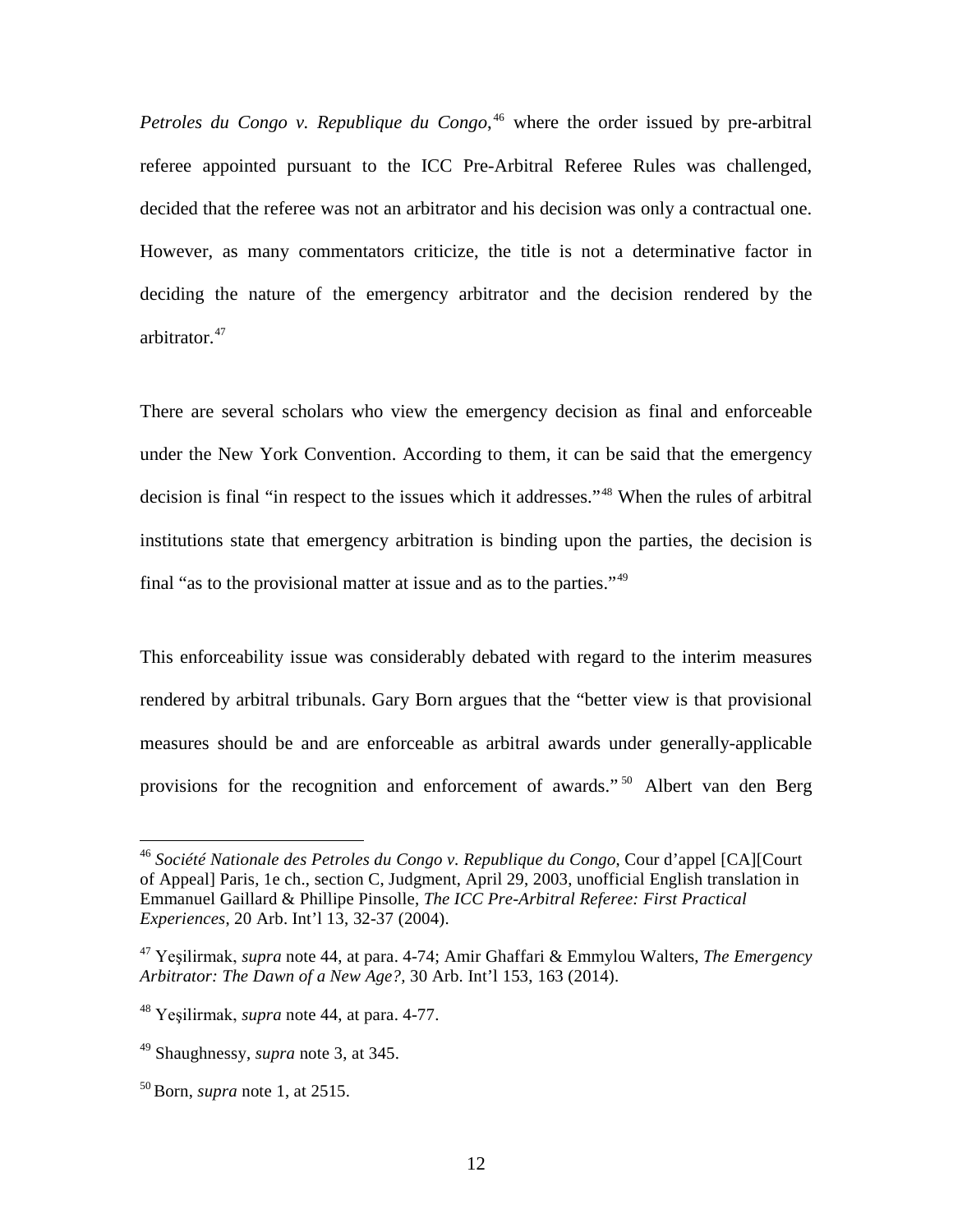supports this view, as he considers that enforceability of provisional measures "greatly enhance[s] the effectiveness of international arbitration."[51](#page-15-0) Lars Heuman also agrees with the enforceability of provisional measures "[i]f the determination refers to a specific issue severable and independent from the substantive issue to be decided later."<sup>[52](#page-15-1)</sup> Considering that enforceability does not depend on nomenclature but on the content of the decision, U.S. courts held in several cases that interim measures have sufficient finality for the purpose of protecting the final award.<sup>[53](#page-15-2)</sup>

Instead of trying to "enforce" the emergency decision from a national court, parties might seek the same interim relief from the court of the appropriate jurisdiction. The parties in *HSBC PI Holdings (Mauritius) Limited v. Avitel Post Studioz Limited and Others [54](#page-15-3)* previously sought and obtained emergency relief under the SIAC Rules, but later filed for an interim relief before the Bombay High Court. [55](#page-15-4) The court granted interim relief similar to the one granted by the emergency arbitrator.

<span id="page-15-0"></span><sup>&</sup>lt;sup>51</sup> Albert Jan van den Berg, Improving the Efficiency of Arbitration Agreements and Awards: 40 Years of Application of the New York Convention 29 (1999).

<span id="page-15-1"></span> $52$  Lars Heuman, Arbitration Law in Sweden: Practice and Procedure 334 (2003).

<span id="page-15-2"></span><sup>53</sup> For instance, *see* Arrowhead Global Solutions v. Datapath Inc., 166 Fed. Appx. 39, 44 (4th Cir. 2006); Yahoo Inc. v. Microsoft Corporation, 983 F. Supp. 2d 310 (S.D.N.Y. 2013); Chinmax Medical Systems Inc. v. Alere San Diego Inc., No. 10cv2467, 2011 WL 2135350 (S.D. Cal. 2011); Anne Marie Whitesell et al., Emergency Relief in International Arbitration, in Interim and Emergency Relief in International Arbitration 311, 325 (Diora Ziyaeva ed., 2015).

<span id="page-15-3"></span><sup>54</sup> *See* HSBC PI Holdings (Mauritius) Limited v. Avitel Post Studioz Limited and Others, Arbitration Petition No. 1062/2012, High Court of Bombay, India, January 22, 2014.

<span id="page-15-4"></span><sup>55</sup> *See* Paata Simsive, *Indirect Enforceability of Emergency Arbitrator's Orders*, Kluwer Arbitration Blog (April 15, 2015), http://kluwerarbitrationblog.com/2015/04/15/indirectenforceability-of-emergency-arbitrators-orders/.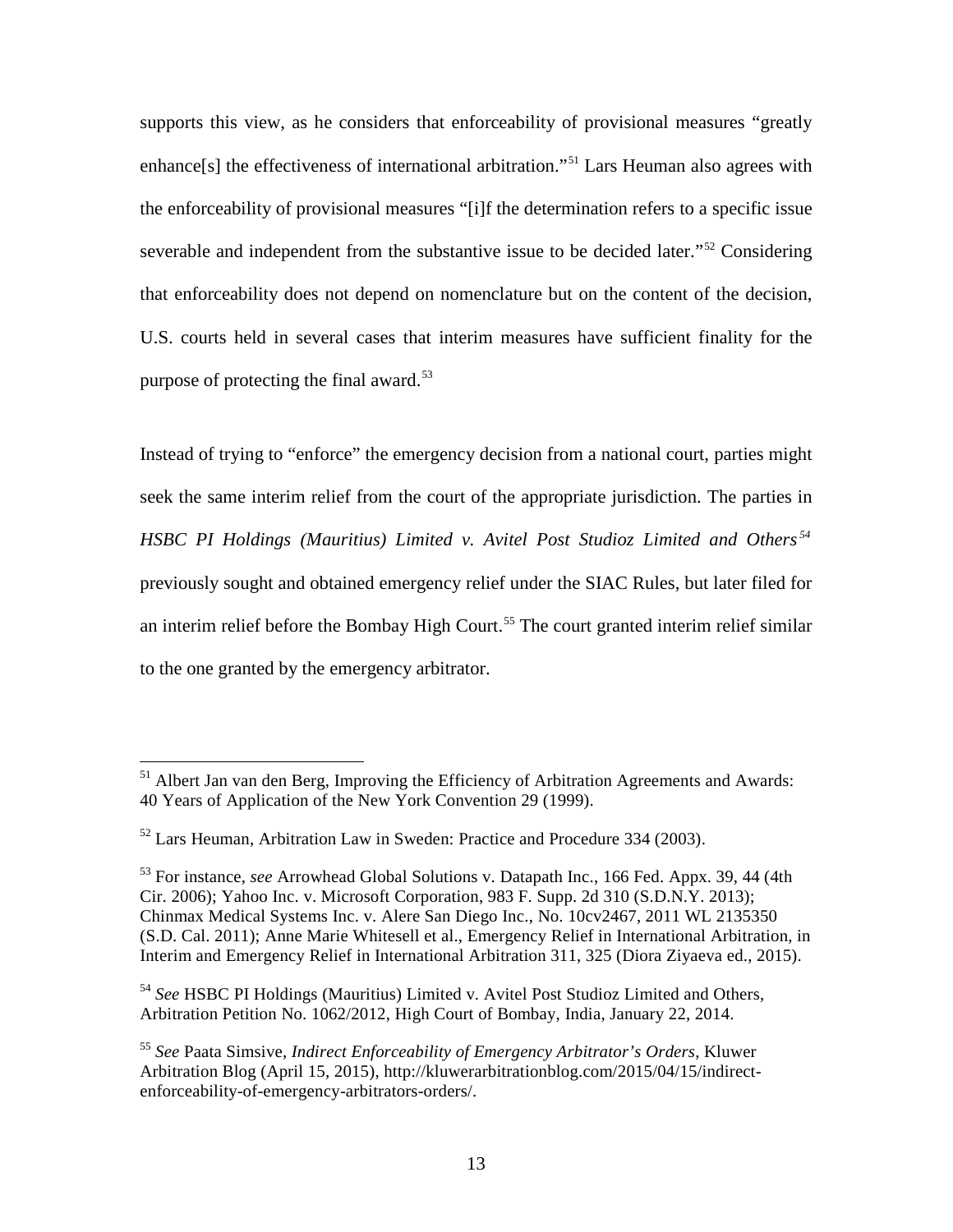There are several mechanisms within the arbitral proceedings to secure compliance with emergency decisions. First, some arbitral rules require the parties to undertake to comply with the decision. For instance, Article 29(2) of the ICC Rules provides that "[t]he parties undertake to comply with any order made by the emergency arbitrator." The failure to do so constitutes breach of contract, which leads to the obligation to pay damages.<sup>[56](#page-16-0)</sup> Secondly, some rules empower the subsequently constituted arbitral tribunal to consider non-compliance with an emergency decision in its final award, including reallocation of costs. Article 29(4) of the ICC Rules is a good example.<sup>[57](#page-16-1)</sup> Lastly, the subsequent tribunal may draw negative inference from non-compliance.<sup>[58](#page-16-2)</sup> One commentator views that emergency arbitrators are empowered to draw negative inferences even though no provision exists in the rules.<sup>[59](#page-16-3)</sup> In practice, the party who obtained an emergency decision may seek the same measure in the form of interim relief from the subsequent tribunal.

## **III. RECENT DECISIONS BY EMERGENCY ARBITRATORS IN INVESTMENT TREATY DISPUTES**

Since the introduction of the recent form of emergency arbitrator procedure, there have been three cases where investors sought an emergency relief in investment treaty disputes. All of them were initiated under the SCC Rules. In this chapter, the factual and

<span id="page-16-0"></span><sup>56</sup> Ghaffari & Walters, *supra* note 47, at 164.

<span id="page-16-1"></span><sup>57</sup> Article 29

<sup>4)</sup> The arbitral tribunal shall decide upon any party's requests or claims related to the emergency arbitrator proceedings, including the reallocation of the costs of such proceedings and any claims arising out of or in connection with the compliance or non-compliance with the order.

<span id="page-16-2"></span><sup>58</sup> Shaughnessy, *supra* note 3, at 346; Ghaffari & Walters, *supra* note 47, at 165.

<span id="page-16-3"></span><sup>59</sup> Shaughnessy, *supra* note 3, at 346.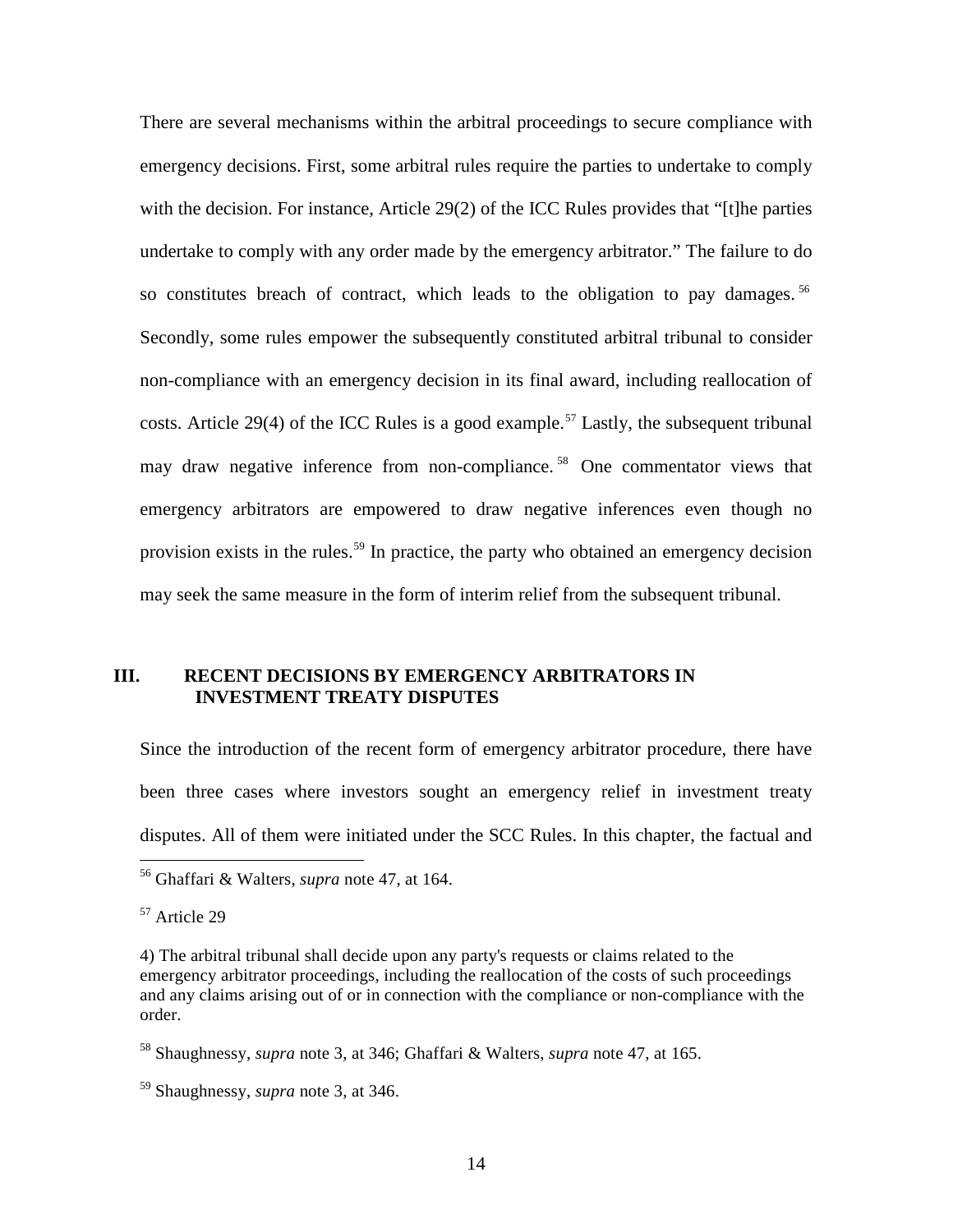procedural backgrounds of the cases are discussed in detail to find out some of the concerns that a state party may have with emergency arbitration.

## **A. TSIKInvest LLC v. Moldova**

The first case ever decided by an emergency arbitrator in an investment treaty dispute was brought by a Russian investor, TSIKInvest LLC ("TSIK") against the Republic of Moldova. The dispute arose from TSIK's investment in BC Victoriabank SA (the "Bank"). In March 2012, TSIK acquired 4.16 percentage holding in the Bank, which was approved by the National Bank of Moldova ("NBM") on August 9, 2012.<sup>[60](#page-17-0)</sup> However, in later 2013, NBM alleged that TSIK breached the national laws on the ownership of banks by acting in concert with several other investors and by jointly acquiring 10.43 percentage shares in the Bank with them without NBM's permission.<sup>[61](#page-17-1)</sup> Subsequently, on February 5, 2014, the NBM issued decision No. 19 of the Administrative Council of NBM ("Decision 19") by which the NBM decided to block the voting rights of TSIK, Maxpower Invest Limited, Westex Management Limited and Folignor CC (collectively referred to as "the Decision 19 Investors") and to enforce divestment of their substantial share in the Bank within three months from the issuance of the decision.<sup>[62](#page-17-2)</sup>

On March 31, 2014, TSIK sent a notice of dispute to Moldova pursuant to Article 10 of the Treaty between the Government of the Russian Federation and the Government of the

<span id="page-17-0"></span> $60$  TSIKInvest LLC v. The Republic of Moldova, Emergency Arbitration No. EA (2014/053), Award, April 29, 2014, para. 14, [http://www.italaw.com/sites/default/files/case](http://www.italaw.com/sites/default/files/case-documents/italaw4219.pdf)[documents/italaw4219.pdf](http://www.italaw.com/sites/default/files/case-documents/italaw4219.pdf) [hereinafter *TSIK Award*].

<span id="page-17-1"></span><sup>61</sup> *Id*., para. 17.

<span id="page-17-2"></span><sup>62</sup> *Id*.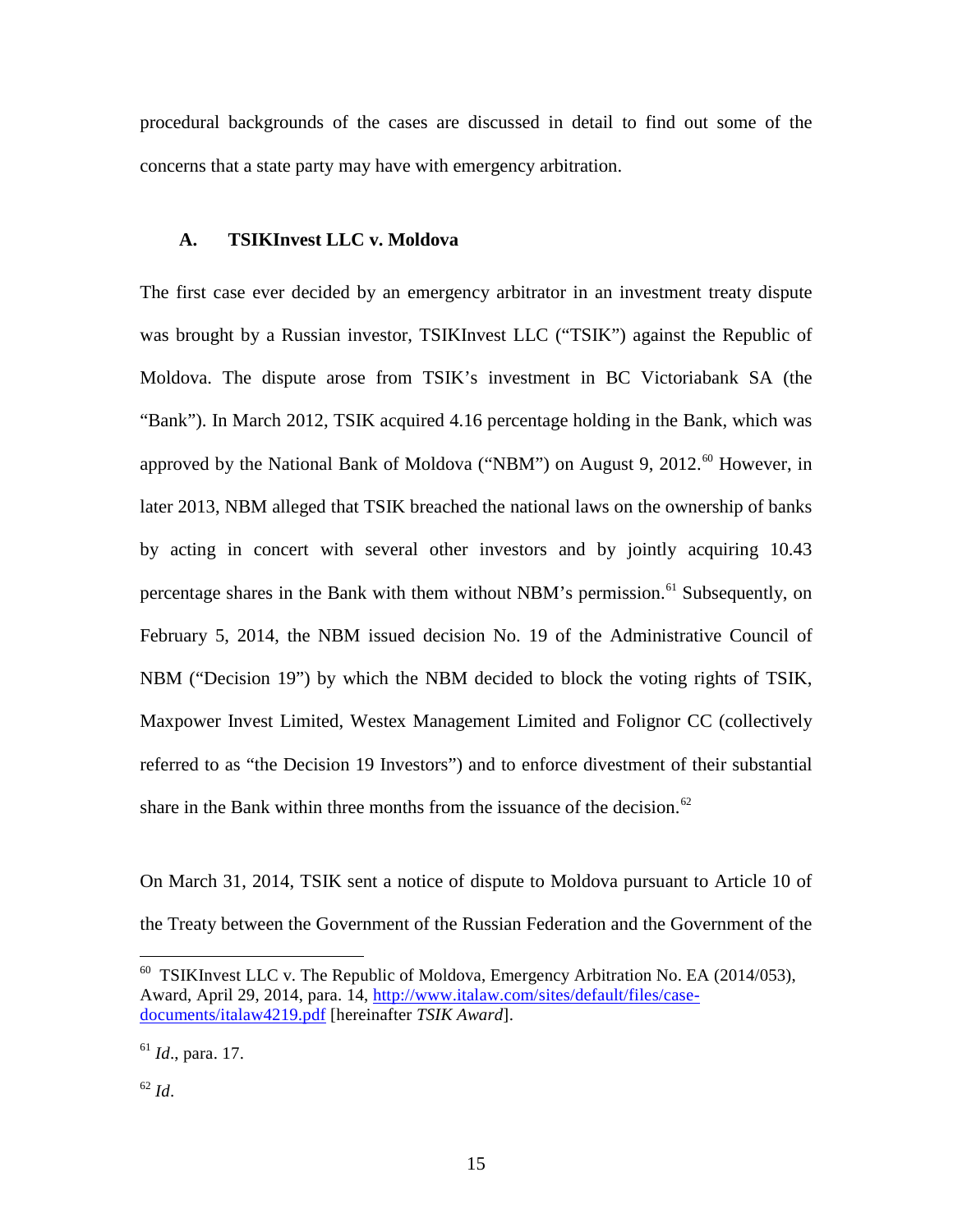Republic of Moldova on the Promotion and the Reciprocal Protection of Investments, signed on March 17, 1998 (the "Moldova-Russia BIT").<sup>[63](#page-18-0)</sup>

On April 23, 2014, when the six-month cooling-off period had not yet lapsed, TSIK initiated an emergency arbitration under the SCC Rules to request a stay of Decision 19 pending the resolution of the dispute.<sup>[64](#page-18-1)</sup> The day after the filing, a Swedish arbitrator, Kaj Hobér, was appointed as the emergency arbitrator.<sup>[65](#page-18-2)</sup> Under the provisional timetable set forth by the arbitrator, the respondent state was to have filed its response by April 25, 2014, but it did not. $66$ 

The emergency arbitrator decided that although the term "interim measures"  $67$  is not defined by the SCC Rules, it "may construe those words as broadly as may be appropriate in the particular instances."[68](#page-18-5) Consequently, the emergency arbitrator concluded that "the

<span id="page-18-2"></span><sup>65</sup> *Id.*, para. 8.

<span id="page-18-3"></span><sup>66</sup> *Id.*, para. 9.

<span id="page-18-0"></span><sup>&</sup>lt;sup>63</sup> *Id.*, para. 20; Article 10 of the Moldova-Russia BIT prescribes that:

<sup>1.</sup> Any dispute between one Contracting Party and an investor of the other Contracting Party, which arose in relation to an investment, including disputes regarding the amount, conditions or procedure for the payment of compensation under Article 6 of this Treaty, or procedure for the payment of compensation under Article 6 of this Treaty, shall be subject to a written notice accompanied by detailed comments which the investor shall send to the Contracting Party, which is a party to the dispute. Parties to the dispute shall endeavor to resolve such a dispute by amicable means where possible.

<sup>2.</sup> If the dispute is not resolved in such a manner within six months from the date of the written notice referred to in paragraph 1 of this article, it shall be submitted for consideration to [...]

<span id="page-18-1"></span><sup>64</sup> TSIK Award, *supra* note 60, para. 2.

<span id="page-18-4"></span> $67$  Article 32(1) and Article 1(2) of Appendix II to the SCC Rules stipulate that the emergency arbitrator shall have the power to grant "interim measures."

<span id="page-18-5"></span><sup>68</sup> TSIK Award, *supra* note 60, para. 48.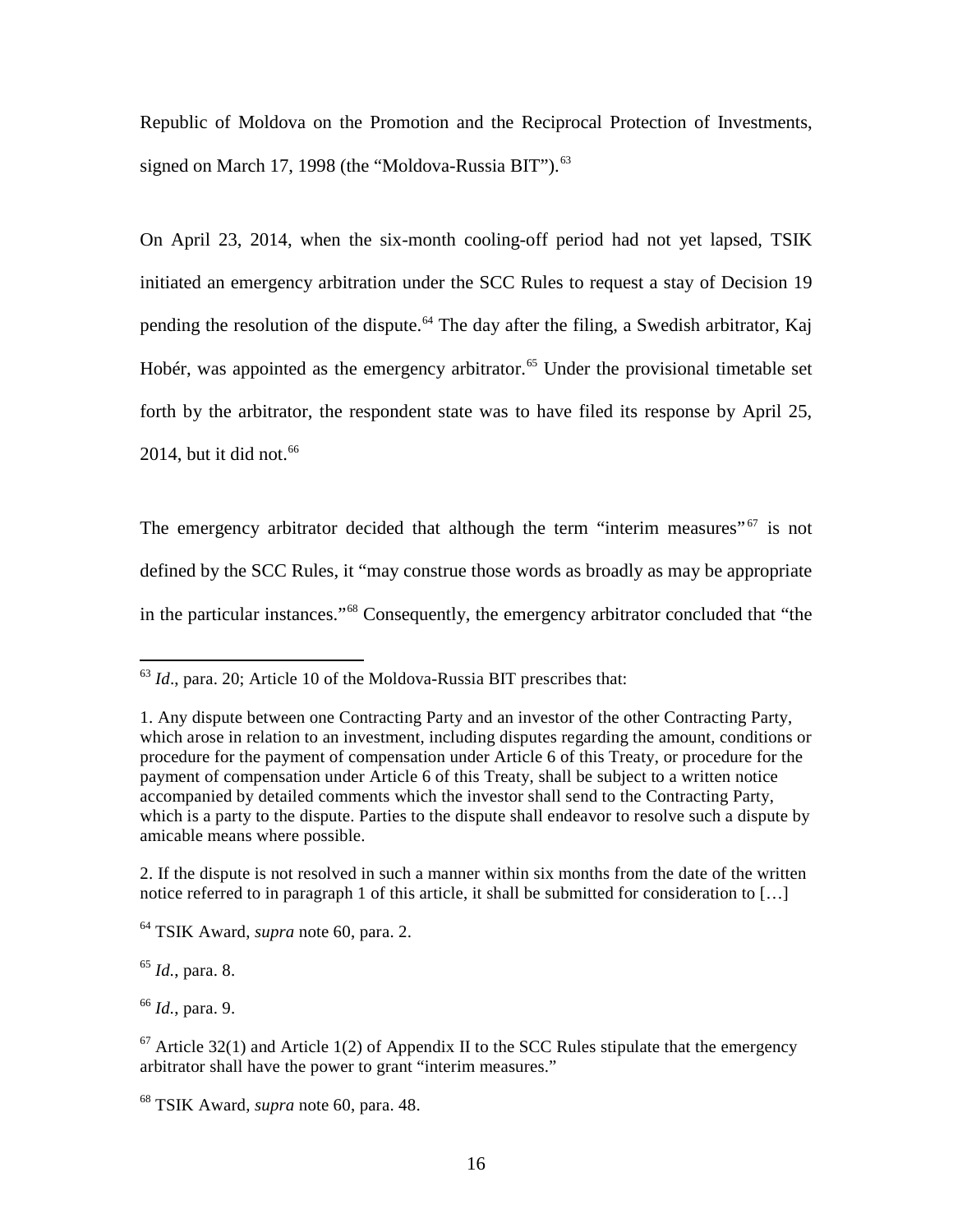categorization 'interim measures' includes injunctions of all kinds."[69](#page-19-0) Since there is no mention of the applicable standard in the SCC Rules, the emergency arbitrator looked into the criteria under Swedish law, which was the law of the seat of the arbitration.<sup>[70](#page-19-1)</sup> Referring to SCC Case No. 96/2011 and SCC Emergency Arbitration 170/2011, he held that the criteria are: (a) a "*prima facie* establishment of a case;" (b) "urgent need for the requested interim relief;" and (c) "irreparable harm, or serious or actual damage if the measure requested is not granted."[71](#page-19-2)

In the present case, (a) TSIK was required to demonstrate "not that its case is likely to succeed on the merits but only that there is reasonable possibility that it will so succeed."<sup>[72](#page-19-3)</sup> After reviewing the documents provided by TSIK, the emergency arbitrator concluded that there was no concrete evidence to prove the allegation that TSIK acted in concert with the other Decision 19 investors.<sup>[73](#page-19-4)</sup> (b) There was also an urgent need to stay Decision 19 since TSIK would be "unable to exercise its rights as a shareholder," losing its voting rights and right to receive dividends.<sup>[74](#page-19-5)</sup> Lastly, (c) TSIK would be "permanently deprived of its rights as a shareholder" and such damage would be "irrevocable even if

<span id="page-19-0"></span> $\overline{a}$ <sup>69</sup> *Id*.

- <span id="page-19-2"></span><sup>71</sup> *Id.*, para. 53.
- <span id="page-19-3"></span><sup>72</sup> *Id.*, para. 54.
- <span id="page-19-4"></span><sup>73</sup> *Id.*, para. 62.
- <span id="page-19-5"></span><sup>74</sup> *Id.*, para. 55.

<span id="page-19-1"></span><sup>70</sup> *Id.*, para. 52.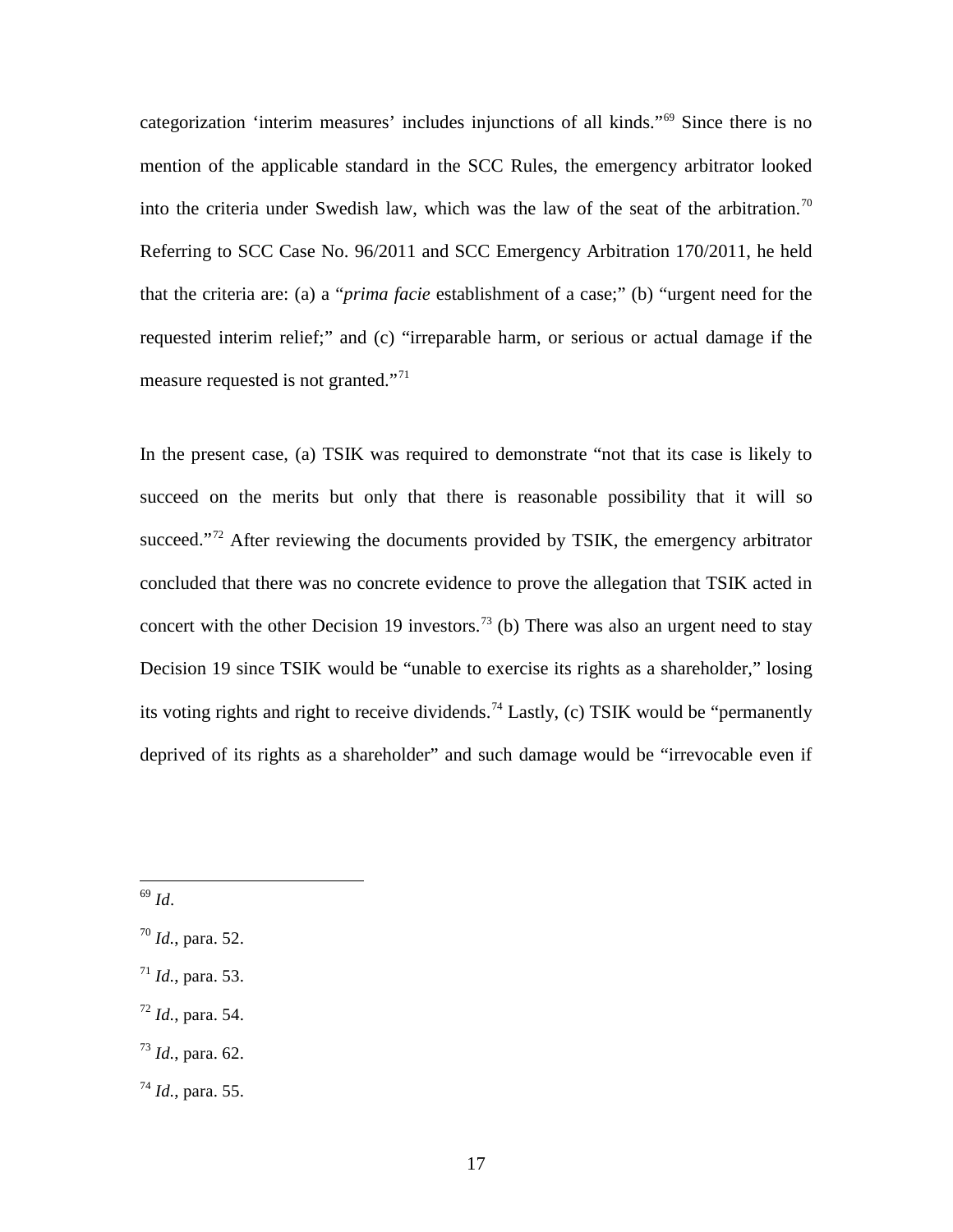Decision 19 [was] eventually found to be flawed."<sup>[75](#page-20-0)</sup> In sum, according to the emergency arbitrator, all three requirements were met.

In addition, the emergency arbitrator decided that the cooling-off period did not prevent TSIK from filing the application. The reasons for this decision were that it would be: (a) "procedurally unfair to the Claimant;" and (b) "contrary to the purpose of the emergency arbitrator procedure to apply the cooling-off period to the appointment of an emergency arbitrator."[76](#page-20-1) TSIK also contended that the cooling-off period was inapplicable due to the effect of the most favored nation ("MFN") clause in Article 3 of the Moldova-Russia BIT, and that the government of Moldova had failed to settle the case amicably.<sup>[77](#page-20-2)</sup>

Finally, on April 29, 2014, the emergency arbitrator ordered that Decision 19 be stayed pending the decision on the merits.[78](#page-20-3)

However, it was not until June 4, 2014, which is thirty days after the issuance of the emergency award, that TSIK filed its formal notice of arbitration.<sup>[79](#page-20-4)</sup> According to Article 9(4)(iii) of the Appendix II to the SCC Rules, the emergency decision ceases to be binding if "arbitration is not commenced within 30 days from the date of the emergency

<span id="page-20-0"></span><sup>75</sup> *Id.*, para. 56.

<span id="page-20-1"></span><sup>76</sup> *Id.*, para. 66.

<span id="page-20-2"></span><sup>77</sup> *Id.*, para. 59.

<span id="page-20-3"></span><sup>78</sup> *Id.*, para. 67.

<span id="page-20-4"></span><sup>79</sup> *See* Jarrod Hepburn, *In-depth: Unpacking the Reasoning of the First SCC Emergency Arbitrator Ruling in a Russian Investment Treaty Claim*, Investment Arbitration Reporter (February 15, 2015), [https://www.iareporter.com/articles/in-depth-unpacking-the-reasoning-of](https://www.iareporter.com/articles/in-depth-unpacking-the-reasoning-of-the-first-scc-emergency-arbitrator-ruling-in-a-russian-investment-treaty-claim/)[the-first-scc-emergency-arbitrator-ruling-in-a-russian-investment-treaty-claim/.](https://www.iareporter.com/articles/in-depth-unpacking-the-reasoning-of-the-first-scc-emergency-arbitrator-ruling-in-a-russian-investment-treaty-claim/)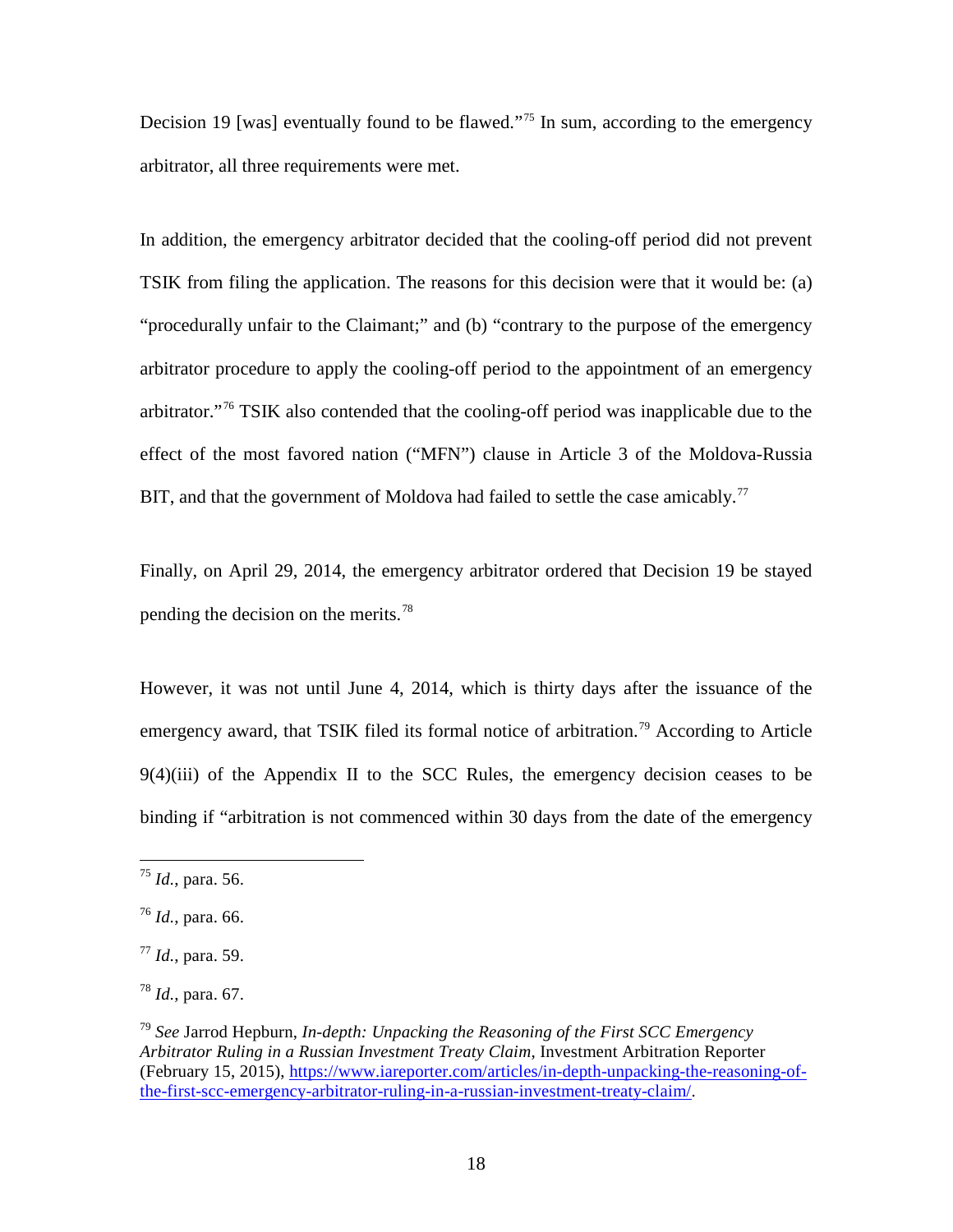decision." It is unknown whether there was a new emergency decision around that time or whether the government of Moldova failed to honor the decision and seized the shares.<sup>[80](#page-21-0)</sup> The case was eventually dropped in October 2014 due to TSIK's failure to pay fees. $81$ 

## **B. Griffin Group v. Poland**

The second instance of a foreign investor resorting to the emergency arbitrator procedure of the SCC Rules was initiated by a real estate enterprise in Luxembourg. Griffin Group, which invested in a plot of land in Poland in the form of usufruct rights, sought arbitration for the alleged expropriation of its rights to a historic former barracks site adjacent to Lazienki Park in central Warsaw.<sup>[82](#page-21-2)</sup> In 2011, the previous owner of the site had demolished the barracks. Subsequently, Warsaw city, in March 2012, initiated legal proceedings to cancel the previous owner's usufruct rights to the land as the demolition allegedly was in violation of the city's planning codes.<sup>[83](#page-21-3)</sup> The site soon became available due to a mortgage default by the previous owner, and in December 2012, Griffin Group acquired the site, but was unsuccessful in challenging the domestic legal proceedings. $84$ Consequently, in October 2013, Griffin Group filed a notice of dispute under the

<span id="page-21-0"></span>80 *Id.*

<span id="page-21-1"></span><sup>81</sup> *Id.*

<span id="page-21-2"></span><sup>82</sup> *See* UNCTAD, *Investment Dispute Settlement – Griffin Group v. Poland*, Investment Policy Hub,<http://investmentpolicyhub.unctad.org/ISDS/Details/614> (last visited April 21, 2016).

<span id="page-21-3"></span><sup>83</sup> *See* Jarrod Hepburn, *Poland Claims Round-Up: At Least a Dozen Investment Treaty Arbitrations*, Investment Arbitration Reporter (July 29, 2015), [http://www.iareporter.com/articles/poland-claims-round-up-at-least-a-dozen-investment-treaty](http://www.iareporter.com/articles/poland-claims-round-up-at-least-a-dozen-investment-treaty-arbitrations/)[arbitrations/.](http://www.iareporter.com/articles/poland-claims-round-up-at-least-a-dozen-investment-treaty-arbitrations/)

<span id="page-21-4"></span><sup>84</sup> *Id.*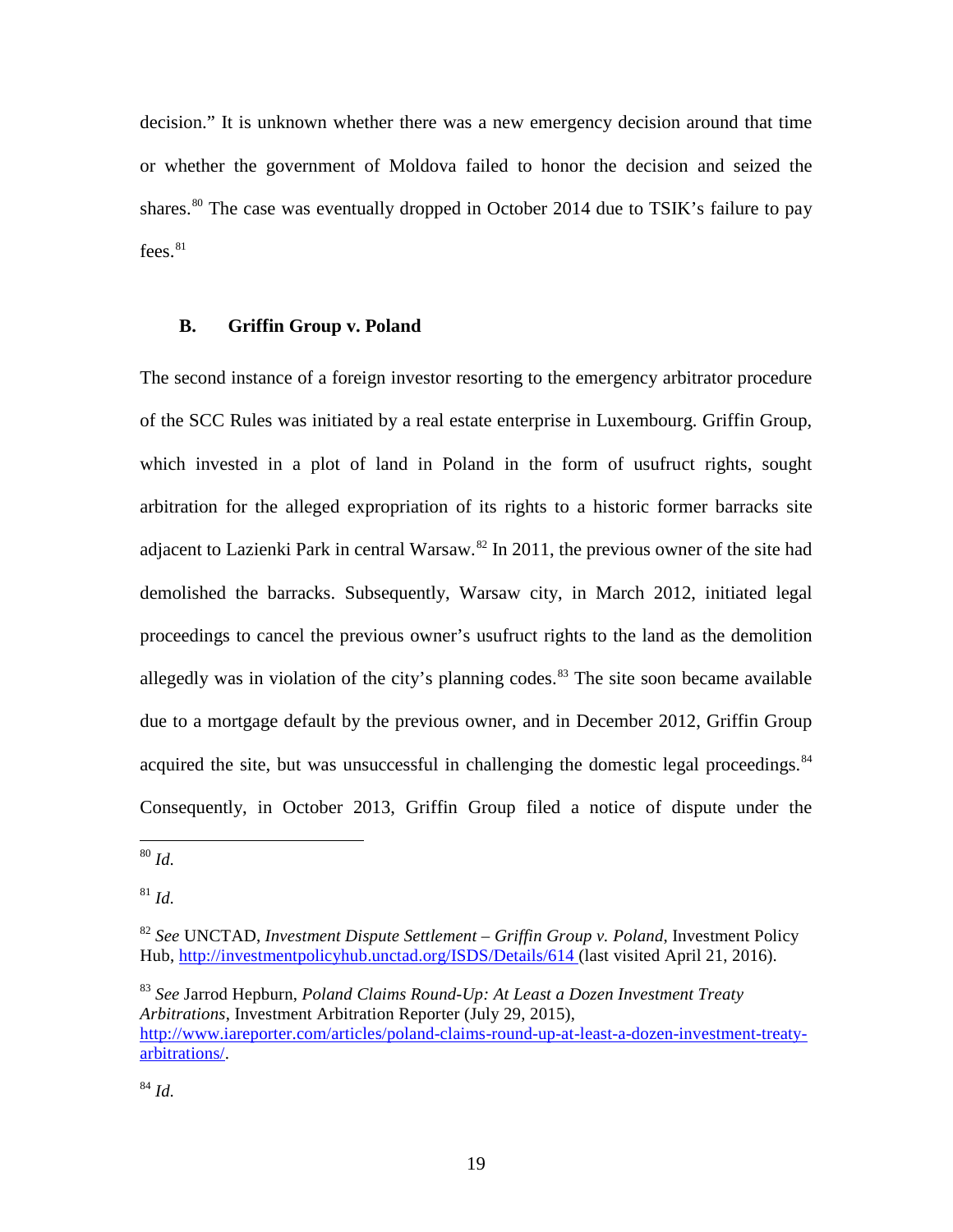Agreement between the Government of the Belgium-Luxembourg Economic Union and the Government of Poland on the Encouragement and Reciprocal Protection of Investment of 1987 ("BLEU-Poland BIT"). [85](#page-22-0) Finally, complying with the six-month cooling-off period in the BLEU-Poland BIT, in 2014, Griffin Group commenced arbitration.<sup>[86](#page-22-1)</sup>

Unlike the other two instances, in which investors resorted to the emergency arbitrator procedure prior to commencing arbitration, Griffin Group sought the procedure after filing for the request for arbitration.<sup>[87](#page-22-2)</sup> The Griffin Group resorted to emergency arbitrator procedure in order to enjoin the effects of a local court judgment.<sup>[88](#page-22-3)</sup> Also, the Griffin Group case differs from the other two cases in that it waited for the expiry of the six-month cooling-off period in the BIT.<sup>[89](#page-22-4)</sup>

However, the outcome of emergency arbitration was unfavorable to Griffin Group. Georgio Petrochilos, the emergency arbitrator appointed by the SCC, found that the

<span id="page-22-2"></span><sup>87</sup> *Id.*

<span id="page-22-3"></span><sup>88</sup> *Id.*

<span id="page-22-4"></span><sup>89</sup> *Id.* 

<span id="page-22-0"></span>85 *Id.*

<span id="page-22-1"></span><sup>86</sup> *See* Luke Peterson, *Investigation: New Details Emerge About Use of Emergency Arbitrators in Investment Treaty Cases*, Investment Arbitration Reporter (October 8, 2015), http://www.iareporter.com/articles/investigation-new-details-emerge-about-use-of-emergencyarbitrators-in-investment-treaty-cases/.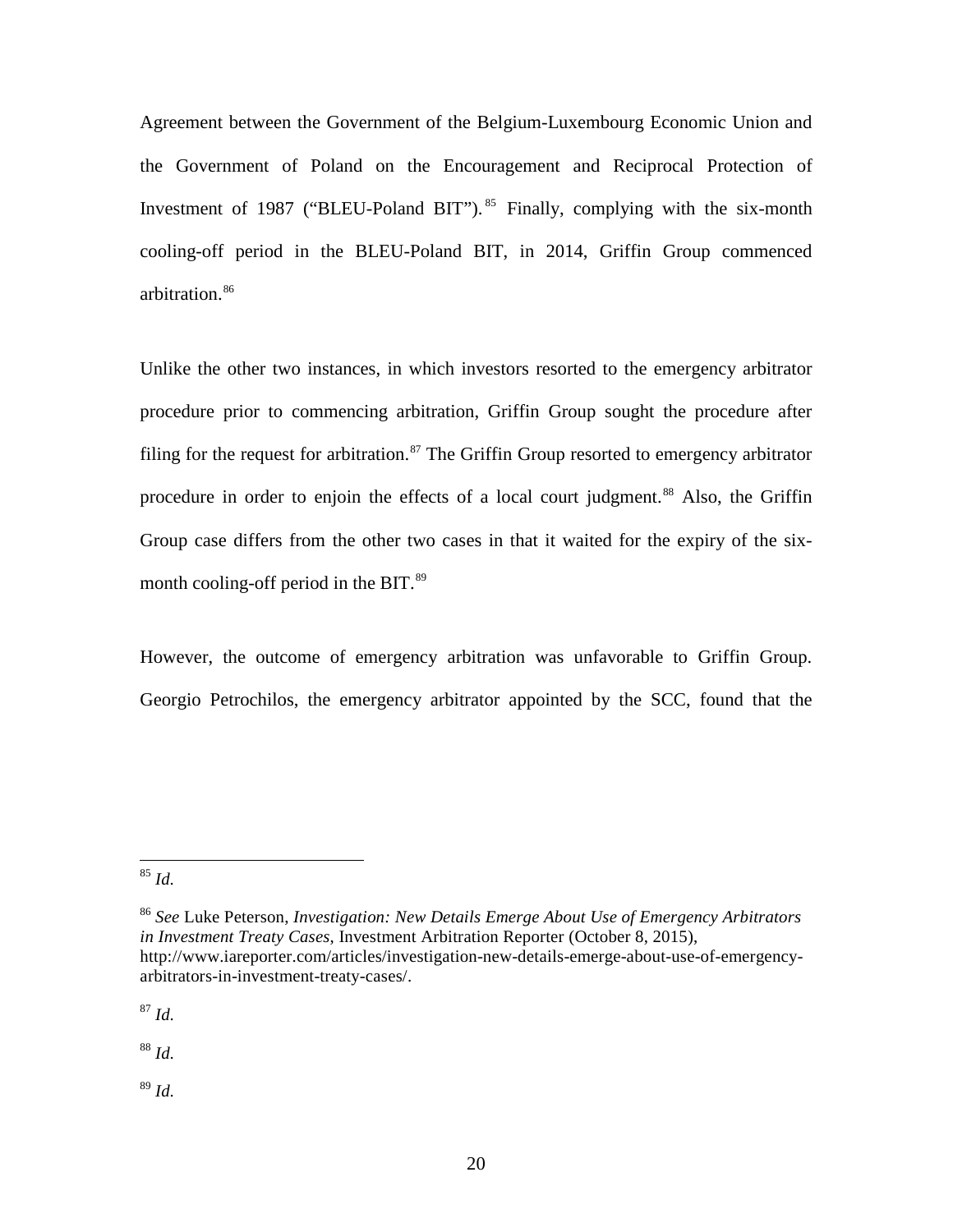requirements for emergency relief were not met.<sup>[90](#page-23-0)</sup> The case is still pending to be heard under the SCC Rules. $91$ 

## **C. JKX Oil & Gas plc v. Ukraine**

The third emergency arbitration in an investment dispute was also initiated under the SCC Rules. On or around January 8, 2015, JKX Oil & Gas plc., a UK-based oil and gas exploration and production company, and its wholly owned Ukrainian and Dutch subsidiaries, namely Poltava Petroleum Company and Poltava Gas B.V. (collectively referred to as "JKX"), requested the appointment of an emergency arbitrator in relation to its investment in Ukraine.<sup>[92](#page-23-2)</sup> The filing for emergency arbitration came after giving notice of a potential arbitration under the ECT, but prior to the official filing of the requests for arbitration. On February 13, 2015, all three investors commenced an investment arbitration against Ukraine pursuant to the SCC Rules under the ECT.<sup>[93](#page-23-3)</sup> Three days later,

<span id="page-23-0"></span> $90$  The decision of the emergency arbitrator is unpublished. For the summary of the decision, *see* Peterson, *supra* note 89.

<span id="page-23-1"></span><sup>91</sup> UNCTAD, *supra* note 82.

<span id="page-23-2"></span> $92$  The judgment of the Ukraine court on the enforcement of the emergency decision ("Kyiv") Court Judgment") reveals that the emergency arbitrator was appointed on January 9, 2015, *available at* [http://reyestr.court.gov.ua/Review/45009594.](http://reyestr.court.gov.ua/Review/45009594) Summary English translation of the judgment is found *in* Luke Peterson, *Investor Takes Emergency Arbitrator Award under Energy Charter Treaty to a Ukraine Court and Obtains Enforcement of Tax-Freeze Holdings*, Investment Arbitration Reporter, Investment Arbitration Reporter (June 29, 2015), [http://www.iareporter.com/articles/investor-takes-emergency-arbitrator-award-under-energy](http://www.iareporter.com/articles/investor-takes-emergency-arbitrator-award-under-energy-charter-treaty-to-a-ukraine-court-and-obtains-enforcement-of-tax-freeze-holdings/)[charter-treaty-to-a-ukraine-court-and-obtains-enforcement-of-tax-freeze-holdings/.](http://www.iareporter.com/articles/investor-takes-emergency-arbitrator-award-under-energy-charter-treaty-to-a-ukraine-court-and-obtains-enforcement-of-tax-freeze-holdings/) Since the SCC Rules require an emergency arbitrator be appointed within 24 hours of receipt of the application for the appointment of an emergency arbitrator, it can be inferred that JKX filed its application on or around January 8, 2015.

<span id="page-23-3"></span><sup>93</sup> *See* Kyriaki Karadelis, *Ukraine Faces Trio of Claims over Gas Reforms*, Global Arbitration Review (February 16, 2015), http://globalarbitrationreview.com/news/article/33551/ukrainefaces-trio-claims-gas-reforms/.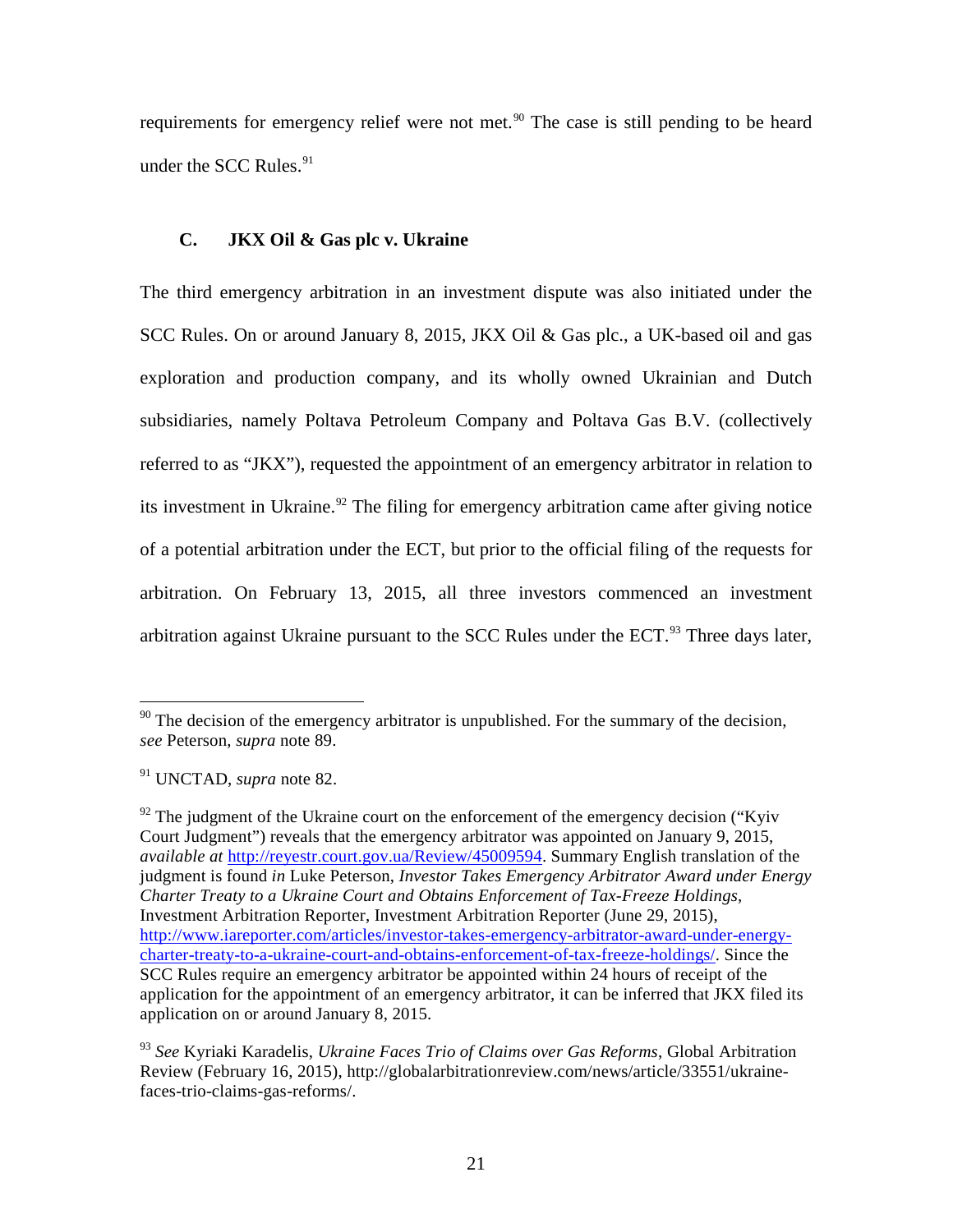on February 16, 2015, the parent UK-based company launched an investment arbitration pursuant to the UNCITRAL Rules under the Agreement between the Government of the United Kingdom of Great Britain and Northern Ireland and the Government of Ukraine for the Promotion and Reciprocal Protection of Investments of 1993 (the "UK-Ukraine BIT"), and its two subsidiaries initiated investment arbitration using the Agreement on Promotion and Reciprocal Protection of Investment between the Kingdom of the Netherlands and Ukraine of 1994 (the "Netherlands-Ukraine BIT") before the International Centre for Settlement of Investment Disputes ("ICSID").<sup>[94](#page-24-0)</sup> Since only the SCC Rules stipulate the provisions on the emergency arbitrator procedure, JKX sought appointment of an emergency arbitrator under the SCC Rules.

JKX's claims primarily dealt with the rental fees that it had spent on gas and oil production since  $2011$ <sup>[95](#page-24-1)</sup>. In particular, the claims were based on a series of alleged discriminatory state actions, including legislation that raised royalties from 28 to 55 per cent;<sup>[96](#page-24-2)</sup> regulations requiring private parties to buy gas exclusively from the state-owned entity Naftogaz; prohibition on repatriation of dividends; and restrictions on foreign cash transactions.<sup>[97](#page-24-3)</sup>

<span id="page-24-1"></span><sup>95</sup> *Id.*

<span id="page-24-0"></span><sup>94</sup> *See* Olena Perepelynska, *Arbitrations Against Ukraine and its State Bodies in Post-Revolution Period,* CIS Arbitration Forum (May 13, 2015), http://www.cisarbitration.com/2015/05/13/arbitrations-against-ukraine-and-its-state-bodies-inpost-revolution-period/.

<span id="page-24-2"></span><sup>96</sup> *Id.*; UNCTAD, *Investment Dispute Settlement - JKX Oil & Gas v. Ukraine*, Investment Policy Hub,<http://investmentpolicyhub.unctad.org/ISDS/Details/661> (last visited April 21, 2016).

<span id="page-24-3"></span><sup>97</sup> Perepelynska, *supra* note 94.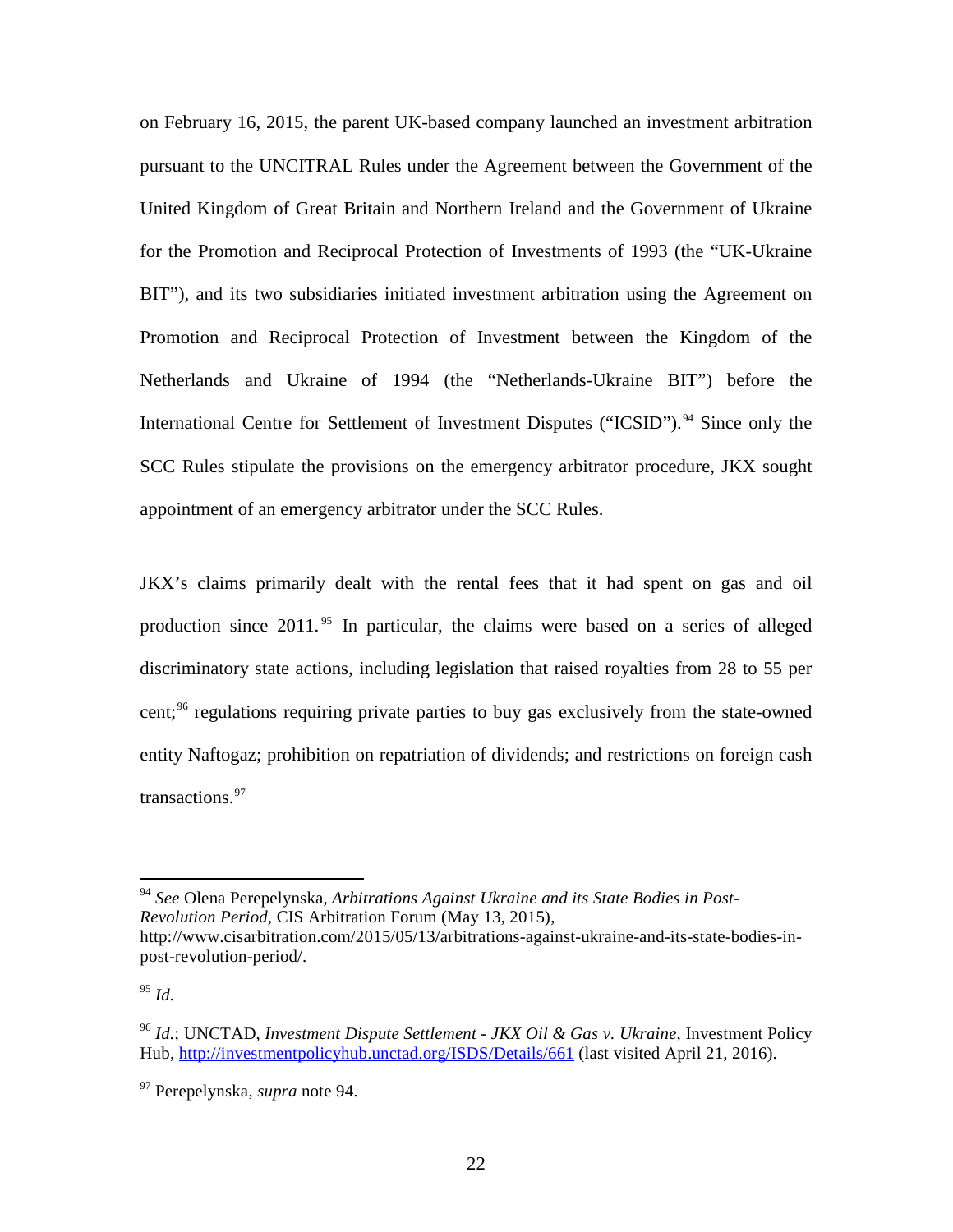On January 14, 2015, Rudolf Dolzer, who was appointed as the emergency arbitrator, decided in favor of JKX. It ordered Ukraine to "refrain from imposing royalties on the production of gas by JKX's Ukrainian subsidiary in excess of the rate of 28 percentage (as opposed to the 55 percentage rate that is currently applicable under Ukrainian law)."[98](#page-25-0) The decision of the emergency arbitrator was released even though the three months cooling-off period under the ECT had not been complied. This issue was raised by the Ukrainian government later in domestic enforcement proceedings.<sup>[99](#page-25-1)</sup> Although JKX emphasized the binding nature of the emergency decision in its announcement,<sup>[100](#page-25-2)</sup> the Ukraine government refused to comply with the award. Consequently, JKX filed for the enforcement of the emergency decision before Pecherskyi District Court of Kyiv ("Kyiv Court"). $^{101}$  $^{101}$  $^{101}$ 

On June 8, 2015, Kyiv Court granted the application to enforce the emergency decision ("Kyiv Court Judgment").<sup>[102](#page-25-4)</sup> Kyiv Court treated the emergency decision the same as other

<span id="page-25-0"></span><sup>&</sup>lt;sup>98</sup> The decision of the emergency arbitrator is not officially published. The summary of the decision could be inferred from Kyiv Court Judgment and the Press Release dated February 16, 2015 by JKX, *available at* [http://www.londonstockexchange.com/exchange/news/market](http://www.londonstockexchange.com/exchange/news/market-news/market-news-detail/JKX/12249847.html)[news/market-news-detail/JKX/12249847.html](http://www.londonstockexchange.com/exchange/news/market-news/market-news-detail/JKX/12249847.html) [hereinafter *JKX Press Release dated February 16, 2015*].

<span id="page-25-1"></span><sup>99</sup> Peterson, *supra* note 91.

<span id="page-25-2"></span><sup>100</sup> JKX Press Release dated February 16, 2015, *supra* note 98.

<span id="page-25-3"></span><sup>101</sup> *See* Dmytro Galagan, *Enforcement of the JKX Oil & Gas Emergency Arbitrator Award: A Sign of Pro-arbitration Stance in Ukraine?,* Kluwer Arbitration Blog (July 27, 2015), http://kluwerarbitrationblog.com/2015/07/27/enforcement-of-the-jkx-oil-gas-emergencyarbitrator-award-a-sign-of-pro-arbitration-stance-in-ukraine/.

<span id="page-25-4"></span><sup>102</sup> Kyiv Court Judgment, *supra* note 91; Peterson, *supra* note 91.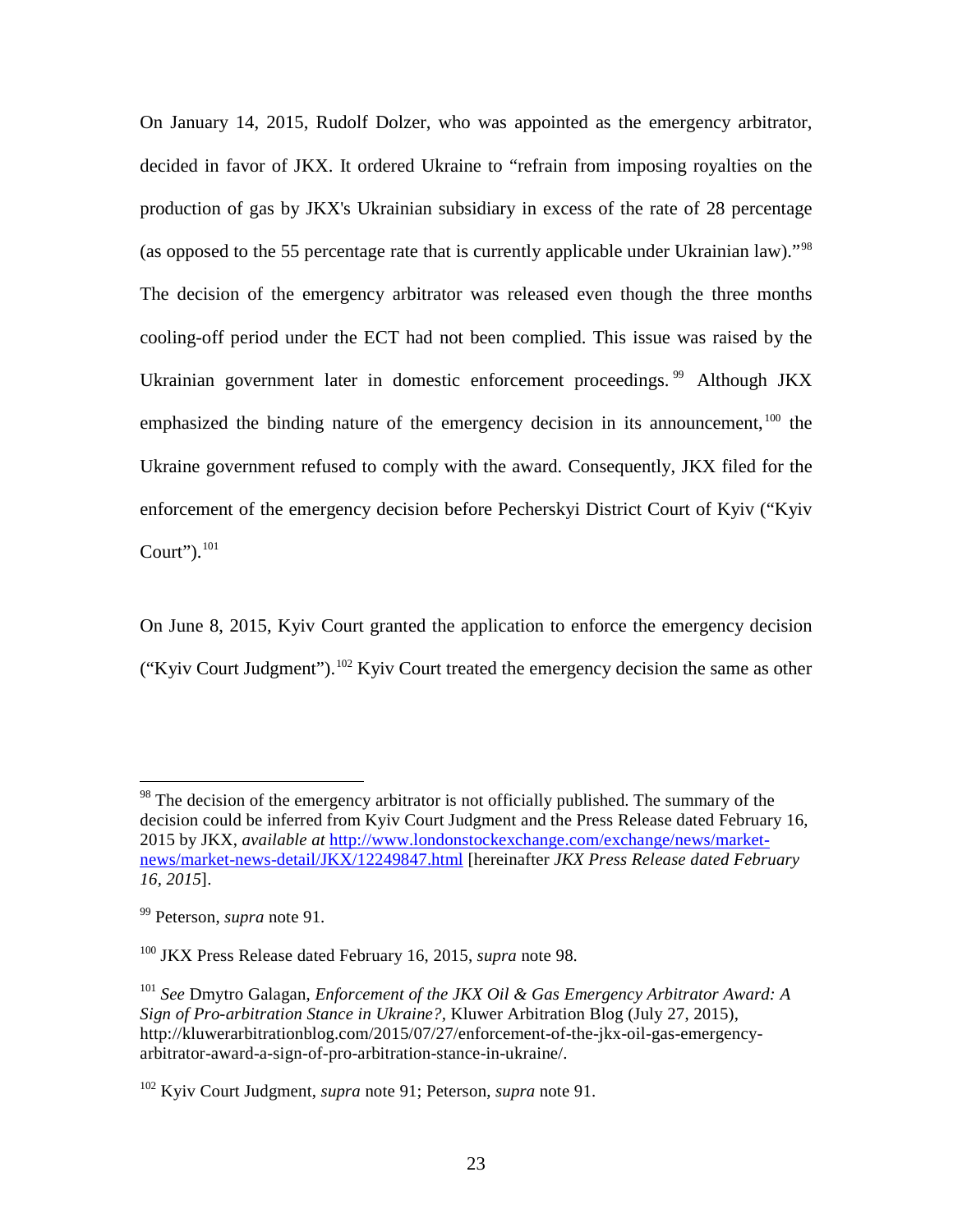foreign arbitral awards; the court, without detailed reasoning, stated that the enforcement of an emergency decision is governed by the New York Convention.<sup>[103](#page-26-0)</sup>

During the proceeding, the Ukraine government raised several objections, such as: (i) that recourse to emergency arbitration should be prohibited because the ECT's three month cooling-off period had not expired; (ii) that Ukraine was deprived of due process by not being given due notice of the appointment of the arbitrator and emergency relief process, and hence, was deprived of the opportunity to present its case; (iii) that the SCC Rules did not include rules on an emergency arbitrator procedure at the time when Ukraine ratified the ECT in 1988; and (iv) that the award was contrary to "public order" (in the sense of "public policy"), because "it infringes on the state's authority to raise royalty taxes, and poses a threat of 'material deterioration of the state's economy.'"[104](#page-26-1)

Kyiv Court rejected all the objections raised by Ukraine. Firstly, the court decided that the three-month cooling-off period did not prevent JKX from resorting to emergency arbitration.<sup>[105](#page-26-2)</sup> Secondly, the court found that there was no violation of due process in emergency arbitration proceeding. In its view, it was enough for the emergency arbitrator to request Ukraine's response by January 12, 2015 at 5 PM GMT, which is three days after the appointment of the emergency arbitrator.<sup>[106](#page-26-3)</sup> However, there was no evaluation on the limited time allowed for Ukraine to respond. Thirdly, the court viewed that the

- <span id="page-26-0"></span><sup>103</sup> *Id.*
- <span id="page-26-1"></span> $104$  *Id.*
- <span id="page-26-2"></span><sup>105</sup> *Id*.
- <span id="page-26-3"></span><sup>106</sup> *Id.*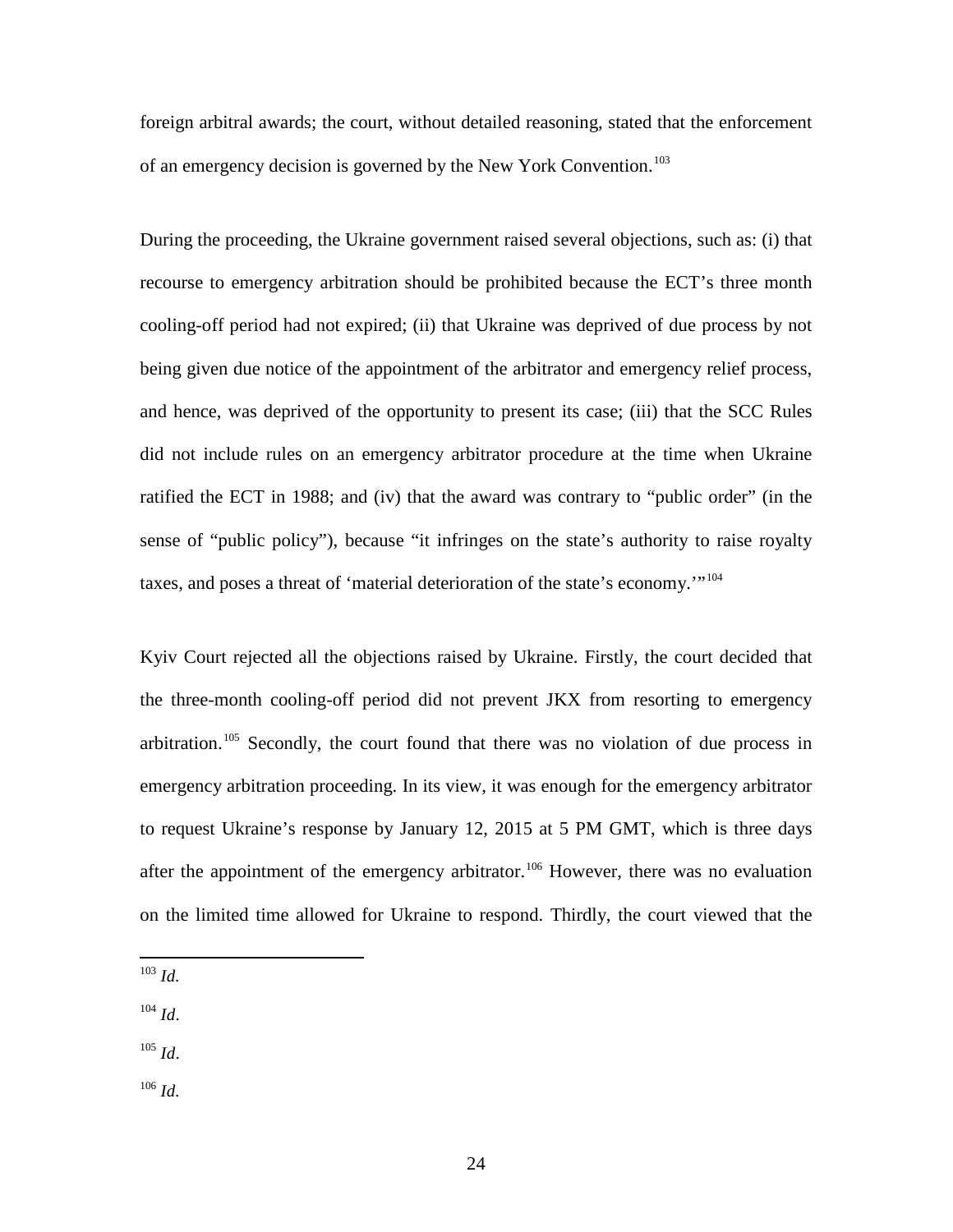recourse to emergency arbitration was permissible pursuant to the SCC Rules applicable at the time of JKX's application for emergency arbitration.<sup>[107](#page-27-0)</sup> Lastly, the court rejected the defense based on public order or public policy. [108](#page-27-1) According to the court, the emergency arbitrator decision, which "aims to prevent damage to the applicant's interests and to prevent irreparable harm, does not set any other rules than those in force in Ukraine, and only concerns the applicants."<sup>[109](#page-27-2)</sup>

Ukraine appealed against the Kyiv Court's Judgment. While the appeal process was pending, JKX sought an interim award from the arbitral tribunal subsequently constituted under the UNCITRAL Rules. According to the announcement by JKX dated July 23, 2015, the tribunal issued an interim award, which had the same effect of "[limiting] the collection of rental fees on gas produced by JKX's Ukrainian subsidiary, Poltava Petroleum Company ... to a rate of 28 percentage."<sup>[110](#page-27-3)</sup> Three arbitral proceedings (i.e. the UNCITRAL proceeding filed by the parent company based on the UK-Ukraine BIT; the ICSID proceeding filed by the Dutch and Ukrainian subsidiaries under the Netherlands-Ukraine BIT; and the SCC proceeding filed by all three investors under the ECT) had

 $\overline{a}$ 

<span id="page-27-1"></span><sup>108</sup> *Id.*

<span id="page-27-2"></span><sup>109</sup> *Id.*

<span id="page-27-0"></span><sup>107</sup> *Id.*

<span id="page-27-3"></span><sup>&</sup>lt;sup>110</sup> JKX, Press Release (July 23, 2015), [http://www.jkx.co.uk/~/media/Files/J/JKX/press](http://www.jkx.co.uk/~/media/Files/J/JKX/press-release/2015/JKX%20International%20Arbitration%20Proceedings%20Interim%20Award%2023%2007%2015.pdf)[release/2015/JKX%20International%20Arbitration%20Proceedings%20Interim%20Award%20](http://www.jkx.co.uk/~/media/Files/J/JKX/press-release/2015/JKX%20International%20Arbitration%20Proceedings%20Interim%20Award%2023%2007%2015.pdf) [23%2007%2015.pdf.](http://www.jkx.co.uk/~/media/Files/J/JKX/press-release/2015/JKX%20International%20Arbitration%20Proceedings%20Interim%20Award%2023%2007%2015.pdf)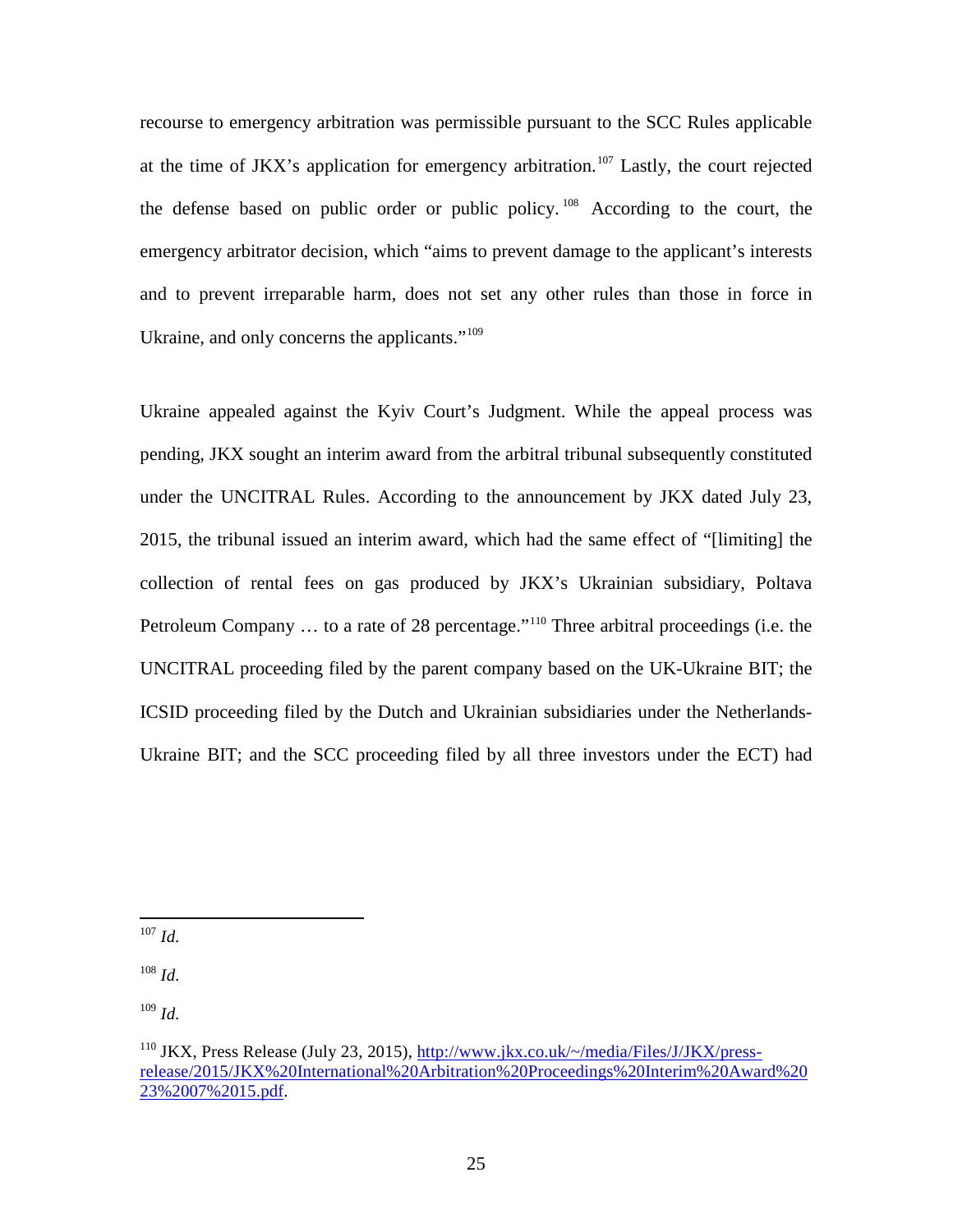been all consolidated into one UNCITRAL proceeding.<sup>[111](#page-28-0)</sup> The UNCITRAL hearing is scheduled for July 2016.<sup>[112](#page-28-1)</sup>

## **IV. PROPRIETY OF EMERGENCY ARBITRATION IN INVESTMENT TREATY DISPUTES**

## **A. Introduction**

The most commonly used arbitral rules in investment treaties are the ICSID Convention and its ancillary rules (collectively referred to as the "ICSID System"), the UNCITRAL Arbitration Rules, the ICC Rules and the SCC Rules. Out of these four sets of rules, only the SCC Rules recognize the application of emergency arbitration procedure in investment treaty disputes.

The ICC has adopted a contrasting approach: Article 29(5) of the ICC Rules excludes emergency arbitration from investment disputes. It states that the emergency arbitrator provisions "shall apply only to parties that are either signatories of the arbitration agreement under the Rules that is relied upon for the application or successors to such signatories."<sup>[113](#page-28-2)</sup> According to the ICC Commission Report, one of the purposes of Article 29(5) was to exclude investment treaty arbitration from the scope of emergency

<span id="page-28-1"></span><sup>112</sup> *Id.*

<span id="page-28-0"></span><sup>111</sup> *Id*.

<span id="page-28-2"></span><sup>&</sup>lt;sup>113</sup> Article 29

<sup>5)</sup> Articles 29(1)-29(4) and the Emergency Arbitrator Rules set forth in Appendix V (collectively the "Emergency Arbitrator Provisions") shall apply only to parties that are either signatories of the arbitration agreement under the Rules that is relied upon for the application or successors to such signatories.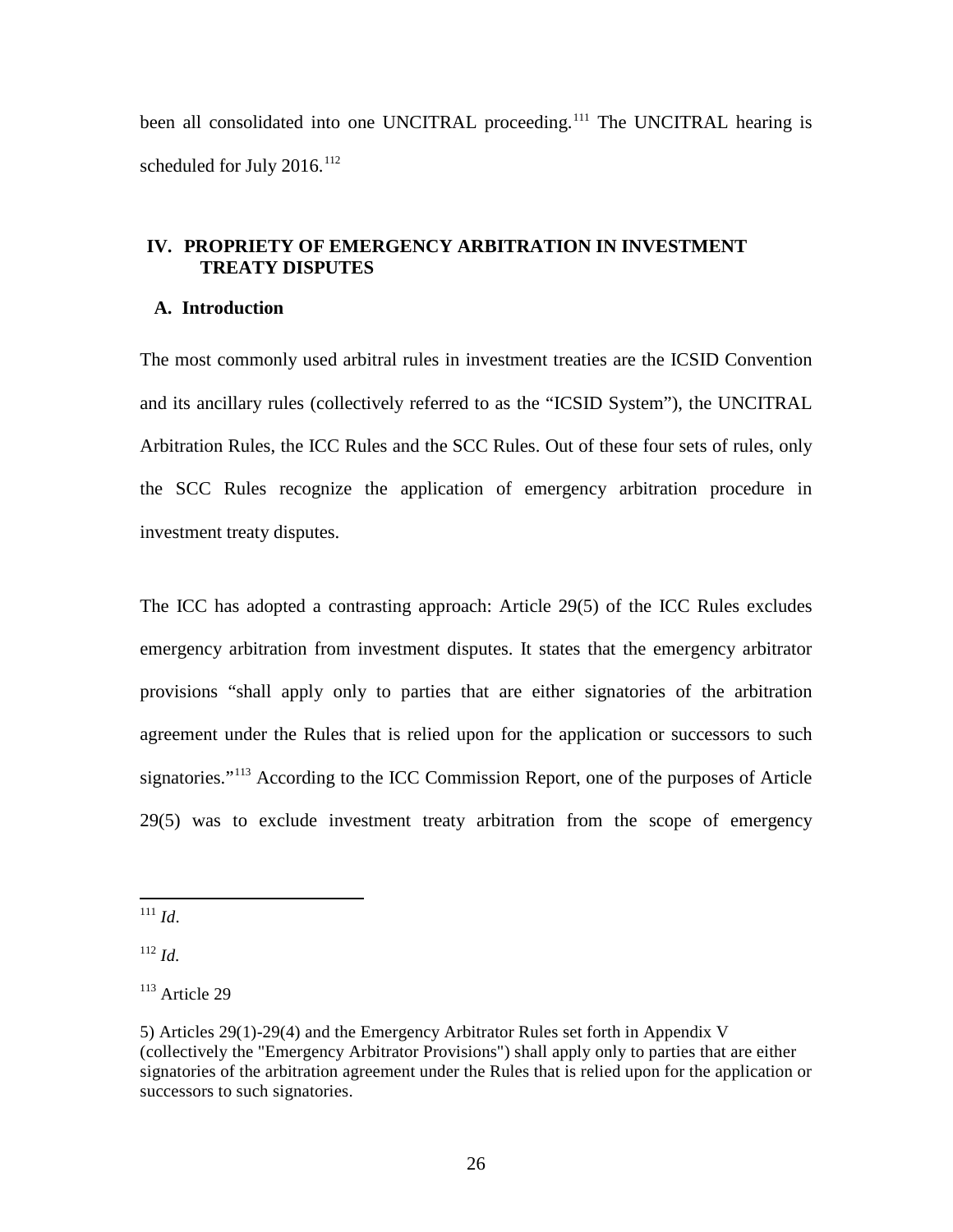arbitration.<sup>[114](#page-29-0)</sup> The ICC maintains that the investor and the host state are not signatories of the arbitration agreement formed by the state's standing offer through a treaty and the investor's acceptance contained in its notice of claim or request for arbitration.<sup>[115](#page-29-1)</sup> However, the reasons behind the exclusion of emergency arbitration are not publicly known.

Is the ICC's approach more appropriate than that of the SCC? Why did the ICC preclude investment treaty disputes from emergency arbitration? Does emergency arbitration infringe on the rights of state parties? What are the concerns that state parties might have as to the introduction of emergency arbitration, and how could they be addressed? In order to answer these questions, this chapter explores and analyzes a few issues that might pose challenges to the introduction of emergency arbitration in investment treaty disputes.

## **B. Interim Protection of Rights - a General Principle of Law?**

Emergency arbitration essentially serves the same purpose as an interim or provisional measure granted by an arbitral tribunal or a national court, in that it is a procedure to grant emergency measures to protect and preserve a party's right. Before examining the propriety of adopting emergency arbitration in investment treaty disputes, it is necessary to first assess the importance of the interim protection of rights under international law.

<span id="page-29-0"></span><sup>114</sup> *See* International Chamber of Commerce, *ICC Commission Report – States, State Entities and ICC Arbitration* 6 (2014),

<http://www.iccwbo.org/Templates/StandardTemplate.aspx?id=2147499278> (last visited April 21, 2016).

<span id="page-29-1"></span><sup>115</sup> *Id.*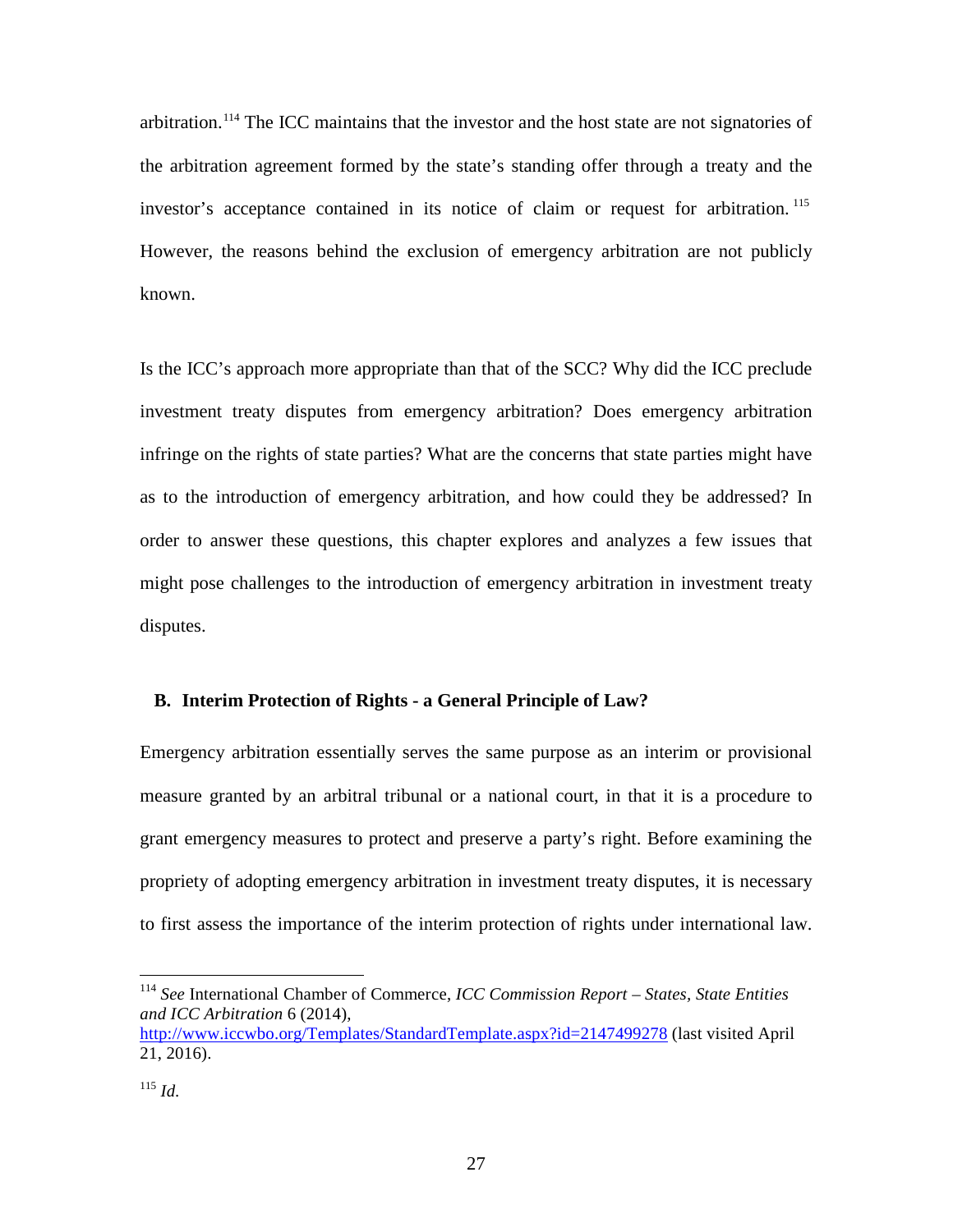This issue is inherently related to whether interim protection of rights is recognized as a general principle of law.

Many scholars and international jurisprudence recognize that the interim protection of rights is a general principle of law. [116](#page-30-0) The importance of provisional measures is recognized by both common and civil law systems.<sup>[117](#page-30-1)</sup> As José García summarizes, the "principle of non-aggravation" or the "general duty to abstain" is a "materialization of the general principle of procedural good faith," which is applicable to all legal proceedings.<sup>[118](#page-30-2)</sup> Even before the conclusion of the ICJ Statute and the ICSID Convention, the Permanent Court of International Justice, in the *Electricity Company of Sofia and Bulgaria* case, decided that the parties are under an obligation:

[To] abstain from any measure capable of exercising a prejudicial effect in regard to the execution of the decision to be given and, in general, not to allow any step of any kind to be taken which might aggravate or extend the dispute.<sup>[119](#page-30-3)</sup>

<span id="page-30-4"></span>The principle of non-aggravation is also found in Article 33 of the General Act for the Pacific Settlement of International Disputes dated September 26, 1928, <sup>[120](#page-30-4)</sup> which is an international treaty superseded by the 1945 United Nations Charter.<sup>[121](#page-30-5)</sup>

<span id="page-30-0"></span><sup>116</sup> *See generally* Lawrence Collins, Essays in International Litigation and the Conflict of Laws 10-11(1994)(Discussion on the interim protection of rights as a general principle of law).

<span id="page-30-5"></span><span id="page-30-1"></span><sup>117</sup> *Id*.

<span id="page-30-2"></span><sup>118</sup> *See* José Ángel Rueda-García, *Provisional Measures in Investment Arbitration: Recent Experiences in Oil Arbitrations Against the Republic of Ecuador,* 6 Transnational Dispute Management 1, 25 (2009).

<span id="page-30-3"></span><sup>&</sup>lt;sup>119</sup> The Electricity Company of Sofia and Bulgaria (Belgium v. Bulgaria), Order, 1939 P.C.I.J. (ser. A/B) No. 79, at 199 (December 5).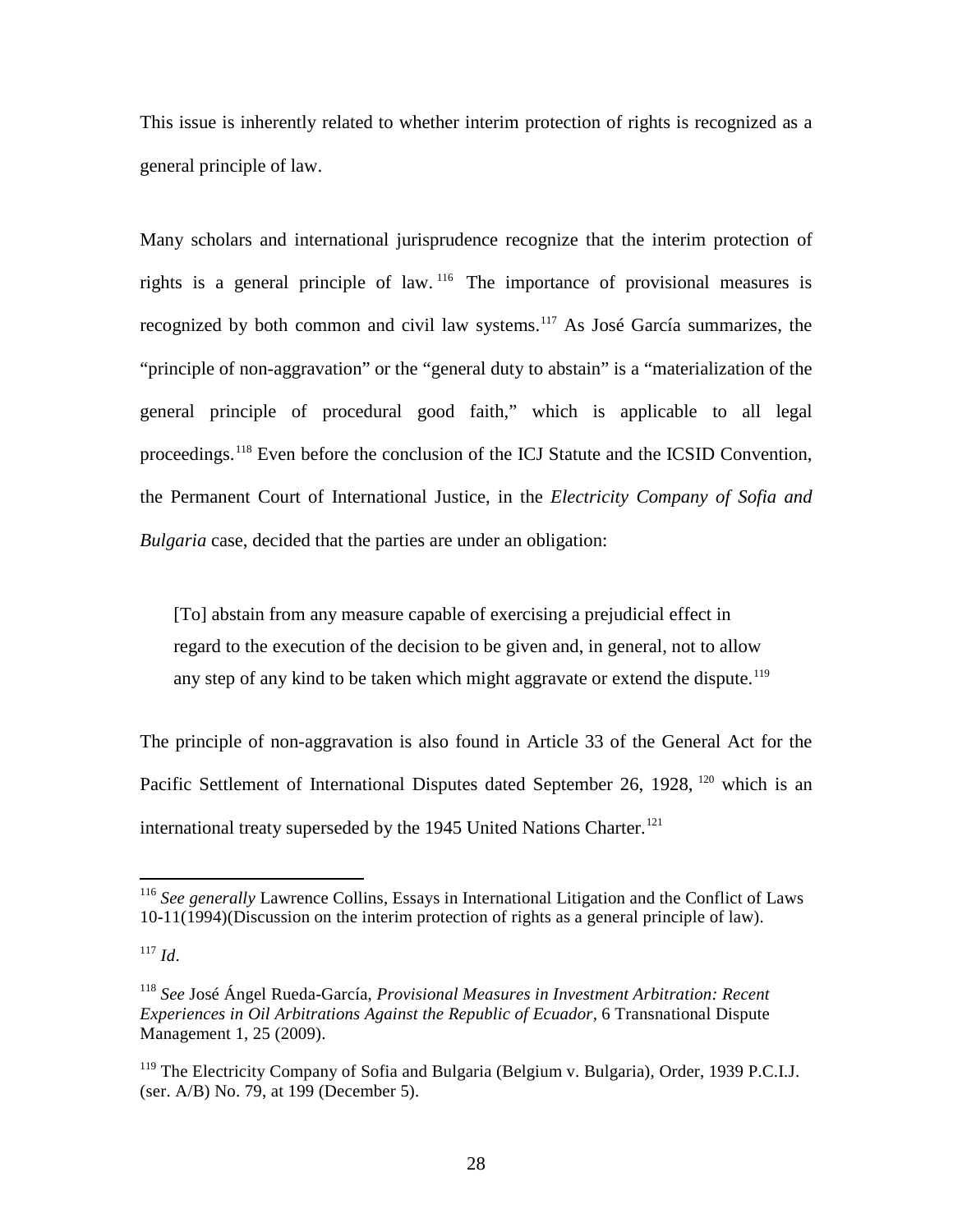The principle of interim protection of rights is a common feature not only in national and international adjudication, but also in arbitration. Depending on their agreement, parties may resort to either arbitration or national courts for interim protection of their rights. The authority of arbitrators to decide provisional measures may derive either from *lex arbitri* or the arbitration agreement itself.<sup>[122](#page-31-0)</sup> Agreeing to arbitral rules, which include a reference to interim measures, by virtue of a contract, the parties are conferring jurisdiction on the arbitrators to order interim measures.<sup>[123](#page-31-1)</sup>

Arbitral practice has also confirmed that the principle of interim protection of rights or the principle of non-aggravation is a general principle of law. Recently, in *Víctor Pey Casado v. Chile*, an ICSID tribunal decided that:

It relates to the general principle, frequently affirmed in international case-law, whether judicial or arbitration proceedings are in question, according to which 'each party to a case is obliged to abstain from every act or omission likely to aggravate the case or to render the execution of the judgment more difficult.<sup>[124](#page-31-2)</sup>

 $\overline{a}$ 

 $120$  Article 33

<sup>3.</sup> The parties undertake to abstain from all measures likely to react prejudicially upon the execution of the judicial or arbitral decision or upon the arrangements proposed by the Conciliation Commission and, in general, to abstain from any sort of action whatsoever which may aggravate or extend the dispute.

<sup>121</sup> Rueda-García, *supra* note 118, at 27.

<span id="page-31-0"></span> $122$  Christoph Schreuer et al., The ICSID Convention – A Commentary 757, 758 (2009).

<span id="page-31-1"></span><sup>123</sup> Collins, *supra* note 116, at 49.

<span id="page-31-2"></span><sup>&</sup>lt;sup>124</sup> Víctor Pey Casado and President Allende Foundation v. Chile, ICSID Case No. ARB/98/2, Decision on Provisional Measures, September 25, 2001, at paras. 67-68 [hereinafter *Pey Casado v. Chile*].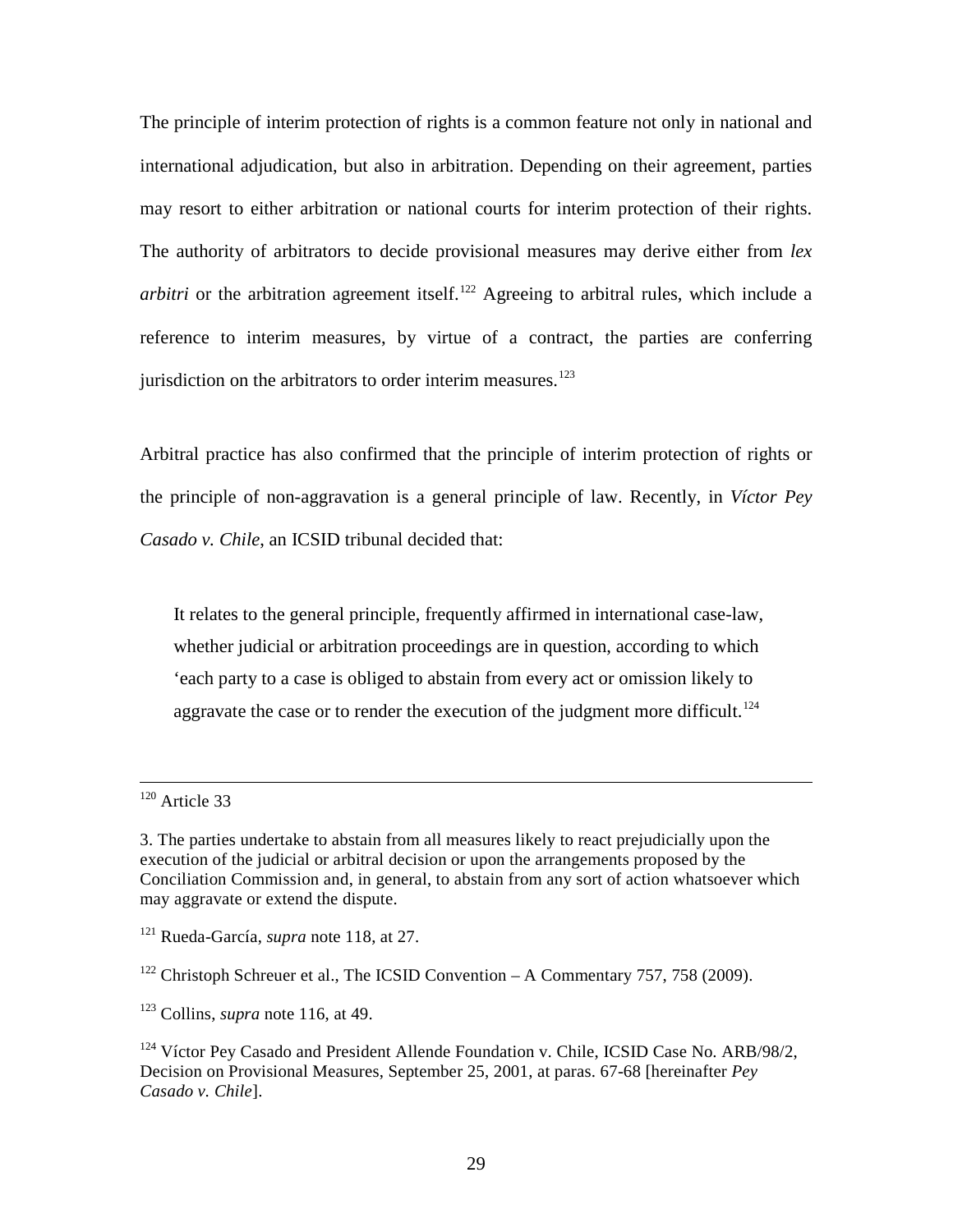In sum, the principle of interim protection of rights is recognized as a general principle of law. Taking into account the urgent nature and the importance of the interim protection of rights, it is necessary to extend the protection to the stage before the constitution of an arbitral tribunal. However, there could be some limitations in expanding the scope of interim protection of rights due to the sovereign character of a state party. Some of the possible objections to emergency arbitration by a state party are discussed in detail below.

#### **C. Possible Objections to Emergency Arbitration in Investment Treaty Disputes**

#### **1. Jurisdiction**

One of the objections to emergency arbitration in investment treaty disputes is related to jurisdictional defense. Opponents of emergency arbitrator procedure might argue that jurisdiction should be established for the emergency arbitrator to decide on a particular relief. However, unlike commercial arbitration, in investment treaty arbitration the jurisdictional objections are more detailed and the decision on jurisdiction alone could take up to several years. In fact, arbitral proceedings in investment treaty disputes are often bifurcated to decide jurisdictional defenses separately from the merits.

Faced with a similar problem, the ICSID Arbitration Rules prescribe, under Rule 39(2), that the tribunal shall give priority to a request for provisional measures. Giving priority to a request for provisional measures means that "it has to take precedence over any other issues pending before the tribunal," <sup>[125](#page-32-0)</sup> including jurisdictional objections. As Christoph

<span id="page-32-0"></span><sup>125</sup> Schreuer, *supra* note 122, at 771.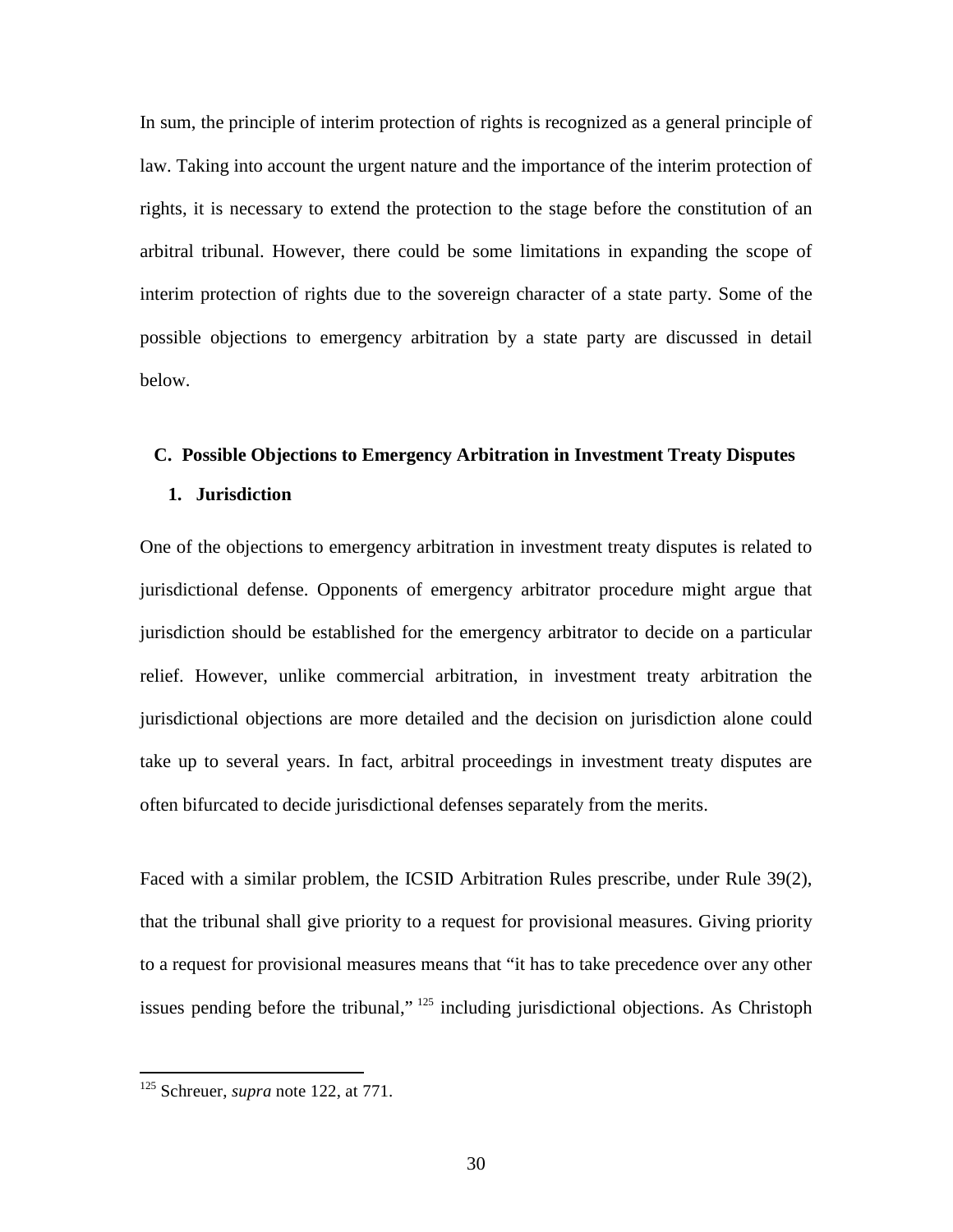Schreuer notes, the urgency of the matter causes a tribunal to decide provisional measures before the issues on jurisdiction have been fully argued and decided.<sup>[126](#page-33-0)</sup>

The issue of jurisdiction has risen frequently before the ICJ and various investment arbitral tribunals. In the *Case concerning Pulp Mills on the River Uruguay*, the ICJ ruled that a *prima facie* showing of jurisdiction is sufficient to establish its power to decide on provisional measures.[127](#page-33-1) Furthermore, an ICSID tribunal, in *Holiday Inns v. Morocco*, decided that "The Tribunal … considers that it has jurisdiction to recommend provisional measures according to the terms of Art. 47."[128](#page-33-2)

As briefly discussed in Chapter II, many private arbitral institutions provide that the institution can make a *prima facie* judgment on the jurisdiction of the case upon receipt of the request for emergency relief. Such provisions do not negate the fact that the authority to ultimately decide jurisdiction lies with the tribunal. This is true also in

<span id="page-33-0"></span><sup>126</sup> *Id.*

<span id="page-33-1"></span> $127$  Case concerning Pulp Mills on the River Uruguay (Argentina v. Uruguay), Order for the Request for the Indication of Provisional Measures, 2007 I.C.J. ¶24 (January 23), para. 24.

<span id="page-33-2"></span> $128$  Holiday Inns v. Morocco, ICSID Case No. ARB/72/1, Decision on Jurisdiction, May 12, 1974, at 658; Vacuum Salt v. Ghana, ICSID Case No. ARB/92/1, Decision on Request for Provisional Measures, June 14, 1993; Ceskoslovenska Obchodni Banka A.S. v. Slovakia, ICSID Case No. ARB/97/4, Decision on Jurisdiction, May 24, 1999, at para. 9; Pey Casado v. Chile, *supra* note 124, at para. 4; *SGS Société Générale de Surveillance S.A. v. Pakistan*, ICSID Case No. ARB/01/13, Procedural Order No. 2, October 16, 2002, at 391; *Azurix Corp. v. Argentina*, ICSID Case No. ARB/01/12, Decision on Procedural Measures, August 6, 2003, at para. 29; Bayindir Insaat Turizm Ticaret Ve Sanayi A.S. v. Islamic Republic of Pakistan, ICSID Case No. ARB/03/29, [Decision on Jurisdiction,](http://www.italaw.com/sites/default/files/case-documents/ita0074.pdf) November 14, 2005, at para. 47 [hereinafter *Bayindir v. Pakistan*]; Biwater Gauff v. United Republic of Tanzania, ICSID Case No. ARB/05/22, [Award,](http://www.italaw.com/sites/default/files/case-documents/ita0095.pdf) July 24, 2008, at paras. 2 and 20 [hereinafter *Biwater Gauff v. Tanzania*]; Occidental Petroleum Corporation & Occidental Exploration and Production Company v. The Republic of Ecuador, ICSID Case No. ARB/06/11, Decision on Provisional Measures, August 17, 2007, at para. 55 [hereinafter *Occidental v. Ecuador*]*.*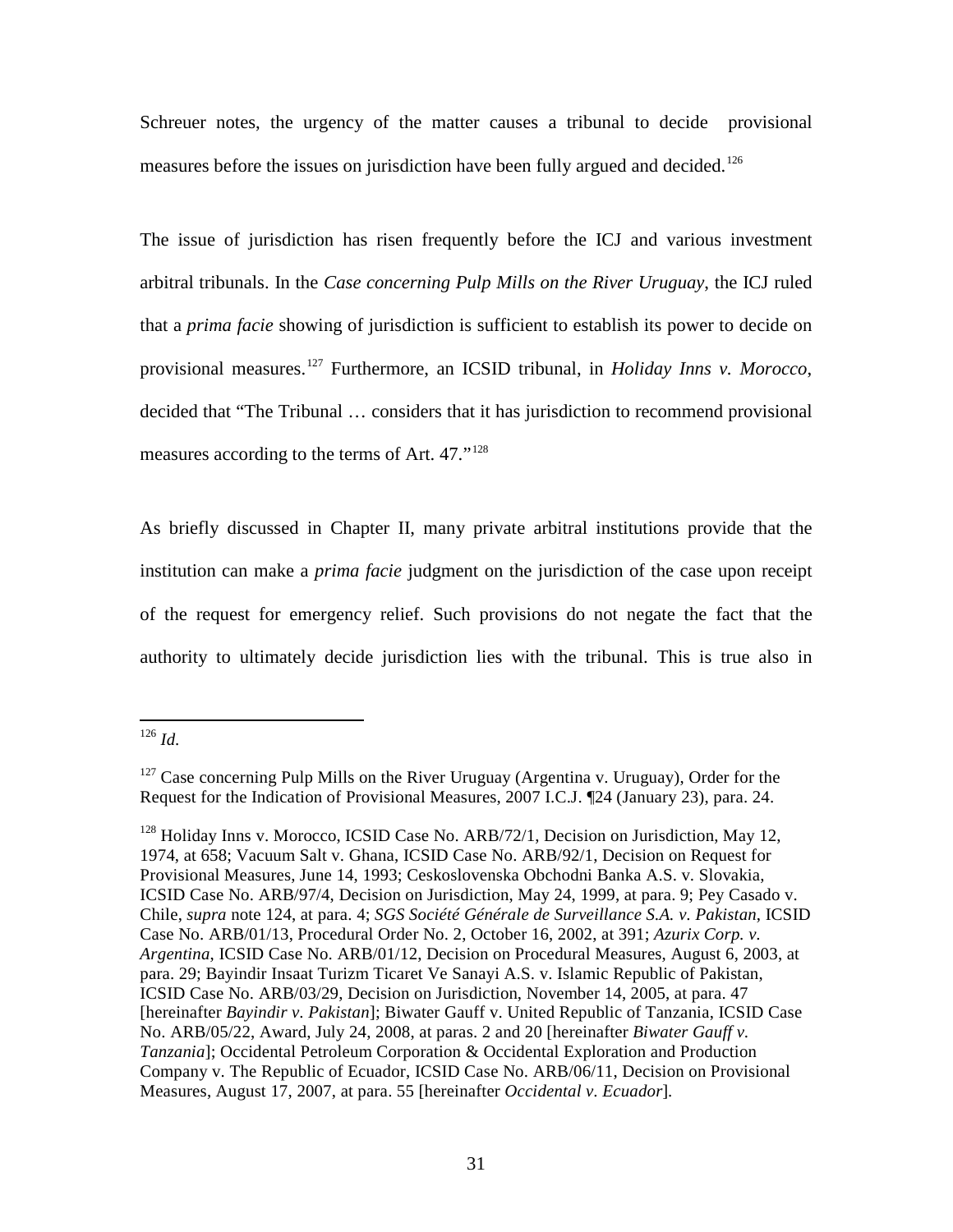investment treaty arbitration. For instance, in *Vacuum Salt v. Ghana*, after ordering on provisional measures at an early stage of the proceedings,  $129$  the tribunal ultimately decided that there was no jurisdiction *ratione personae*. [130](#page-34-1)

It is not only in investment treaty disputes, but also in commercial disputes that the emergency arbitrator cannot defer its decision on emergency relief until a final determination on jurisdiction is made. Emergency relief, by its nature and purpose, requires an immediate decision. The rules of private arbitral institutions on emergency arbitration and decisions by international courts and tribunals demonstrate that, for a decision on provisional measures, which includes emergency decisions, only *prima facie* jurisdiction need be established over the case. Article 36(3) of the ICSID Convention provides that the Secretary-General shall register a request for arbitration unless the dispute is found to be manifestly outside the jurisdiction of the Center. This provision implies that the Secretary-General is given the power to recognize *prima facie* jurisdiction over a case.<sup>[131](#page-34-2)</sup> A similar provision, authorizing the Secretary-General to recognize *prima facie* jurisdiction upon receipt of emergency relief, could solve the issue on jurisdiction.

 $\overline{a}$ 

<span id="page-34-0"></span><sup>&</sup>lt;sup>129</sup> Vacuum Salt v. Ghana, ICSID Case No. ARB/92/1, Decision on Provisional Measures, June 14, 1993.

<span id="page-34-1"></span><sup>&</sup>lt;sup>130</sup> Vacuum Salt v. Ghana, ICSID Case No. ARB/92/1, Award, February 16, 1994.

<span id="page-34-2"></span><sup>131</sup> *See generally* Charles Brower & Ronald Goodman, *Provisional Measures and the Protection of ICSID Jurisdictional Exclusivity against Municipal Proceedings*, 6 ICSID Rev. – Foreign Int'l L. J. 455 (1991).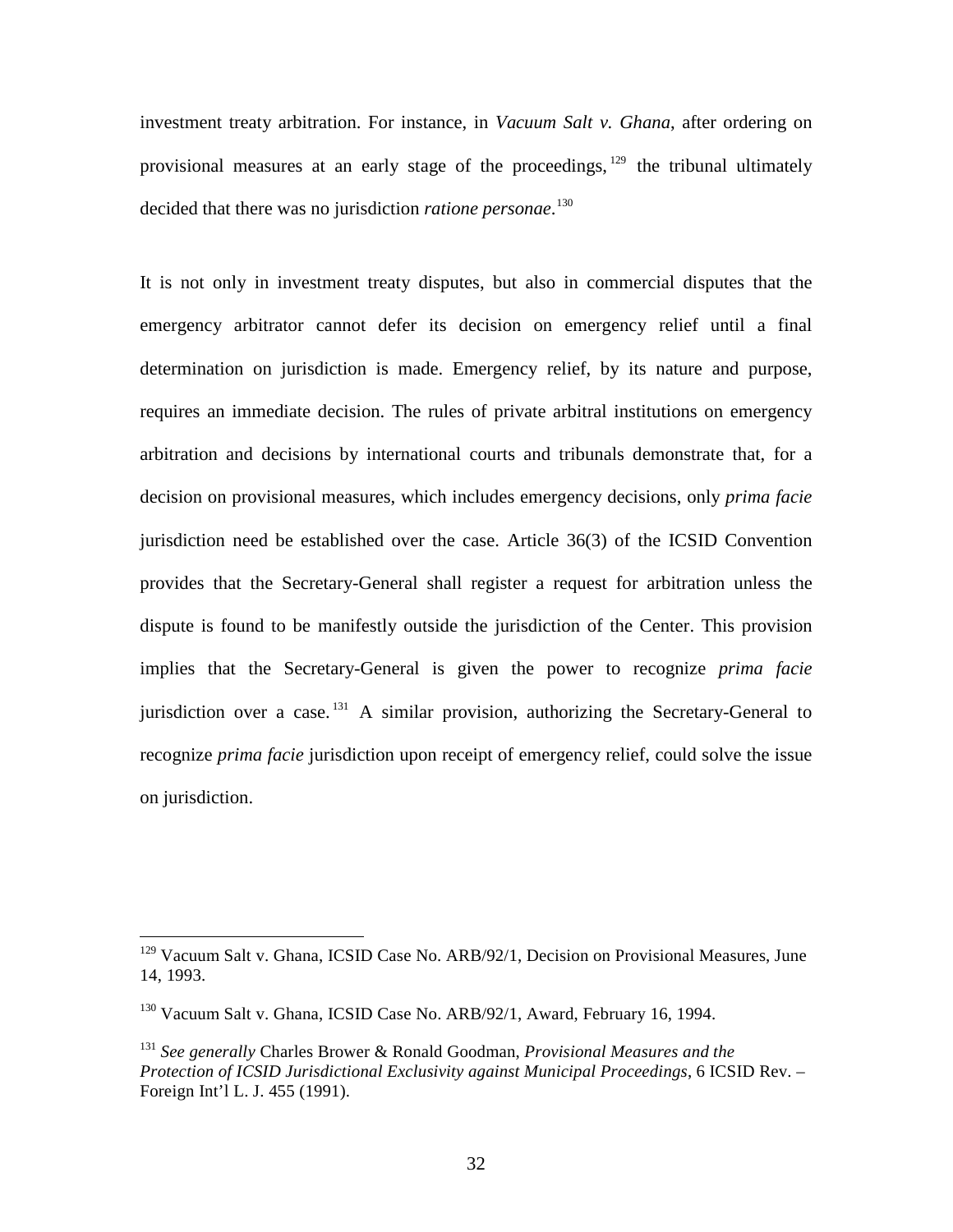## **2. Principle of Sovereignty**

The most salient difference between commercial and investment treaty arbitration is that one party to investment treaty disputes is a state with sovereign character. The sovereign character of a state party poses many challenges to emergency arbitrator procedure, distinguishing it from procedure in a commercial dispute. In this section, I will examine the challenges posed by the sovereign nature of a state party, which emerge at different stages of arbitral proceedings.

#### **a) Legitimacy of Emergency Arbitrator**

Firstly, a question as to the legitimacy of the emergency arbitrator can be raised. Since the emergency arbitrator, for the sake of time constraints, is not appointed by parties but by an arbitral institution, a state party can raise the issue of legitimacy of the emergency arbitrator. A state party might argue that an emergency arbitration is a direct infringement of the principle of sovereignty or state immunity. In examining this problem, two issues should be addressed: (i) whether the state has waived its immunity through an arbitration agreement with an investor; and (ii) whether emergency arbitration is covered by the arbitration agreement. In the first place, generally speaking, state immunity is waived when "a state enters into an agreement in writing with a foreign natural or juridical person to submit to arbitration differences relating to a commercial transaction."[132](#page-35-0) The

<span id="page-35-0"></span> $132$  UN Convention on State Immunity, Article 17 (Effect of an arbitration agreement)

If a State enters into an agreement in writing with a foreign natural or juridical person to submit to arbitration differences relating to a commercial transaction, that State cannot invoke immunity from jurisdiction before a court of another State which is otherwise competent in a proceeding which relates to:

<sup>(</sup>a) the validity, interpretation or application of the arbitration agreement;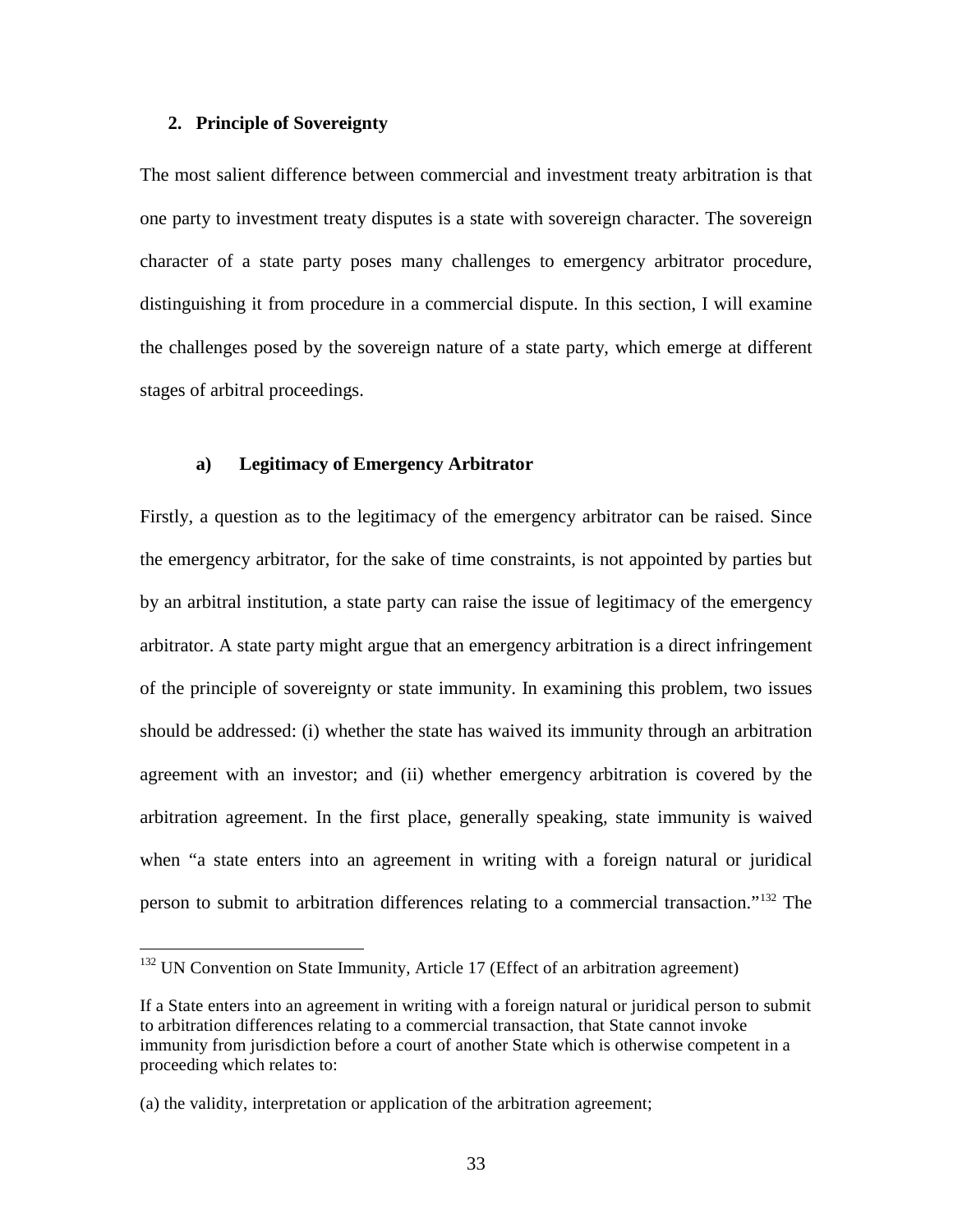"commercial transaction" includes "investment matters."[133](#page-36-0) Hence, when an arbitration agreement is concluded by the combination of a state's standing offer in an investment treaty and the acceptance of an investor, it is deemed that the state has waived its immunity. In the second place, whether emergency arbitration is an arbitration is related to the issue of whether an emergency arbitrator is an arbitrator. An emergency decision is inherently judicial in nature.<sup>[134](#page-36-1)</sup> Also, it is significant that the new rules on emergency arbitrator procedure are integrated into the main body of arbitration rules and not in a separate set of rules, like the ICC Pre-Arbitral Referee Rules.<sup>[135](#page-36-2)</sup> Hence, by agreeing to a particular set of arbitration rules, it can be said that the state party has implicitly agreed to the rules on emergency arbitration, which are contained in the arbitration rules. In sum, it becomes hard to object to the legitimacy of emergency arbitrator based on the principle of state sovereignty and state immunity once a state party agrees to a set of arbitral rules which includes the rules on emergency arbitration.

 $\overline{a}$ 

<sup>(</sup>b) the arbitration procedure; or

<sup>(</sup>c) the confirmation or the setting aside of the award, unless the arbitration agreement otherwise provides.

<span id="page-36-0"></span><sup>&</sup>lt;sup>133</sup> Annex to the Convention

With respect to article 17

The expression "commercial transaction" includes investment matters.

<span id="page-36-1"></span><sup>134</sup> Yeşilirmak, *supra* note 44, at para. 4-24.

<span id="page-36-2"></span><sup>135</sup> Shaughnessy, *supra* note 3, at 345.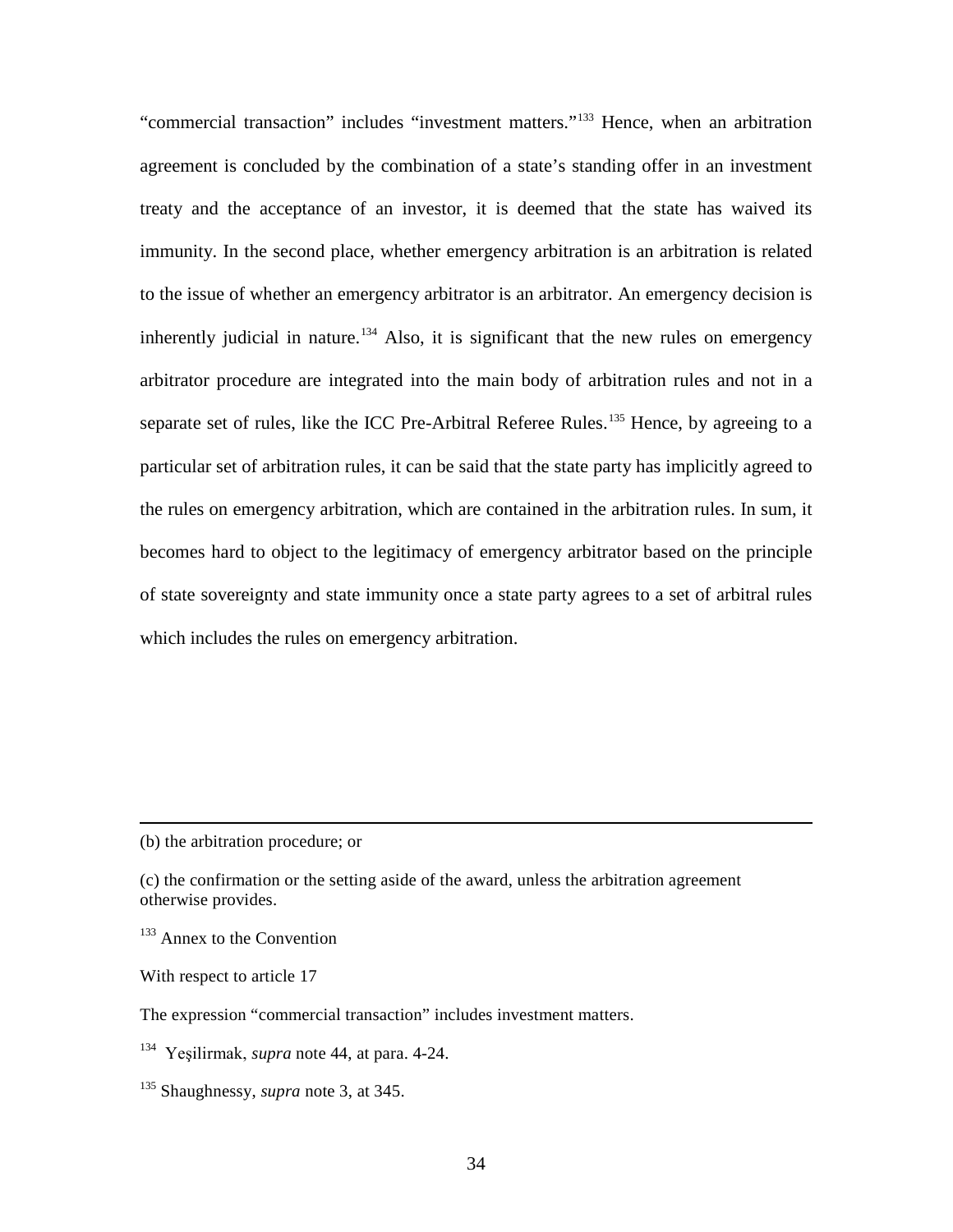## **b) Types of Emergency Measure**

Secondly, the sovereign nature of a state party impacts "the manner in which a tribunal disposes of an application for interim measures."<sup>[136](#page-37-0)</sup> This might be true even with emergency measures. The purpose of provisional measures is, on the one hand, to avoid the aggravation of the dispute and, on the other hand, to preserve the integrity of the arbitral process.<sup>[137](#page-37-1)</sup> Hence, in order to avoid the aggravation of the dispute, provisional measures are granted to preserve the right of a party and to maintain or restore the status quo; whereas to preserve the integrity of the arbitral process, provisional measures are sought to secure evidence and to facilitate the conduct of arbitral proceedings.<sup>[138](#page-37-2)</sup> Among various types of provisional measures, requiring a state party to undertake specific performance or *restitutio in integrum* challenges state sovereignty. [139](#page-37-3) Many arbitral tribunals in investment treaty disputes have recognized the impracticability of such a remedy.<sup>[140](#page-37-4)</sup> Citing Friedman's 1953 treatise on Expropriation on International Law that compelling a State to make restitution would "constitute in fact an intolerable

<span id="page-37-0"></span><sup>136</sup> Yves Fortier, *Interim Measures: An Arbitrator's Provisional Views*, Fordham Law School Conference on International Arbitration and Mediation – Investor-State Arbitration, June 16, 2008, http://www.arbitration-

icca.org/media/4/01137866264927/media0122329529899201115\_001.pdf.

<span id="page-37-1"></span><sup>137</sup> *See* Loretta Malintoppi, *Provisional Measures in Recent ICSID Proceedings: What Parties Request and What Tribunals Order, in* International Investment Law for the 21<sup>st</sup> Century: Essays in Honour of Christoph Schreuer 157, 158 (Christina Binder et al. eds., 2009).

<span id="page-37-2"></span><sup>138</sup> *See* Munir Maniruzzaman, *Protection in International Investment Arbitration: Challenge to State Sovereignty?, in* Interim and Emergency Relief in International Arbitration 183, 185-186 (Diora Ziyaeva ed., 2015); Schreuer, *supra* note 122, at 759.

<span id="page-37-3"></span><sup>139</sup> Maniruzzaman, *supra note* 138, at 194-196.

<span id="page-37-4"></span><sup>140</sup> *See* Stephen Schwebel, *Speculations on Specific Performance of a Contract between a State and a Foreign National, in* Justice in International Law: Selected Writings of Judge Stephen M. Schewebel, 416-424 (1994); Oscar Schachter, *International Law in Theory and in Practice*, 178 Collected Courses 188-190 (1982).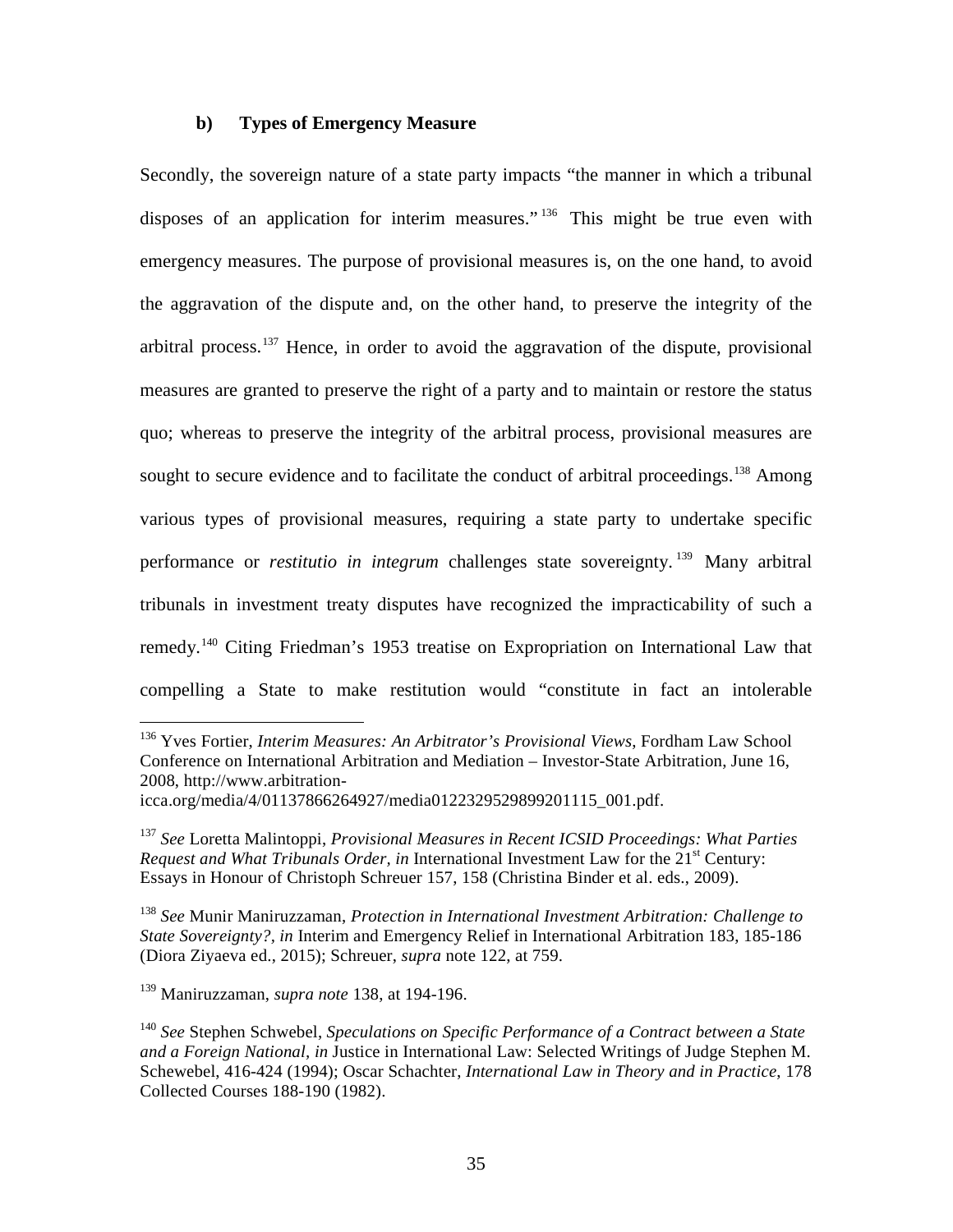interference in the internal sovereignty of States," in *LIAMCO v. Libya*, the tribunal refused to grant specific performance as the appropriate remedy.<sup>[141](#page-38-0)</sup> Furthermore, tribunals took a similar position on specific performance in *BP v. Libya* and *CMS Gas Transmission v. Argentine*. [142](#page-38-1) In *Occidental v. Ecuador,* the tribunal paid attention to Article 35 of the ILC Articles of State Responsibility<sup>[143](#page-38-2)</sup> and decided that "[s]pecific performance, even if possible, will nevertheless be refused if it imposes too heavy a burden on the party against whom it is directed."<sup>[144](#page-38-3)</sup> Finally, the tribunal decided that "provisional measures may not be awarded for the protection of the rights of one party where such provisional measures would cause irreparable harm to the rights of the other party, in this case, the rights of a sovereign State."<sup>[145](#page-38-4)</sup>

Injunctive relief against a state party could pose a challenge to its sovereign nature. In order to prevent any controversy regarding the possibility of a particular emergency measure, investment treaties can explicitly provide for the types of measures not

<span id="page-38-2"></span><sup>143</sup> Article 35 Restitution

<span id="page-38-4"></span><sup>145</sup> *Id.,* at para. 93.

<span id="page-38-0"></span><sup>141</sup> Libya American Oil Company (LIAMCO) v. Libyan Arab Republic, 20 I.L.M. 1, 63 (1981).

<span id="page-38-1"></span> $142$  BP Exploration Company (Libya) Limited v. Libyan Arab Republic, 52 I.L.R. 297, 354 (1974); CMS Gas Transmission Company v. Argentine, ICSID Case No. ARB/01/8, Award, May 12, 2005, at 406.

A State responsible for an internationally wrongful act is under an obligation to make restitution, that is, to re-establish the situation, which existed before the wrongful act was committed, provided and to the extent that restitution:

<sup>(</sup>a) Is not materially impossible;

<sup>(</sup>b) Does not involve a burden out of proportion to the benefits deriving from restitution instead of compensation

<span id="page-38-3"></span><sup>144</sup> Occidental v. Ecuador, *supra* note 128, at para. 82.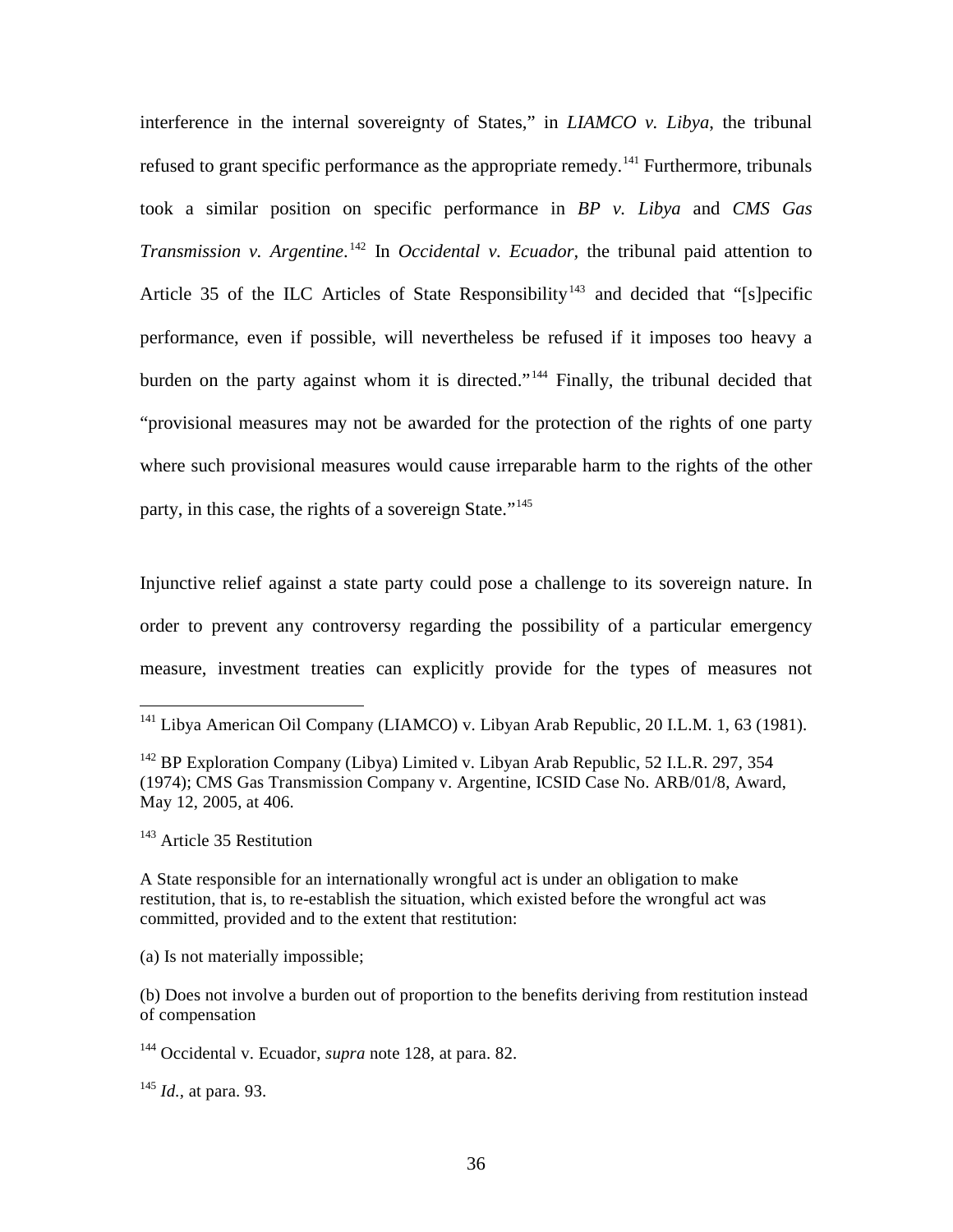permitted, like Article 1134 of NAFTA Chapter 11, which states that an arbitral tribunal may not order attachment as a provisional measure. [146](#page-39-0)

## **c) Enforcement of Emergency Decisions**

Lastly, the sovereign character of a state party can pose a challenge to the enforcement of the emergency decision. What is the form of the decision issued by the emergency arbitrator? Is the emergency decision binding on the parties? Does the emergency decision have the same effect as an arbitral award? Although there still remains the issue of enforcement of an emergency decision as discussed in Chapter II, the controversy as to the binding effect of an emergency decision is lessened when arbitral institutions expressly stipulate the form of the decision and its binding effect in their rules. This is the approach chosen by several private arbitral institutions. For instance, the SCC Rules state that the emergency decision could take the form of either an "order or an award" and the decision shall be binding on the parties.  $147$ 

However, the sovereign character of states complicates the issue of the binding nature of emergency measures. In examining whether emergency decisions should have a binding

<span id="page-39-0"></span><sup>&</sup>lt;sup>146</sup> Article 1134: Interim Measures of Protection

A Tribunal may order an interim measure of protection to preserve the rights of a disputing party, or to ensure that the Tribunal's jurisdiction is made fully effective, including an order to preserve evidence in the possession or control of a disputing party or to protect the Tribunal's jurisdiction. A Tribunal may not order attachment or enjoin the application of the measure alleged to constitute a breach referred to in Article 1116 or 1117. For purposes of this paragraph, an order includes a recommendation.

<span id="page-39-1"></span><sup>&</sup>lt;sup>147</sup> Article 32

<sup>(3)</sup> An interim measure shall take the form of an order or an award.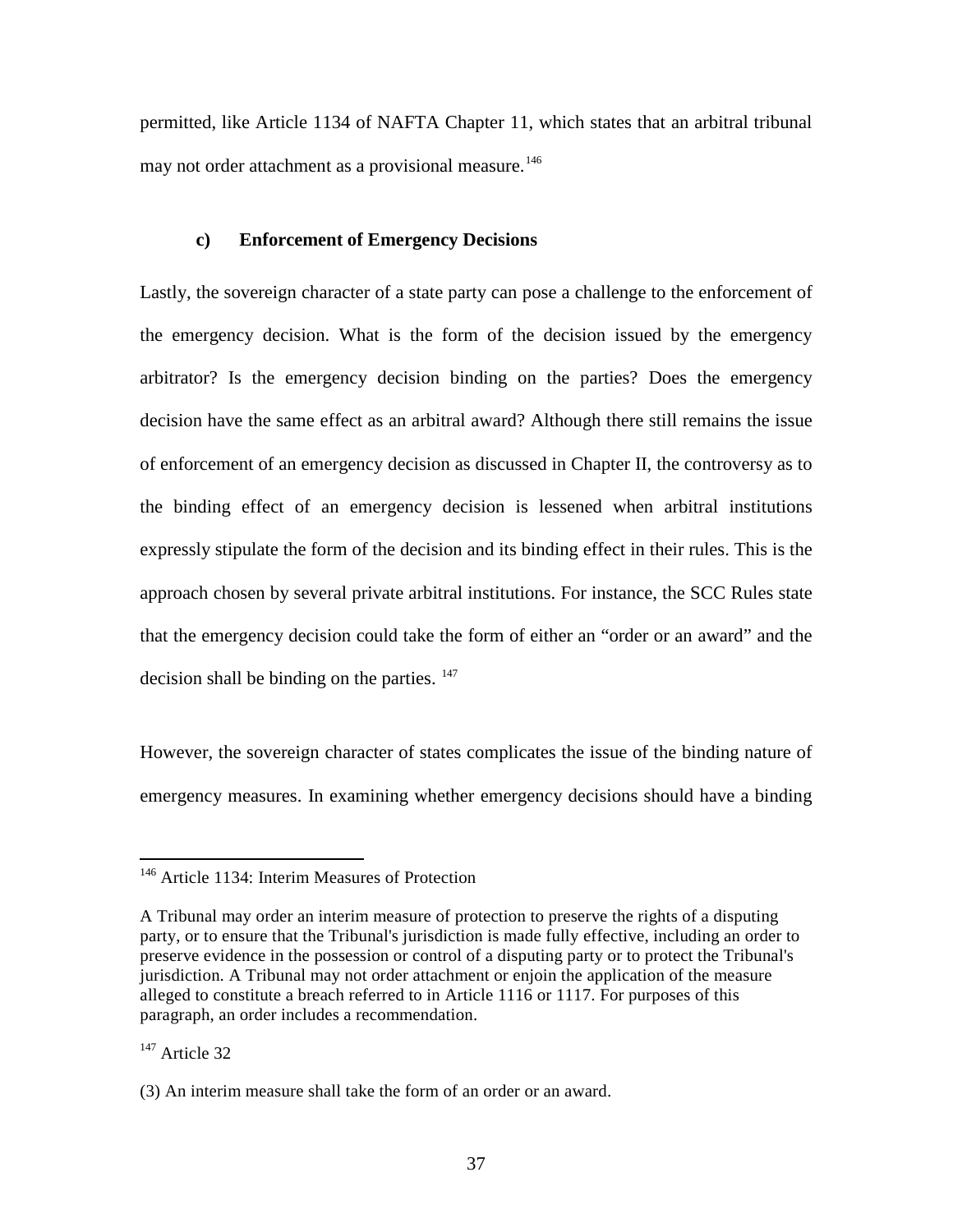effect over the parties, it is important to look into the discussions behind the adoption of articles on interim measures in the ICJ Statute and the ICSID Convention, since it is highly likely that similar issues will arise when rules on emergency arbitration are adopted. Due to the sovereign character of states, introduction of interim measures faced objections from several states as to its binding effect. As Munir Maniruzzaman states, the sovereign character of a state party requires respect of the "state's basic needs to exercise its sovereignty for its self-preservation."[148](#page-40-0) In the case of Article 41 of the ICJ Statute, which is the model of Article 47 of the ICSID Convention, after several rounds of discussions among nations, the term "indicate" was deliberately chosen, instead of the term "order," when stating the court's power to render provisional measures.<sup>[149](#page-40-1)</sup> Likewise, drafting history of Article 47 of the ICSID Convention shows that disagreements existed as to the binding nature of provisional measures.<sup>[150](#page-40-2)</sup> States initially agreed to the power of the ICSID tribunal to "prescribe" rather than "recommend" provisional measures.<sup>[151](#page-40-3)</sup> However, China objected to the binding nature of an "interim award," and eventually the term "prescribe" was replaced with the term "recommend."[152](#page-40-4) Considering the legislative history of both Article 41 of the ICJ Statute and Article 47 of the ICSID Convention, it is expected that states would object to the binding nature of the emergency decision as well.

<span id="page-40-4"></span><sup>152</sup> *Id*.

<span id="page-40-0"></span><sup>148</sup> Maniruzzaman, *supra note* 138, at 186-187.

<span id="page-40-1"></span><sup>&</sup>lt;sup>149</sup> Article 41

<sup>1.</sup> The Court shall have the power to indicate, if it considers that circumstance so require, any provisional measure which ought to be taken to preserve the respective rights of either party.

<span id="page-40-2"></span><sup>150</sup> Schreuer, *supra* note 122, at 764.

<span id="page-40-3"></span><sup>151</sup> *Id.*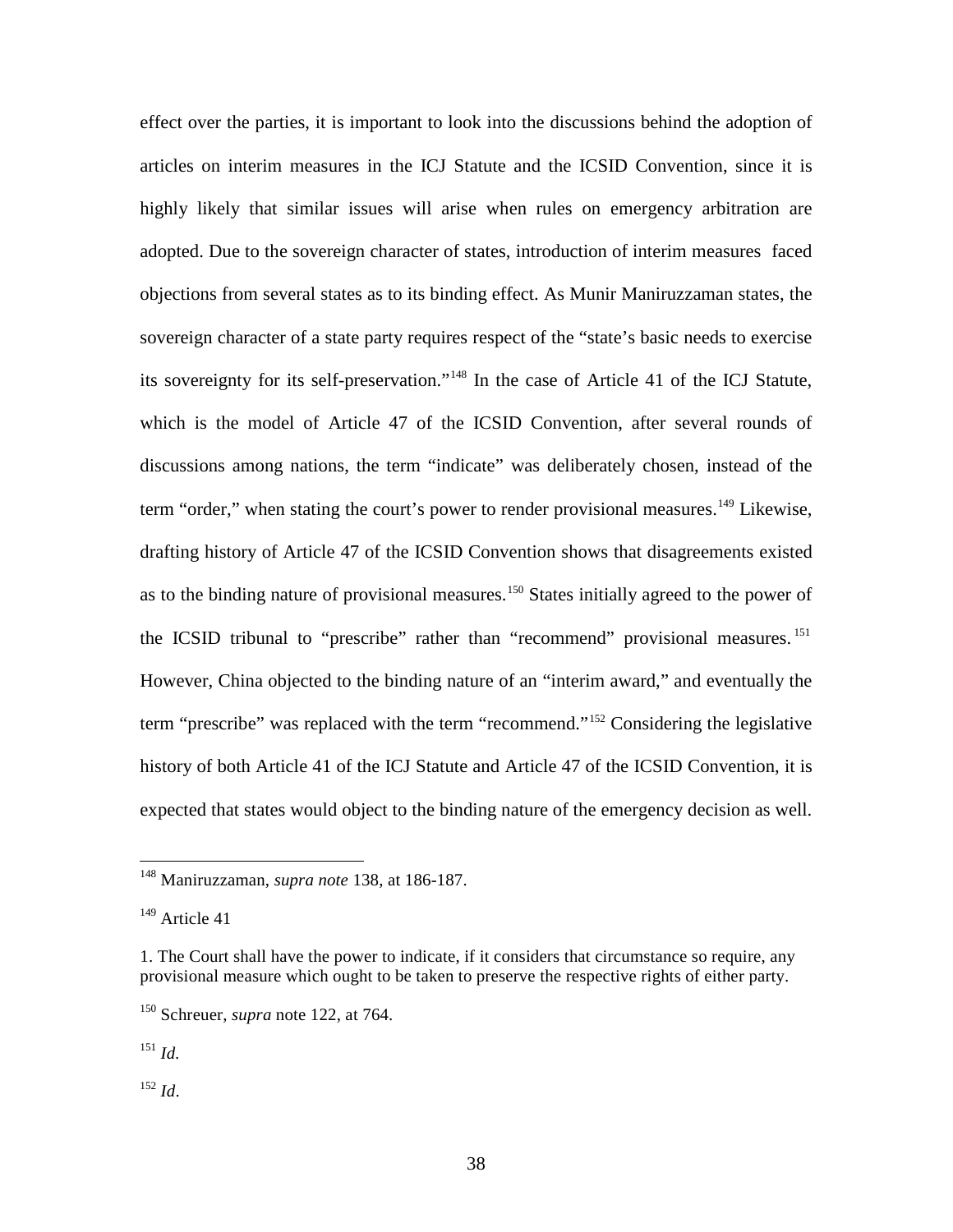However, it is noteworthy that such legislative history ultimately has not deprived the decision on provisional measures of any binding effect. It is true that the decision on provisional measures might not enjoy the same legal effect as "the final judgment of a court in that State" since the decision is not an award under Articles 48-55 of the ICSID Convention.<sup>[153](#page-41-0)</sup> However, the state will still be under the general obligation not to frustrate the object of the proceedings. [154](#page-41-1) Also, the tribunal's power to consider the parties' conduct in making the award might have a *de facto* binding effect on the parties. [155](#page-41-2)

Despite the contextual limitation, international courts and investment tribunals developed a doctrine that provisional measures have a binding effect. Firstly, in *LaGrand* case, considering the object and purpose of Article 41 of the ICJ Statute, the court decided that:

The context in which Article 41 has to be seen within the Statute is to prevent the Court from being hampered in the exercise of its functions because the respective rights of the parties to a dispute before the Court are not preserved. It follows from the object and purpose of the Statute, as well as from the terms of Article 41 when read in their context, that the power to indicate provisional measures entails that such measures should be binding, inasmuch as the power in question is based on the necessity, when the circumstances call for it, to safeguard, and to avoid prejudice to, the rights of the parties as determined by the final judgment of the Court. The contention that provisional measures

<span id="page-41-0"></span><sup>153</sup> *Id*.

<span id="page-41-1"></span> $154$  *Id.* 

<span id="page-41-2"></span><sup>155</sup> Schreuer, *supra* note 122, at 764; *AGIP S.p.A. v. People's Republic of the Congo*, ICSID Case No. ARB/77/1, Award, November 30, 1979, at paras. 7-9 [hereinafter *AGIP v. Congo*].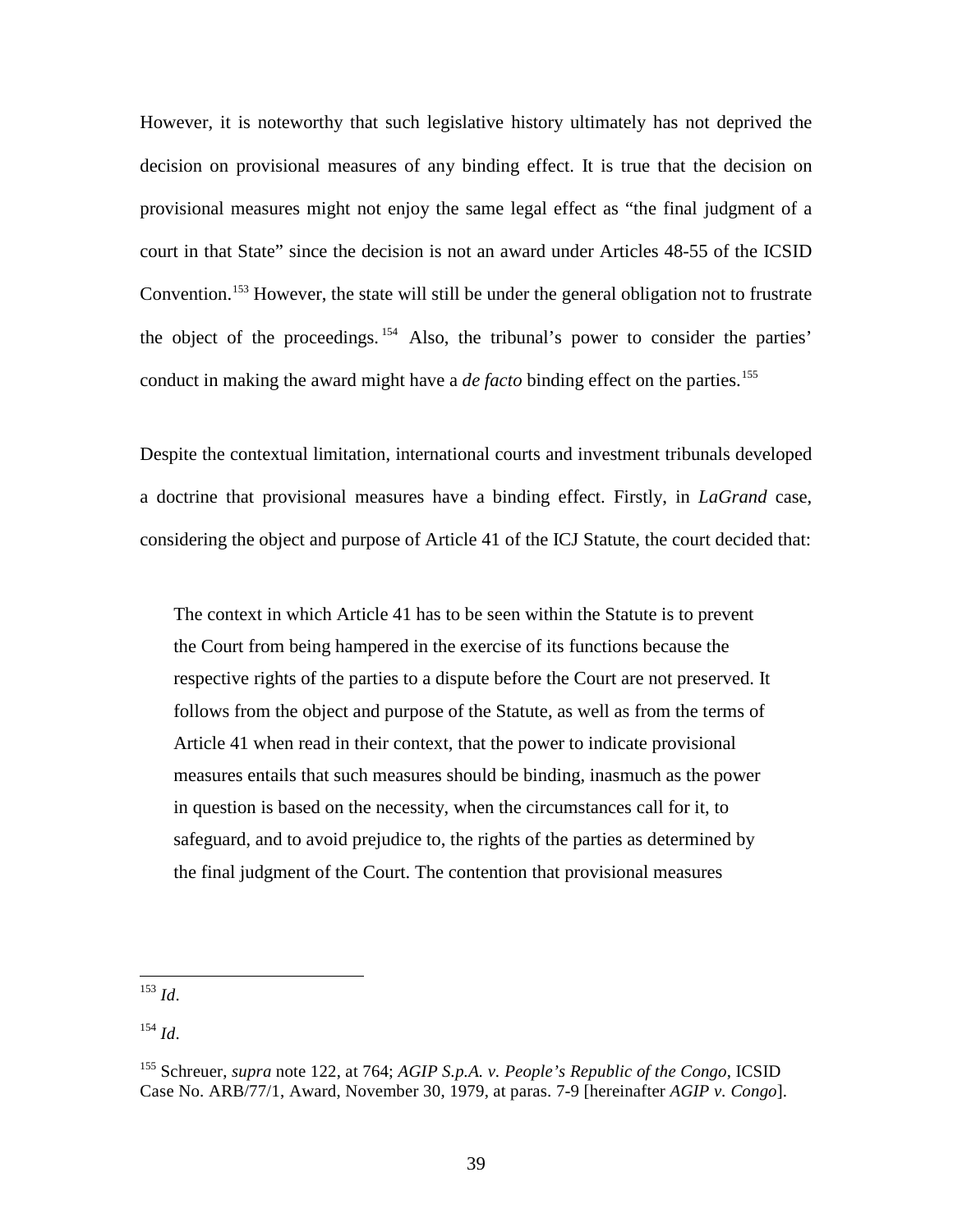indicated under Article 41 might not be binding would be contrary to the object and purpose of that Article.<sup>[156](#page-42-0)</sup>

Investment tribunals followed a similar approach. Despite the contextual difference between "recommendation" and "order" in the ICSID Convention, in *Maffezini v. Spain*, the tribunal ruled that its authority to rule on provisional measures was "no less binding than that of a final award" and concluded that it deemed "the word 'recommend' to be of equivalent value to the word 'order.'"[157](#page-42-1) The tribunal in *Pey Casado v. Chile* relied on the judgment of the ICJ in *LaGrand* case, and considered the *travaux préparatoires* of the ICSID Convention to decide that the provisional measures under Article 47 of the convention have binding effect. [158](#page-42-2) Following the ruling in *Pey Casado v. Chile*, the tribunal, in *Tokios Tokelės v. Ukraine* suggested that despite the nomenclature, "recommendations" are deemed binding on the parties:

It is to be recalled that, according to a well-established principle laid down by the jurisprudence of the ICSID tribunals, provisional measures 'recommended' by an ICSID tribunal are legally compulsory; they are in effect 'ordered' by the tribunal, and the parties are under a legal obligation to comply with them. [159](#page-42-3)

<span id="page-42-0"></span><sup>156</sup> LaGrand Case (Ger. v. U. S.), Judgment, 2001 I.C.J. (June 27), at para. 102 [hereinafter *LaGrand Case*].

<span id="page-42-1"></span><sup>&</sup>lt;sup>157</sup> Emilio Agustín Maffezini v. Spain, ICSID Case No. ARB/97/7, Decision on Provisional Measures (Procedural Order No. 2), October 28, 1999, at para. 9.

<span id="page-42-2"></span><sup>158</sup> *Pey Casado v. Chile, supra* note 124, paras. 18-26.

<span id="page-42-3"></span><sup>&</sup>lt;sup>159</sup> Tokios Tokelės v. Ukraine, ICSID Case No. ARB/02/18, Procedural Order No. 1, July 1, 2003, at para. 4.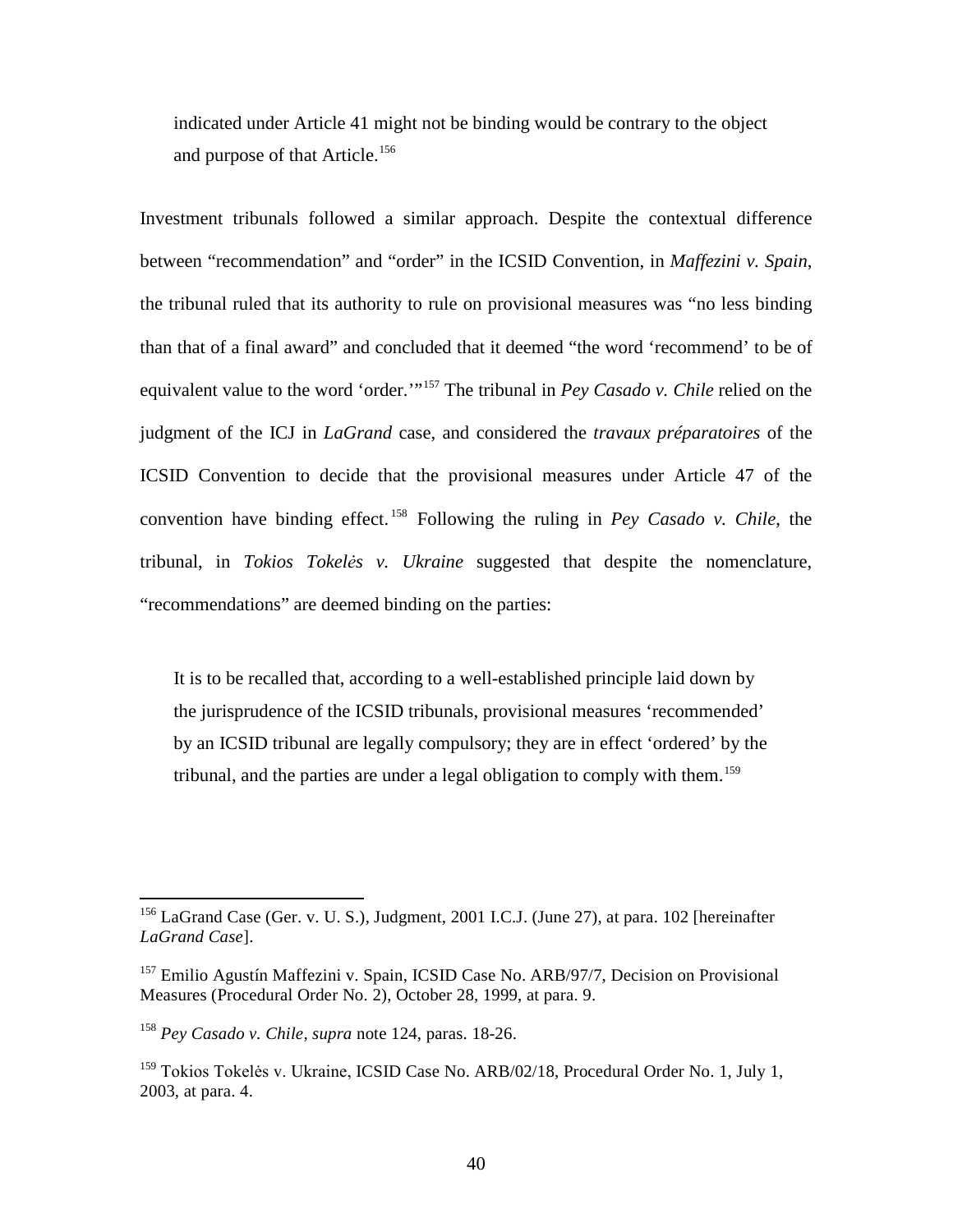Scholars are divided as to the compulsory nature of the decision on provisional measures. Based on the teleological criterion (object and purpose) of Article 31(1) of the 1969 Vienna Convention on the Law of Treaties ("VCLT"), Pierre Lalive supports the view that provisional measures have a binding effect.  $160$  Orrego Vicuña, who was the rapporteur in the *Resolution* on the *Maffezini* case, also supports the compulsory nature of provisional measures.<sup>[161](#page-43-1)</sup> Hobér and Schreuer object to the compulsory nature based on a literal reading of Article 47 of the ICSID Convention.<sup>[162](#page-43-2)</sup> According to Article 31(1) of the VCLT, a treaty should be interpreted "in good faith in accordance with the ordinary meaning to be given to the terms of the treaty." The decisions of international courts and investment tribunals bring controversy among scholars since they seem to be not in conformity with the basic rules of treaty interpretation in international law. However, it is undeniable that the trend of international adjudication and arbitral practice is moving towards recognizing the compulsory nature of provisional measures. As the ICJ in LaGrand case decided, <sup>[163](#page-43-3)</sup> the binding nature of provisional measures stems from the principle of good faith,<sup>[164](#page-43-4)</sup> which is recognized as a general principle of law. In order to prevent another round of controversy surrounding the binding nature of emergency

<span id="page-43-0"></span><sup>160</sup> Professor Pierre Lalive who was the President of the tribunal in the *Pey Casado v. Chile*  argued the compulsory nature of the provisional measures. *Pey Casado v. Chile, supra* note 124.

<span id="page-43-1"></span><sup>161</sup> Orrego Vicuña, *La naturaleza vinculante de ordenens procesales en arbiraje internacional, in* Liber Amicorum. Homenaje a la obra científica y académina de la profesor Tatiana B. de Maekelt 185-207 (Víctor Hugo et al. eds., 2001); Rueda-García, *supra* note 118, at 28.

<span id="page-43-2"></span><sup>162</sup> Kaj Hobér, *Interim Measures by Arbitrators*, *in* International Arbitration 2006: Back to Basics? 728 (Van den Berg ed., 2007); Schreuer, *supra* note 122, at 758.

<span id="page-43-3"></span><sup>163</sup> In *LaGrand Case*, the ICJ relied on *Electricity Company of Sofia and Bulgaria,* which recognized the principle of non-aggravation. *LaGrand Case, supra* note 156, para. 103.

<span id="page-43-4"></span><sup>164</sup> *See* Robert Kolb, *Note on the New International Case – Law Concerning the Binding Character of Provisional Measures,* 74 Nordic J. Int'l Law 612 (2005).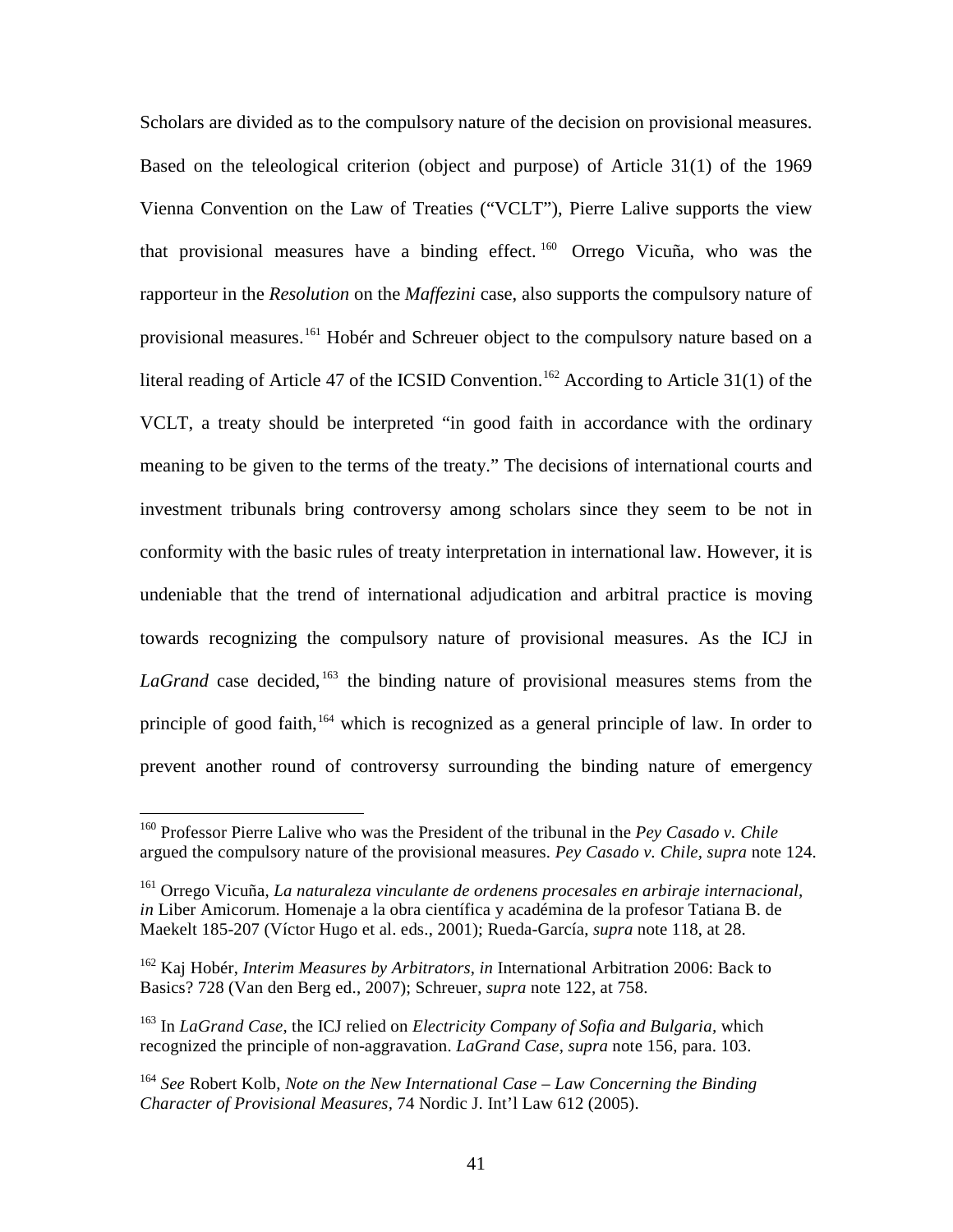decisions, it is desirable to include a provision on the binding effect of emergency decisions.

As is the case in *JKX Oil & Gas plc. v. Ukraine*, in the case where a state party does not voluntarily undertake the emergency decision, an investor, who filed for the emergency relief, might bring the case to the domestic court of the state party for its enforcement. Since the decision was rendered in the form of an "award" rather than an order, the court of Ukraine ruled that the award was eligible under the New York Convention. However, based on the principle of sovereignty, national courts might refuse to enforce emergency decisions in a form other than an "award." Is it permissible under international law for national courts to refuse the enforcement of emergency decisions? Schreuer notes that "to the extent that provisional measures give rise to a legal obligation such an obligation extends to the domestic courts of the State party concerned."<sup>[165](#page-44-0)</sup> An act of a judiciary is considered an act of that state under international law and hence the state party is responsible should its judiciary refuse to enforce the emergency decision.<sup>[166](#page-44-1)</sup> Where an emergency decision conflicts with the municipal law of the state party, the state party cannot invoke its law to deny compliance with the provisional measure decided by the

<span id="page-44-0"></span><sup>165</sup> Schreuer, *supra* note 122, at 766.

<span id="page-44-1"></span><sup>&</sup>lt;sup>166</sup> Article 4 of the International Law Commission's Article on State Responsibility.

<sup>1.</sup> The conduct of any State organ shall be considered an act of that State under international law, whether the organ exercises legislative, executive, judicial or any other functions, whatever position it holds in the organization of the State, and whatever its character as an organ of the central Government or of a territorial unit of the State.

<sup>2.</sup> An organ includes any person or entity which has that status in accordance with the internal law of the State.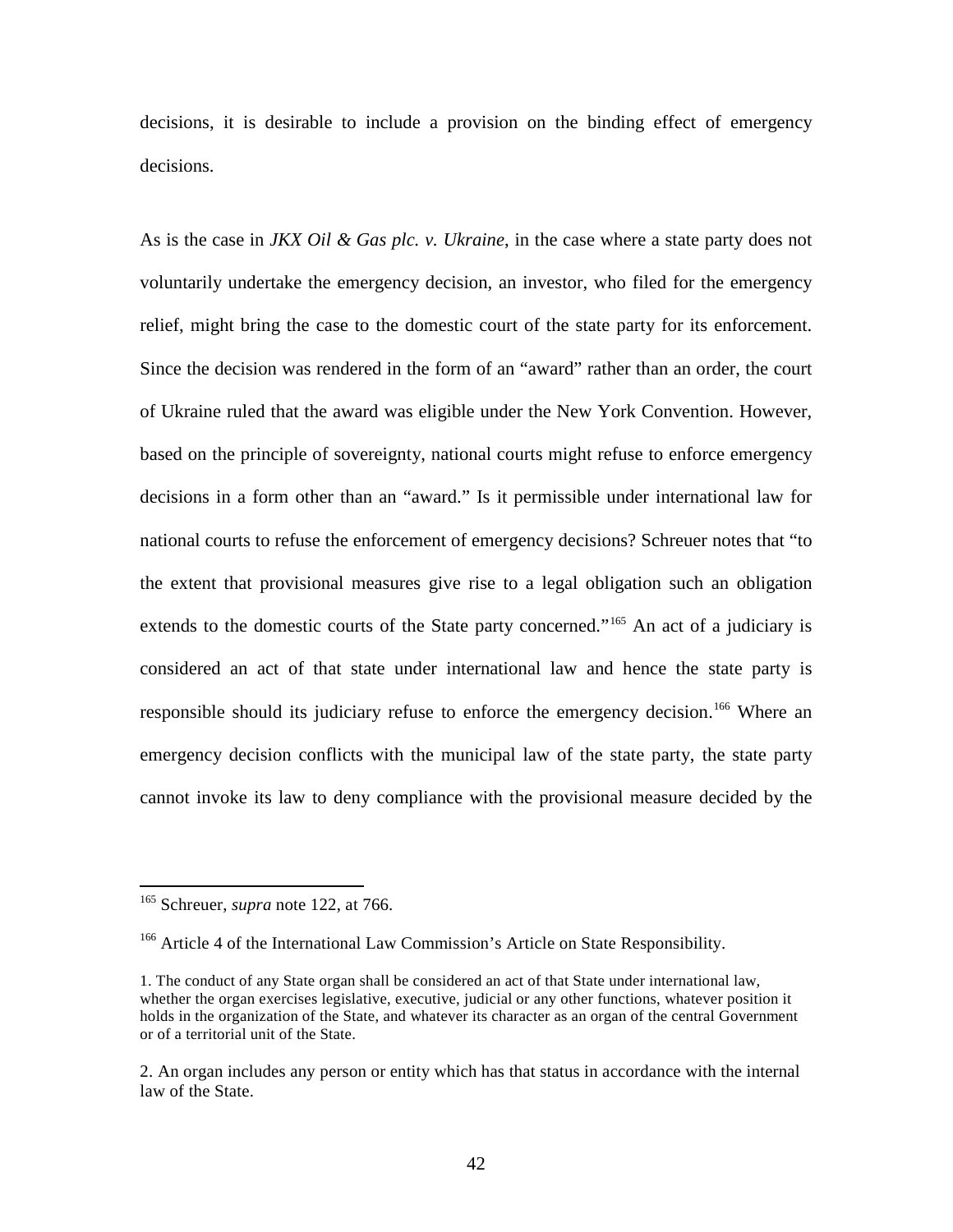emergency arbitrator.<sup>[167](#page-45-0)</sup> Furthermore, non-compliance with a provisional measure can be addressed by the subsequently constituted tribunal. As discussed in Chapter II, private arbitral institutions (*e.g.* Article 29(4) of the ICC Rules) empower subsequently constituted tribunals to consider non-compliance with an emergency decision in its final award. This applies also to investment treaty disputes. Several commentators hold that the tribunal would take into account the non-compliance of provisional measures when it comes to making a decision on the merits.[168](#page-45-1) Indeed, in *AGIP v. Congo*, the tribunal in assessing the damages, took into account:

(c) that the Government did not comply with the decision of the Tribunal, dated 18 January 1979, as to the measures of preservation and as a consequence AGIP was unable to have access to a certain number of documents which could have assisted it in presenting its case.<sup>[169](#page-45-2)</sup>

## **3. Cooling-Off Period**

Some commentators think that emergency arbitration is not suitable for investment disputes because it may undermine mandatory cooling-off period in investment treaties.[170](#page-45-3) A cooling-off period refers to a period during which an investor has to engage

<span id="page-45-0"></span><sup>&</sup>lt;sup>167</sup> Article 27 Internal Law and Observance of Treaties

A party may not invoke the provisions of its internal law as justification for its failure to perform a treaty. This rule is without prejudice to article 46.

<span id="page-45-1"></span><sup>168</sup> *See* Paul Friedland, *Provisional Measures and ICSID Arbitration*, 2 Arb. Int'l 335, 337 (1986); Arshad Masood, *Provisional Measures of Protection in Arbitration under the World Bank Convention*, 1 Delhi Law Review 138, 146 (1972).

<span id="page-45-2"></span><sup>169</sup> *AGIP v. Congo, supra* note 155, para. 42.

<span id="page-45-3"></span><sup>170</sup> *See* Jonathan Lim & Dharshini Prasad, *A Brief Overview of the Draft SIAC Investment*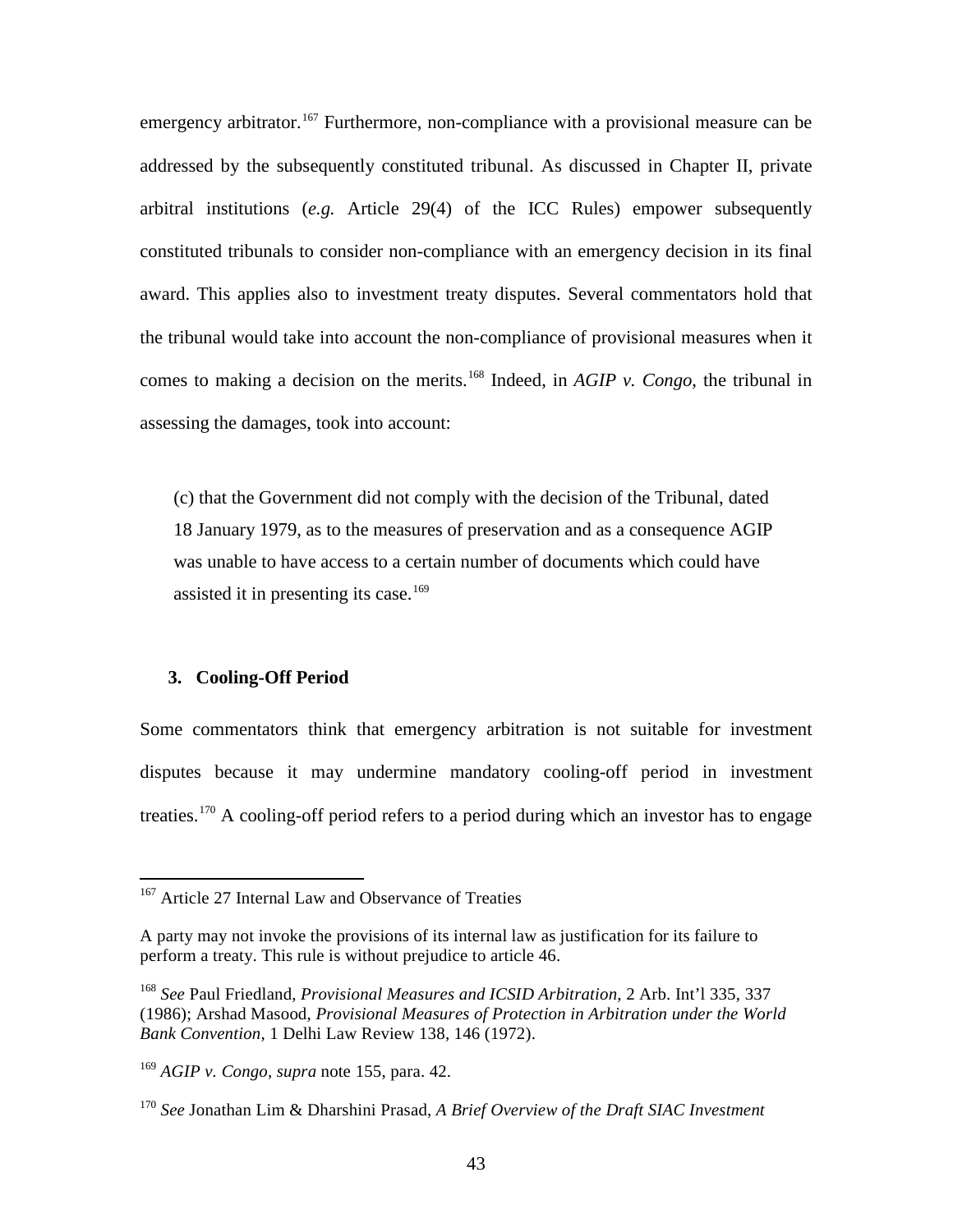in consultation or amicable negotiation before disputes are submitted to arbitration. Provisions for cooling-off periods are more common in investment treaties than commercial arbitration agreements.

This issue was raised in *JKX Oil & Gas plc v. Ukraine*. Respondent state raised the issue that the investor failed to abide by the cooling-off provision in the ECT. However, the emergency arbitrator did not view the cooling-off provision as a hurdle in deciding on the emergency relief. The emergency arbitrator's decision seems more plausible for the following reasons:

Firstly, it is not the mere *existence* of a cooling-off clause, but the *interpretation* of the nature of a cooling-off period that might have an impact on the application for emergency arbitration. Arbitral tribunals' decisions on the nature of a cooling-off period are divergent. On one hand, several tribunals view the cooling-off period as "procedural and directory in nature, rather than jurisdictional and mandatory."<sup>[171](#page-46-0)</sup> Hence, "the notice requirement does not constitute a prerequisite to jurisdiction"<sup>[172](#page-46-1)</sup> and "[n]on-compliance with the six month period, therefore, does not preclude" the tribunal from proceeding.<sup>[173](#page-46-2)</sup> For instance, in *SGS v. Pakistan*, the tribunal decided that:

 $\overline{a}$ 

*Arbitration Rules 2016*, March 12, 2016, Kluwer Arbitration Blog, [http://kluwerarbitrationblog.com/2016/03/12/a-brief-overview-of-the-draft-siac-investment](http://kluwerarbitrationblog.com/2016/03/12/a-brief-overview-of-the-draft-siac-investment-arbitration-rules-2016/)[arbitration-rules-2016/.](http://kluwerarbitrationblog.com/2016/03/12/a-brief-overview-of-the-draft-siac-investment-arbitration-rules-2016/)

<span id="page-46-0"></span><sup>&</sup>lt;sup>171</sup> Biwater Gauff v. Tanzania, *supra* note 128, at para. 343.

<span id="page-46-1"></span><sup>&</sup>lt;sup>172</sup> Bayindir v. Pakistan, supra note 128, at paras. 99-100.

<span id="page-46-2"></span><sup>173</sup> Biwater Gauff v. Tanzania*, supra* note 128, at 343.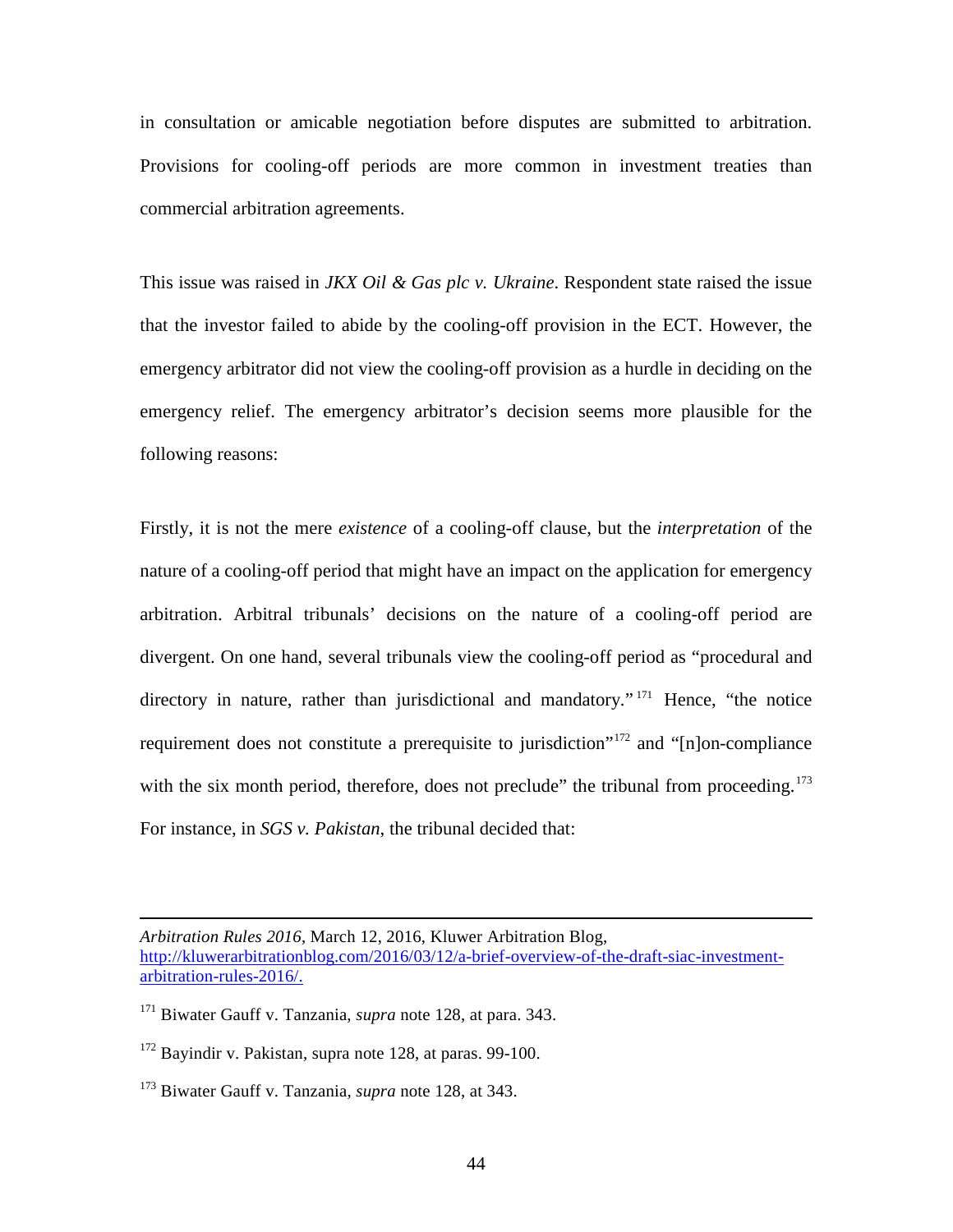Tribunals have generally tended to treat consultation periods as directory and procedural rather than as mandatory and jurisdictional in nature. Compliance with such a requirement is, accordingly, not seen as amounting to a condition precedent for the vesting of jurisdiction.<sup>[174](#page-47-0)</sup>

Similar decisions were rendered by tribunals in *Ronald S. Lauder v. Czech Republic*, [175](#page-47-1) *Bayindir v. Pakistan*, [176](#page-47-2) and *Biwater Gauff v. Tanzania. [177](#page-47-3)*

Yet, some other tribunals took a more formalistic approach. Tribunals in *Murphy International v. Ecuador* and *Enron v. Argentine* decided that the requirement for a cooling-off period was a jurisdictional one.<sup>[178](#page-47-4)</sup> According to these tribunals, a "failure to comply with that requirement would result in a determination of lack of jurisdiction."<sup>[179](#page-47-5)</sup>

<span id="page-47-0"></span><sup>&</sup>lt;sup>174</sup> SGS Société Générale de Surveillance S.A. v. Islamic Republic of Pakistan, ICSID Case No. ARB/01/13, [Decision of the Tribunal on Objections to Jurisdiction,](http://www.italaw.com/sites/default/files/case-documents/ita0779.pdf) August 6, 2003, at para. 184.

<span id="page-47-1"></span><sup>&</sup>lt;sup>175</sup> Ronald S. Lauder v. The Czech Republic, UNCITRAL, [Final Award,](http://www.italaw.com/sites/default/files/case-documents/ita0451.pdf) September 3, 2001, at para. 187 (The tribunal viewed that "this requirement of a six-month waiting period … is not a jurisdictional provision, i.e. a limit set to the authority of the Arbitral Tribunal to decide on the merits of the dispute, but a procedural rule that must be satisfied by the Claimant.")

<span id="page-47-2"></span><sup>176</sup> *Bayindir v. Pakistan*, *supra* note 128, at paras. 99-100 (The tribunal decided that "international tribunals tend to rely on the non-absolute character of notice requirements to conclude that waiting period requirements do not constitute jurisdictional provisions but merely procedural rules that must be satisfied by the Claimant" and "the notice requirement does not constitute a prerequisite to jurisdiction."*)*

<span id="page-47-3"></span><sup>177</sup> *Biwater Gauff v. Tanzania, supra* note 128, at para*.* 343*.* (The tribunal stated that "this sixmonth period is procedural and directory in nature, rather than jurisdictional and mandatory. … Non-compliance with the six month period, therefore, does not preclude this Arbitral Tribunal from proceeding.")

<span id="page-47-4"></span><sup>&</sup>lt;sup>178</sup> Murphy Exploration and Production Company International v. Republic of Ecuador, ICSID Case No. ARB/08/4, [Award on Jurisdiction,](http://www.italaw.com/sites/default/files/case-documents/ita0547.pdf) December 15, 2010, at para. 141; Enron Corporation and Ponderosa Assets, L.P. v. Argentine Republic, ICSID Case No. ARB/01/3, [Decision on Jurisdiction,](http://www.italaw.com/sites/default/files/case-documents/ita0290.pdf) January 14, 2004, at para. 88 [hereinafter, *Enron v. Argentina*].

<span id="page-47-5"></span><sup>179</sup> *Enron v. Argentina, supra* note 178, at para. 88.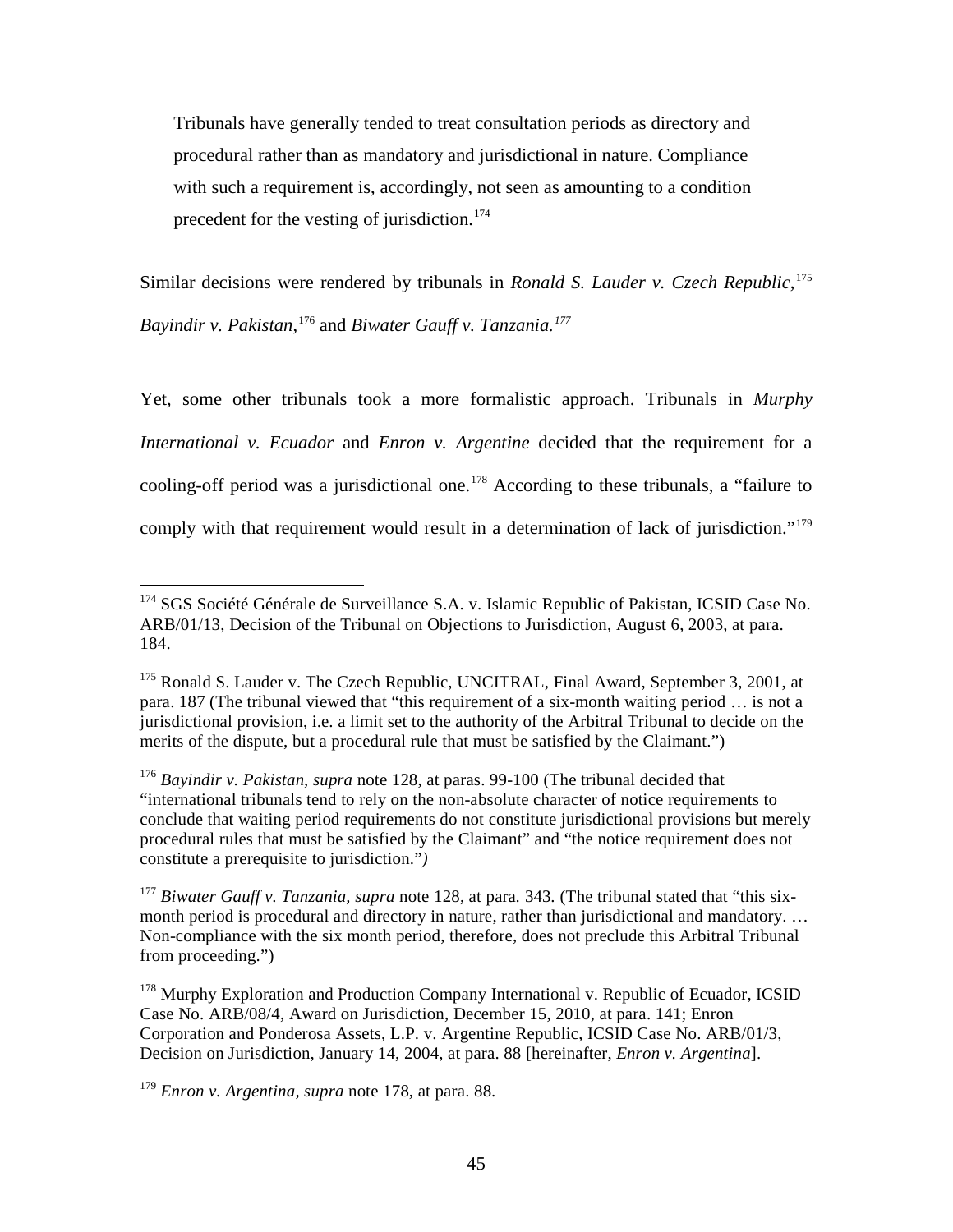Furthermore, the tribunal, in *Ethyl v. Canada*, even sanctioned the claimant for not complying with the cooling-off clause; it ordered the claimant to bear the litigation costs arising from the premature filing of the case.<sup>[180](#page-48-0)</sup>

In sum, according to the view that the requirement for a cooling-off period is only procedural, an applicant for emergency arbitration would not need to comply with a cooling-off period before filing for an emergency relief. By contrast, it might seem that emergency arbitration is obstructed if one follows the view that the requirement for a cooling-off period is jurisdictional. This is not true for the reason set forth below.

Secondly, it is noteworthy that a formal and final determination on jurisdiction is not necessary for emergency arbitration. It is sufficient that *prima facie* jurisdiction is established for a decision on emergency relief. Private arbitral institutions, which contain rules on emergency arbitration, explicitly state that the institution may make *prima facie* jurisdiction decisions. For instance, the SCC Rules state that the SCC Board is entitled to make a determination on *prima facie* jurisdiction of the emergency arbitrator.<sup>[181](#page-48-1)</sup> Relying on ICJ jurisprudence, investment arbitration practice also shows that the establishment of *prima facie* jurisdiction is satisfactory for a decision on provisional measures. With regard to the ICSID practice, in the *Occidental v. Ecuador* case, the tribunal stated that it would "not order such measures unless there is, prima facie, a basis upon which the tribunal's jurisdiction might be established." [182](#page-48-2) Under the ICSID system, *prima facie*

<span id="page-48-1"></span><span id="page-48-0"></span><sup>&</sup>lt;sup>180</sup> Ethyl Corporation v. Canada, UNCITRAL, Award on Jurisdiction, June 24, 1988, at para. 92.  $181$  SCC Rules, Article 32(4), Appendix II Article 4(2).

<span id="page-48-2"></span><sup>&</sup>lt;sup>182</sup> Occidental Petroleum Corporation and Occidental Exploration and Production Company v.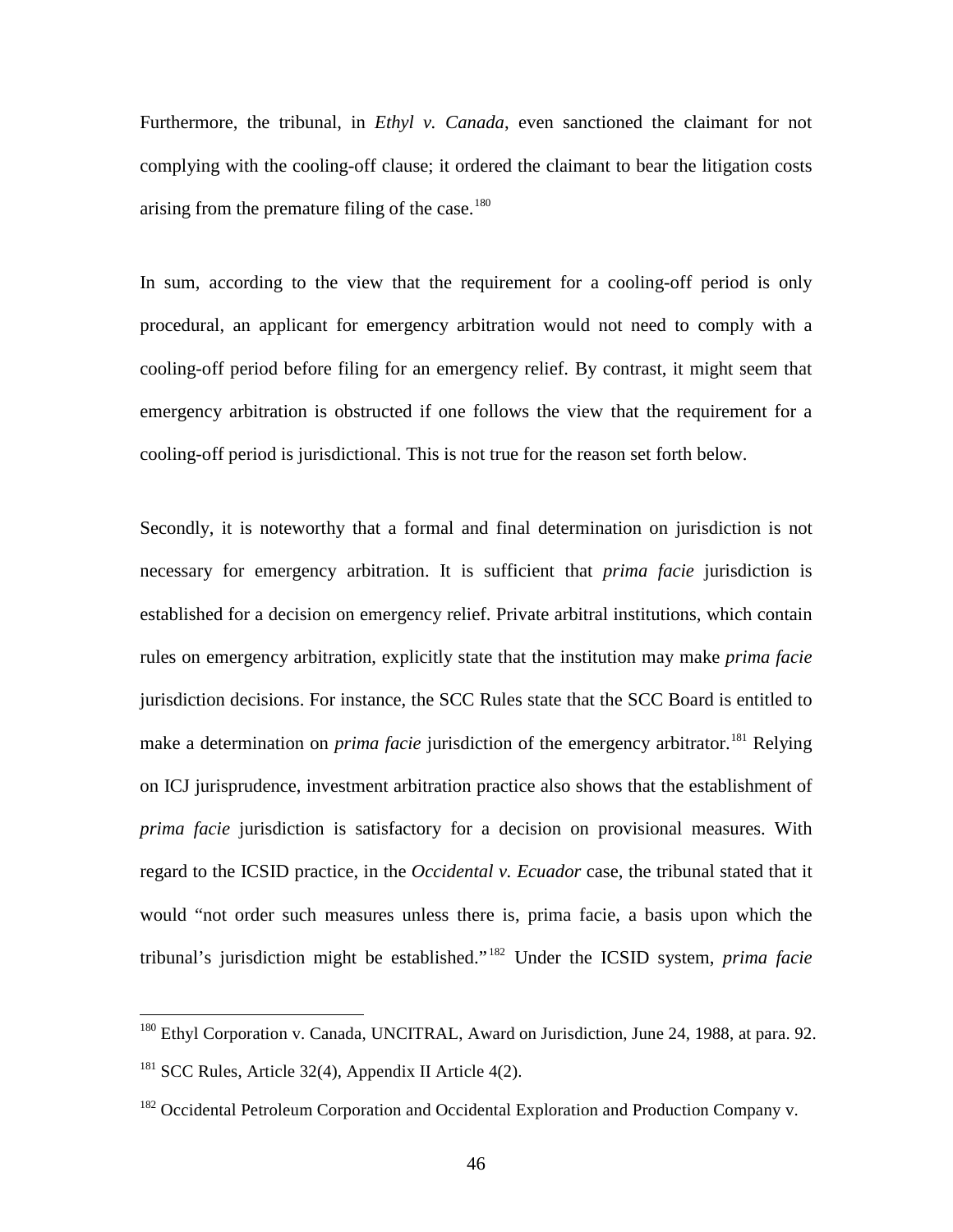jurisdiction is established by the determination made by the Secretary-General of the ICSID, under Article 36 of the ICSID Convention, when the request for arbitration is registered.[183](#page-49-0) Tribunals deciding under the UNCITRAL Rules have a similar approach as to the determination of *prima facie* jurisdiction. Following the ICJ's reasoning in the *Case of Military and Paramilitary Activities in and against Nicaragua (Nicaragua v. United States of America*), tribunals started requiring the establishment of *prima facie* jurisdiction. [184](#page-49-1) For instance, in the *Encana v. Canada*, the tribunal referred to "an apparent basis of jurisdiction."[185](#page-49-2)

Non-compliance with a cooling-off period does not impact the filing of emergency arbitration because the requirement to comply with the cooling-off period only impacts the final determination of the jurisdiction of a case. The concern of opposing commentators might be that applicants undermine the requirement of a cooling-off period by filing for emergency relief without first abiding by the clause. However, this view is mistaken because the effect of non-compliance with a cooling-off period would be decided by the arbitral tribunal at a later stage, and the consequence of not complying with a cooling-off period would have an impact on the entire case, regardless of the filing for emergency arbitration. Considering the urgent nature and the purpose of emergency

 $\overline{a}$ 

Ecuador, ICSID Case No ARB/06/11, Decision on Provisional Measures, August 17, 2007, at para. 55.

<span id="page-49-0"></span><sup>183</sup> Brower & Goodman, *supra* note 131, at 455.

<span id="page-49-1"></span><sup>184</sup> *See* Gabrielle Kaufmann-Kohler & Aurélia Antonietti, *Interim Relief in International Investment Agreements, in* Arbitration under International Investment Agreements (Katia Yannaca-Small ed., 2010), at 532.

<span id="page-49-2"></span><sup>&</sup>lt;sup>185</sup> Encana Corporation v. Republic of Ecuador, UNCITRAL, Interim Award, January 31, 2004, at para. 13.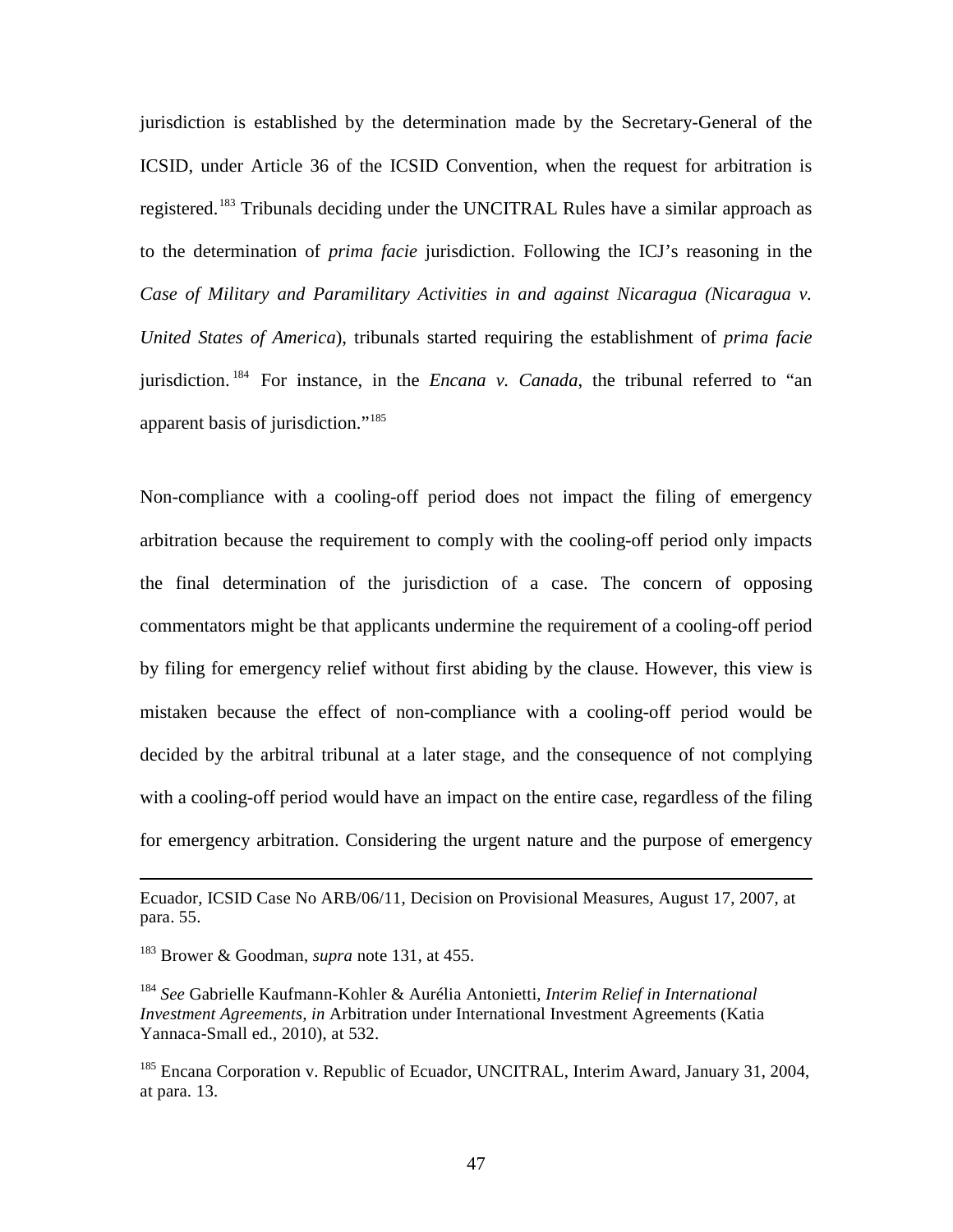arbitration, an applicant should be allowed to file for emergency relief regardless of its compliance with a cooling-off period. In conclusion, the introduction of emergency arbitration would have less correlation with parties' undermining of a cooling-off period.

## **4. State Defendants**

One of the objections to the idea of introducing emergency arbitration in investment treaty disputes is the fact that the respondent is a state, which is less suited in moving in a prompt manner in defending itself. Some commentators opine that states are in a harder position to respond in compressed timeframes since it lacks the resources and infrastructure to deal with emergency relief in a swift manner.<sup>[186](#page-50-0)</sup> As is obvious from its purpose, emergency arbitrations are conducted in a very swift manner: an emergency arbitrator should decide no later than fifteen days after the file has been transferred to him/her under the ICC Rules, whereas five days are given to emergency arbitrators under the SCC Rules. It can be argued that a state party, unlike a commercial party, is less competent in dealing with highly complicated disputes. Small governments lack internal resources to handle disputes in English, and the process to retain external counsel is often very time-consuming. [187](#page-50-1) A commentator opines that such problem could raise the "fundamental questions of procedural fairness." [188](#page-50-2) In fact, in one of the emergency

<span id="page-50-0"></span><sup>186</sup> *See* Joel Dahlquist, *Emergency Arbitrators in Investment Treaty Disputes*, Kluwer Arbitration Blog (March 23, 2016), [http://kluwerarbitrationblog.com/2015/03/10/emergency](http://kluwerarbitrationblog.com/2015/03/10/emergency-arbitrators-in-investment-treaty-disputes/)[arbitrators-in-investment-treaty-disputes/](http://kluwerarbitrationblog.com/2015/03/10/emergency-arbitrators-in-investment-treaty-disputes/)

<span id="page-50-1"></span> $^{187}$  *Id.* 

<span id="page-50-2"></span> $188$  *Id.*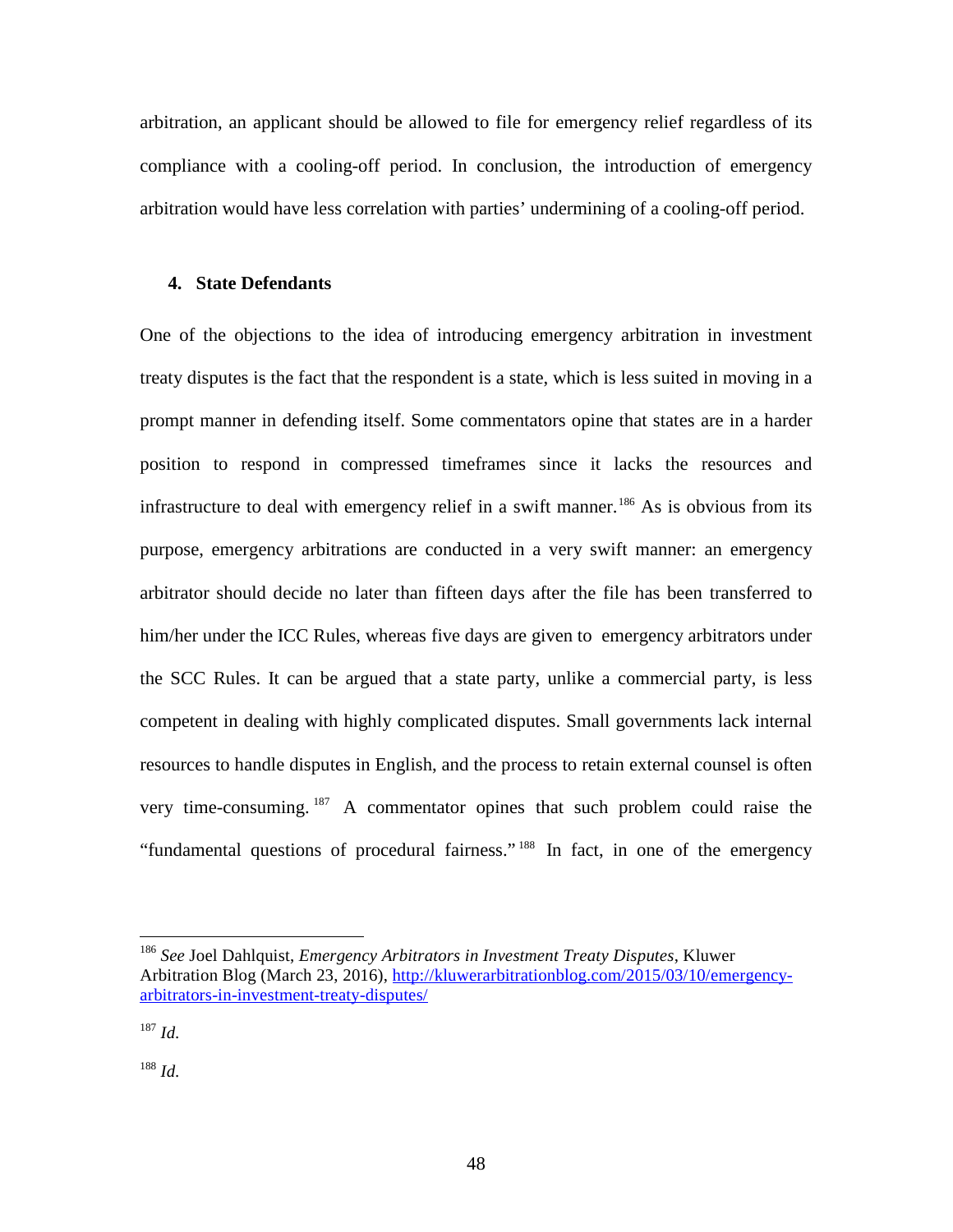arbitration cases against state entities, in *TSIK v. Moldova*, the respondent state was unrepresented.

In assessing this objection, it is worth considering the salient differences between commercial and investment arbitration. In commercial arbitration, the so-called "coolingoff period provision" is not frequently found. In contrast, many investment treaties contain provisions under which investors are required to resolve the dispute in an amicable manner in a limited time period before initiating arbitration. Since there is a risk of an investor's claim being dismissed should it not comply with the cooling-off period, investors usually engage in (or at least try to engage in) amicable discussions with state parties. In the course of such amicable discussions, state parties become aware of the dispute at issue and retain counsel to represent them in negotiations, who usually continue to represent the state parties in the subsequent arbitration. Considering such practice, the objection based on lack of procedural fairness becomes less persuasive.

Furthermore, since one of the reasons for the lack of procedural fairness arises from the limited time for defense, permitting a more lenient time frame in the case of investment treaty arbitration can be a solution. Different arbitral institutions have different time schedules for emergency arbitration. As long as the time frame does not defeat the purpose of emergency arbitration, a longer time frame would cure the lack of procedural fairness problem.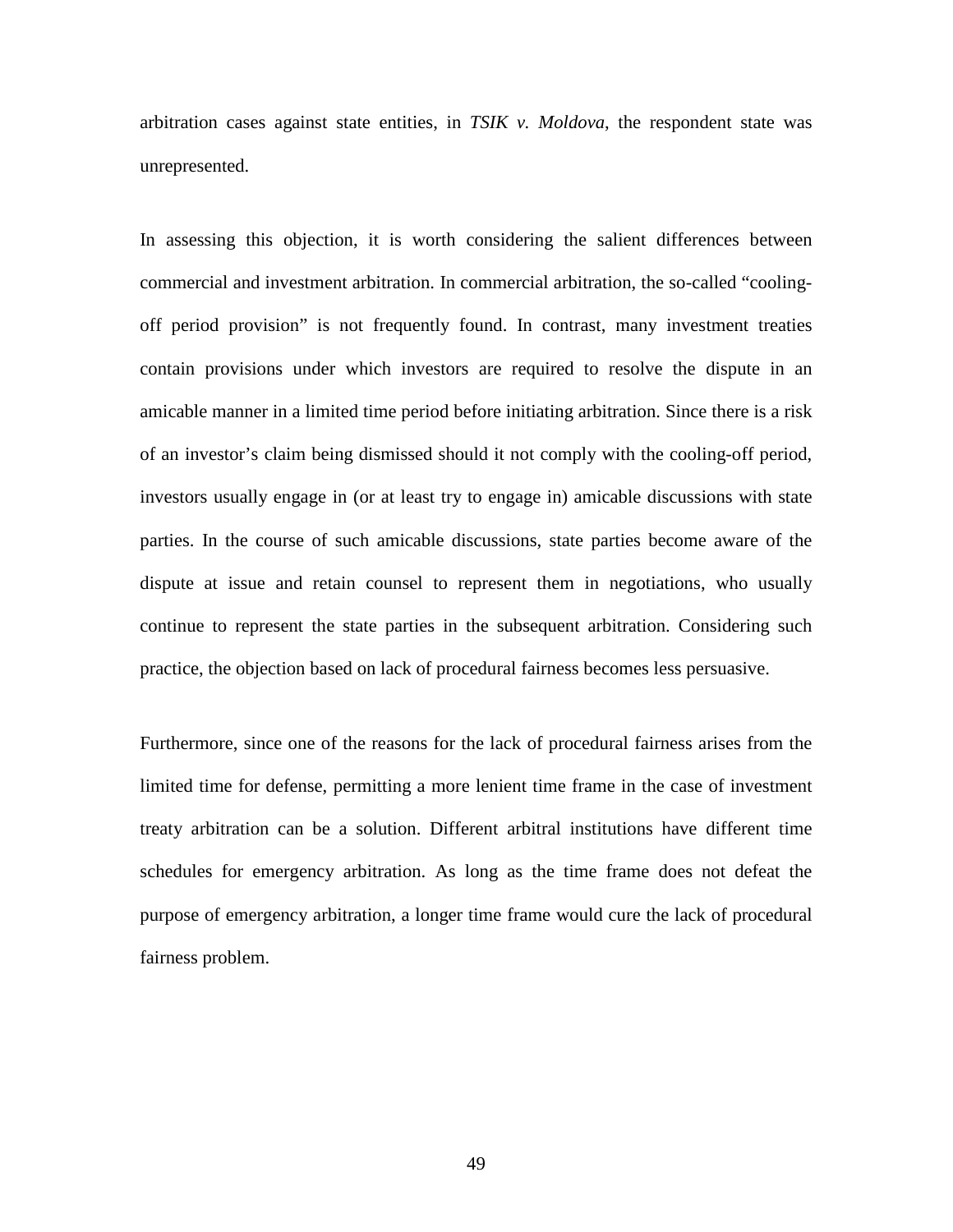## **5. Retroactive Application**

A state party may claim that when it entered into an investment treaty, it did not agree to the new rules on emergency arbitration, which did not exist at the time of the conclusion or ratification of the treaty. This objection was indeed raised by the Ukraine government in *JKX Oil & Gas plc. v. Ukraine* case.

In examining such objection, it is worth looking at the reasons behind the retroactive application of the SCC Rules.<sup>[189](#page-52-0)</sup> Patricia Shaughnessy, who was on the committee that drafted the new emergency arbitrators rules of the SCC, cites implied consent, reasonable anticipation, and procedural efficiency as the grounds for the retroactive application.<sup>[190](#page-52-1)</sup> Firstly, Shaughnessy cites implied consent of the parties. By adopting particular arbitration rules, parties "impliedly agreed to arbitrate under the rules which are currently applied by the institution."<sup>[191](#page-52-2)</sup> The assumption rests on the fact that the parties would want to apply the most updated version of the rules.<sup>[192](#page-52-3)</sup> This point was also raised by some delegates to the Working Group for the revision of UNCITRAL Rules.<sup>[193](#page-52-4)</sup> Secondly, it is

<span id="page-52-3"></span> $192$  *Id.* 

 $\overline{a}$ 

<span id="page-52-0"></span> $189$  The 2010 SCC Rules provide in the foreword that: "Under any arbitration agreement referring to the Arbitration Rules of the Arbitration Institute of the Stockholm Chamber of Commerce (the "Arbitration Rules") the parties shall be deemed to have agreed that the following rules, or such amended rules, in force on the date of the commencement of the arbitration, or the filing of an application for the appointment of an Emergency Arbitrator, shall be applied unless otherwise agreed by the parties."

<span id="page-52-1"></span><sup>190</sup> Shaughnessy, *supra* note 3, at 353.

<span id="page-52-2"></span><sup>191</sup> *Id.,* at 354.

<span id="page-52-4"></span> $193$  UNCITRAL, 41st Session, U.N. Doc A/CN.9/646, at 16–17, para. 72 [hereinafter] UNCITRAL 41<sup>st</sup> Session].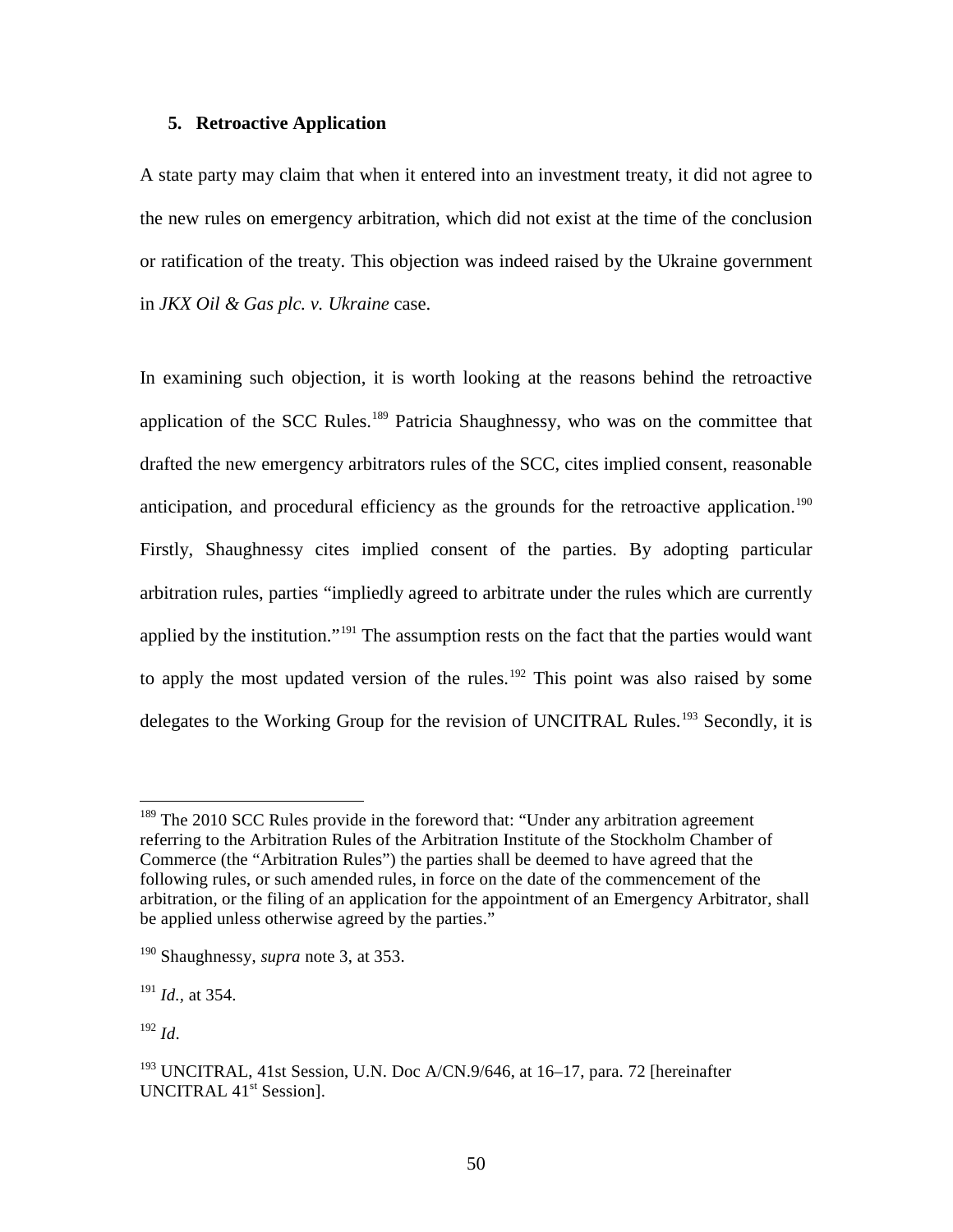reasonable to expect that parties predict the change in arbitration rules.<sup>[194](#page-53-0)</sup> Arbitration rules are different from arbitration acts, which are more difficult to amend.<sup>[195](#page-53-1)</sup> In order to reflect the change in the market and the needs of users, arbitration rules are amended from time to time. And parties, who are users of arbitration, should reasonably expect such change. Thirdly, Shaughnessy notes that applying rules at the time of the commencement of an arbitration is a better approach as it enhances procedural efficiency.[196](#page-53-2) Applying old rules might cause unnecessary confusion and disputes as to the applicability of different versions of rules. Also, from an administrative point of view, relying on old rules might cause internal disorder, especially should the new rule provide for a different decision-making process.<sup>[197](#page-53-3)</sup>

Proponents of prospective application of the latest version of arbitration rules argue that the retroactive application is "inconsistent with the contractual nature of arbitration."[198](#page-53-4) Allowing retrospective application of a new set of arbitration rules would run contrary to the paramount principle in arbitration: party autonomy.<sup>[199](#page-53-5)</sup> It is observed that given the contractual nature of the Rules, their binding nature was derived from the will of the

<span id="page-53-1"></span><sup>195</sup> *Id.*

<span id="page-53-3"></span><sup>197</sup> *Id.* 

<span id="page-53-5"></span><sup>199</sup> *Id.*

<span id="page-53-0"></span><sup>194</sup> Shaughnessy, *supra* note 3, at 355.

<span id="page-53-2"></span><sup>196</sup> Shaughnessy, *supra* note 3, at 353.

<span id="page-53-4"></span><sup>&</sup>lt;sup>198</sup> Retroactive application of 2010 UNCITRAL Rules was not supported after considering the consent-based nature of arbitration. UNCITRAL 41st Session, *supra* note 193, at para. 76.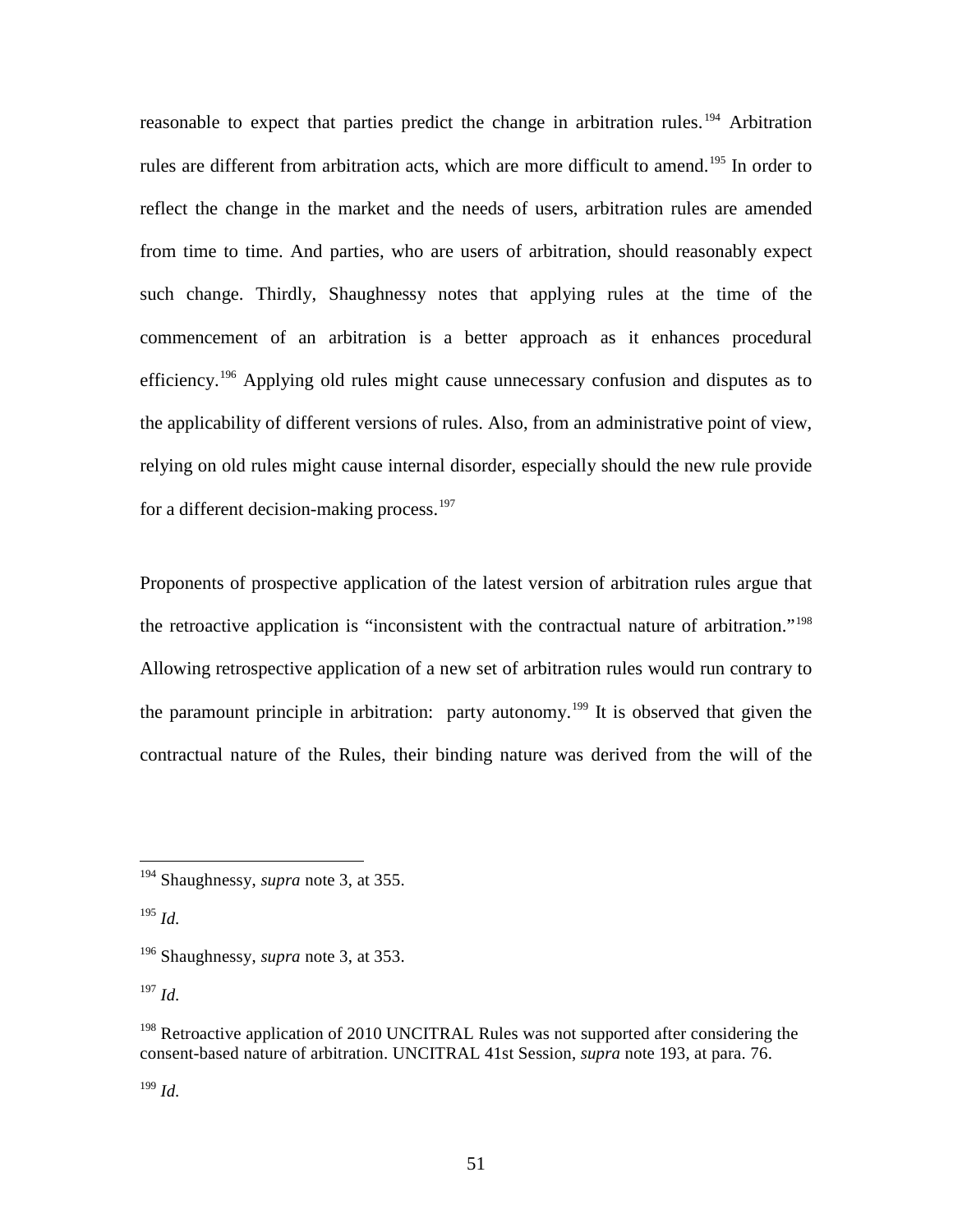parties.<sup>[200](#page-54-0)</sup> The UNCITRAL 2010 Rules and the HKIAC 2013 Rules have adopted the prospective application of their new rules stating that the rules applicable are those in effect on the date of the commencement of arbitration.<sup>[201](#page-54-1)</sup>

Whether to apply new arbitration rules retrospectively is not a matter of wrong or right, but a matter of decision by arbitral institutions. Neither retrospective application nor prospective application can be said to be absolutely just and fair. Hence, retrospective application of a certain set of arbitral rules should be determined by the provision on the scope of application in respective arbitration rules. Of course, the presumption for this solution is that arbitral institutions, when revising their rules, should expressly state in the rules which version of the rules would apply to cases in which arbitration agreements were concluded before the revision of the rules.

## **V. CONCLUSION**

This paper has discussed various possible objections that could be argued by state entities, which are unlikely to be the beneficiaries of emergency arbitration. Five objections were assessed, but none of them showed a likeliness of being a real threat to the introduction of emergency arbitration. First, as to the objection based on jurisdictional defense, it is well established that the decision on interim measures requires only the establishment of *prima facie* jurisdiction and emergency arbitration mechanism does not

<span id="page-54-0"></span><sup>200</sup> UNCITRAL, 40th Session, U.N. Doc A/CN.9/614, at 6–7, para. 25; Peter Binder, *Analytical Commentary to the UNCITRAL Arbitration Rules* 27 (2013).

<span id="page-54-1"></span> $^{201}$  UNCITRAL 2010 Rules, Article 1(2); HKIAC 2013 Rules, Article 1(4).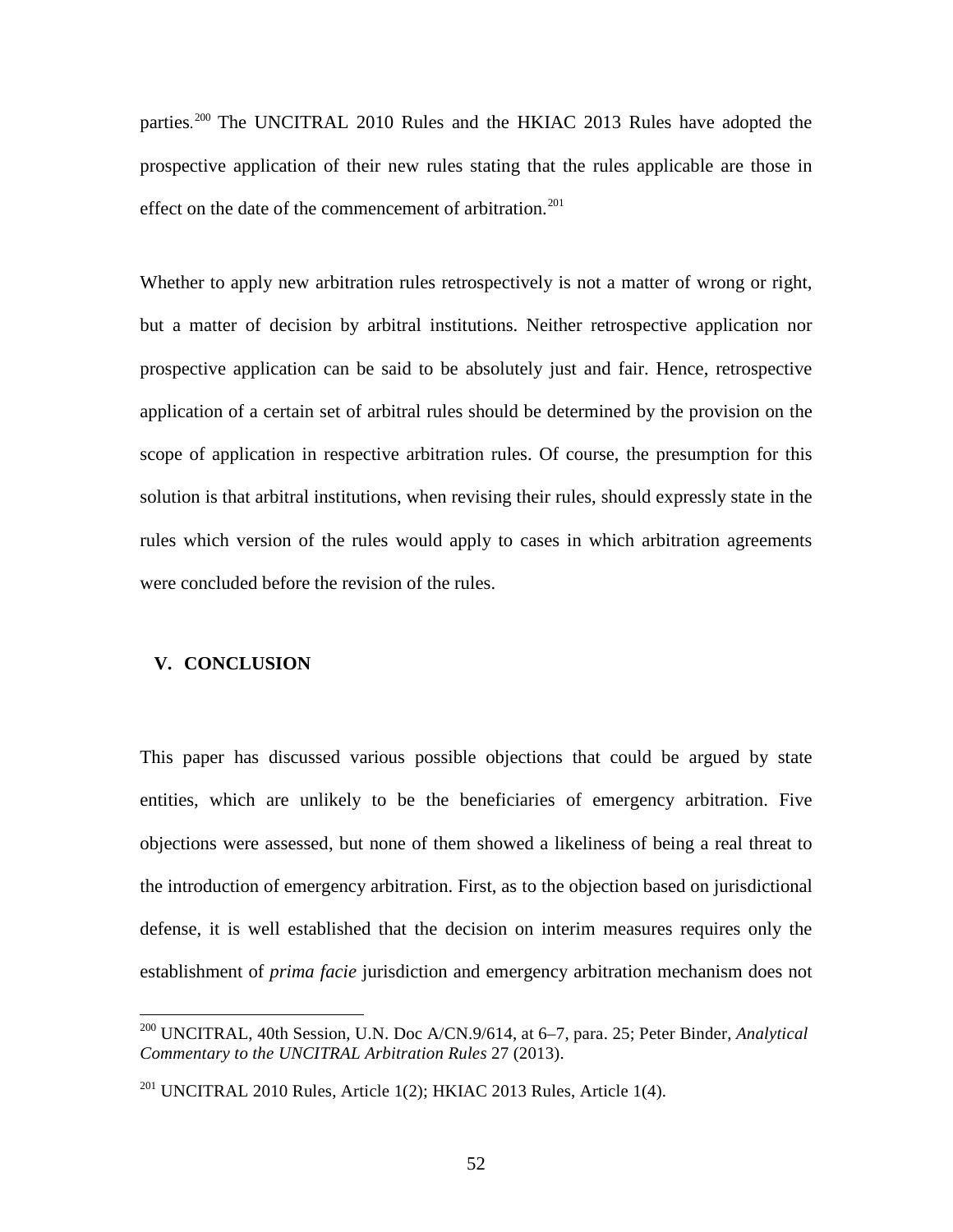deny the power of the full tribunal to make a final determination on the jurisdiction of a case. Secondly, the principle of sovereignty may hinder emergency arbitration in several stages. The legitimacy of the emergency arbitrator could be challenged based on the principle of sovereignty and state immunity. However, entering into an arbitration agreement by a standing offer and the consent of an investor waives the state immunity. Specific types of provisional measures, in particular specific performance or *restitutio in integrum,* pose a challenge based on the principle of sovereignty. International arbitral practice opposes the practicability of such types of provisional measures. In order to avoid further controversy, a statutory provision stating the measures not allowed, like Article 1134 of NAFTA Chapter 11, is suggested. The enforcement of the emergency decision might be challenging as well. However, considering the trend in the practice of international courts and arbitral tribunals, it is highly unlikely that the binding effect of an emergency decision would be ignored. Furthermore, the non-enforcement of emergency decisions could lead to liability for states . Thirdly, it is unlikely that the introduction of emergency arbitration would undermine compliance with the cooling-off period. Investment arbitration practice is divided as to the interpretation of the consequence of not abiding by the cooling-off period. However, since the non-compliance with the cooling-off period affects the decision on jurisdiction by the subsequently constituted tribunal, parties assume the risk of non-compliance with the cooling-off period, regardless of their filing for emergency relief. Fourthly, being a state entity in itself cannot be a justifiable reason for opposing the introduction of emergency arbitration. Due to the cooling-off period provision in many investment treaties, it is highly likely that parties would be engaged in amicable discussions prior to the initiation of arbitration.